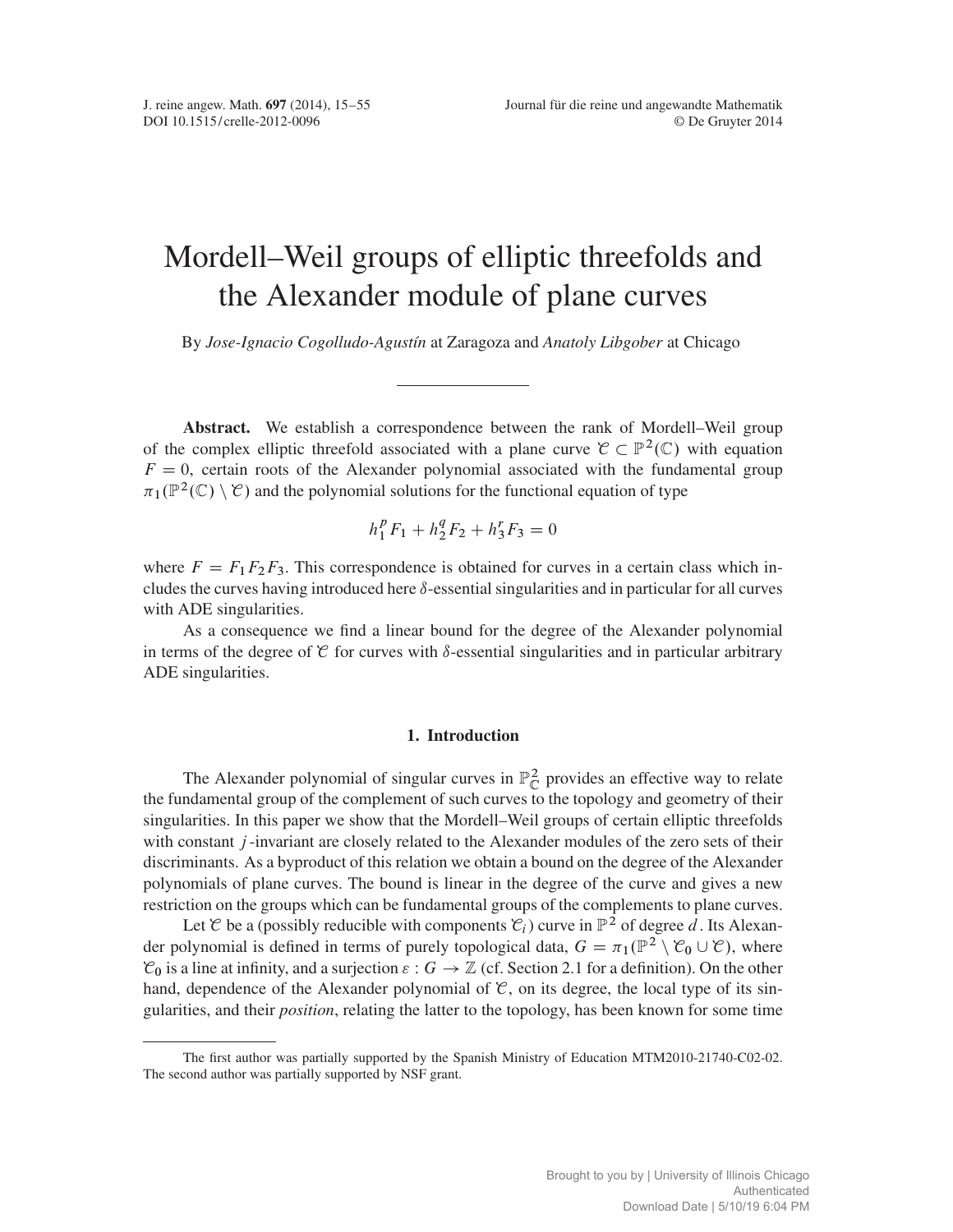(cf. [32, 34]). For example, for irreducible curves having nodes and cusps as the only singularities, the degree of the Alexander polynomial  $\Delta_{\mathcal{C},\varepsilon}(t)$  equals rk  $G'/G''$  where  $G'$  and  $G''$  are respectively the first and second commutators of G (in this case there is only one choice, up to sign, of  $\varepsilon$ ). Moreover,  $\Delta_{\mathcal{C},\varepsilon}(t)$  is not trivial only if 6 | d, in which case  $\Delta_{\mathcal{C},\varepsilon}(t) = (t^2 - t + 1)^s$ , where s is the superabundance of the curves of degree  $d-3-\frac{d}{6}$  passing through the cusps of  $\mathcal C$ . For a given curve, this provides a purely geometric method for calculation of the Alexander polynomial. However, how big can this superabundance be for a special cuspidal curve is still not known (cf. [36]). The largest known value of s for irreducible cuspidal curves, to our knowledge, is 3. This occurs for the dual curve to a non-singular cubic, that is a sextic with nine cusps. In this paper we give an example of an irreducible curve with nodes and cusps as only singularities, for which the superabundance of the set of cusps is equal to 4.

One of our main results is the inequality (cf. Corollary 3.13)

$$
(1.1) \qquad \deg \Delta_{\mathcal{C},\varepsilon} \leq \frac{5}{3}d-2.
$$

For reducible curves and general  $\varepsilon$ , the explicit relation with the fundamental group comes from the equality (cf. [32])

(1.2) 
$$
\dim(G'/G'' \otimes \mathbb{Q}) \otimes_{\Lambda} \Lambda/(t_1-t^{\varepsilon(\gamma_1)},\ldots,t_r-t^{\varepsilon(\gamma_r)})=\deg \Delta_{\mathcal{C},\varepsilon},
$$

where  $\Lambda := \mathbb{Z}[t_1^{\pm 1}, \ldots, t_r^{\pm 1}], r := \text{rk}(G/G')$  (if  $\mathcal{C}$  is a curve in  $\mathbb{C}^2$ , then r is the number of irreducible components of  $\mathcal{C}$ ),  $\varepsilon : \mathbb{Z}^r \to \mathbb{Z}$  is an epimorphism, and  $\gamma_i$  represents the class of a meridian around the *i*-th irreducible component of  $\mathcal{C}$ , i.e. its abelian image in  $H_1$  is  $t_i$ .

The main idea in this note is to relate the degree of the Alexander polynomial of a curve C to the rank of Mordell–Weil group of the elliptic curve over field  $\mathbb{C}(x, y)$  with constant j-invariant and having the curve  $\mathcal C$  as the zero set of its discriminant. An important consequence is the relation between the Alexander module of  $\mathcal C$  and rational pencils of elliptic type corresponding to  $\mathcal C$  (cf. Definition 2.3).

The relationship between Alexander invariants and pencils, in the case of line arrangements and reducible curves is discussed in [35, 39]: the positive dimensional components of characteristic varieties induce maps between their complements and the complements to  $p \geq 3$ points in  $\mathbb{P}^1$ . Here we show that non-vanishing of Alexander polynomial of a curve yields existence of special pencils with *non-reduced* fibers. These pencils are such that they induce rational maps from  $\mathbb{P}^2$  onto  $\mathbb{P}^1$  with an orbifold structure and take the curve  $\mathcal C$  onto a finite set of points. The pencils are orbifold elliptic pencils in the following sense (cf. Definitions 2.3 and 2.4): each rational map  $\mathbb{P}^2 \to \mathbb{P}^1$  has three non-reduced fibers of the form  $m_i D_i + F_i$ , where  $F_i$  divides F and  $F = 0$  is an equation of C. The multiplicities  $m_i$  are such that  $\sum \frac{1}{m_i} = 1$  and thus the orbifold structure is given by assigning multiplicities  $m_i$  to those three points in  $\mathbb{P}^1$ .

The possible orbifold structures  $(m_1, m_2, m_3)$  depend on the local type of singularities of  $\mathcal C$ . For example for irreducible curves with only nodes and cusps as singularities, we relate the global Alexander polynomial of  $C$  to the following functional relation:

(1.3) 
$$
P(x, y, z)^2 + Q(x, y, z)^3 + F(x, y, z) = 0,
$$

where  $F = 0$  is an equation of C and  $P(x, y, z)$ ,  $Q(x, y, z)$  are homogeneous polynomials. Such a relation is equivalent to the existence of a rational map from  $\mathbb{P}^2$  onto  $\mathbb{P}^1$  with the orbifold structure  $(2, 3, 6)$ . This orbifold structure can be obtained considering the global orbifold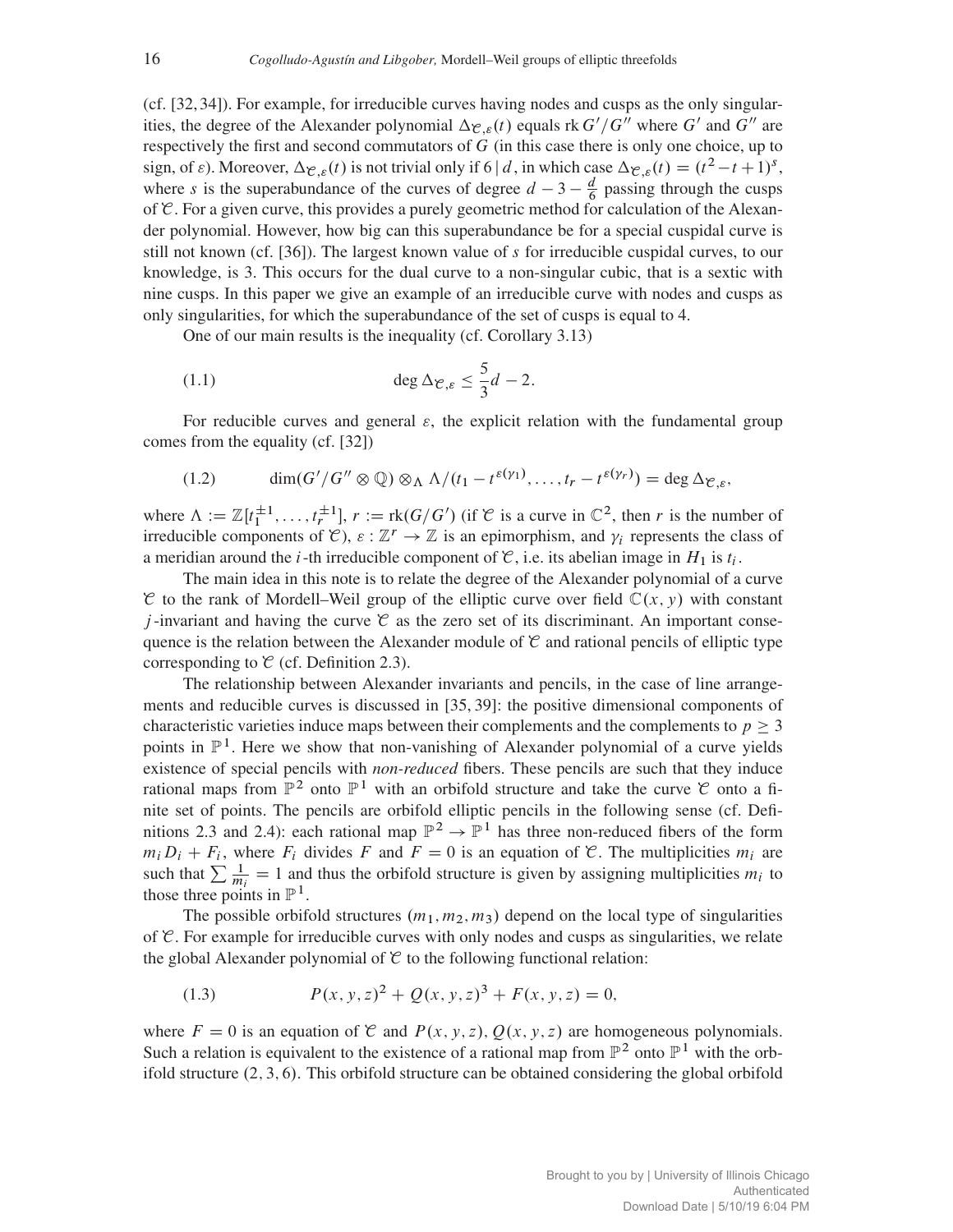in the usual sense (cf.  $[2]$ ) corresponding to the action of a cyclic group of order 6 on an elliptic curve with non-trivial stabilizers at three points; their orders being equal to 2,3 and 6 respectively.

The correspondence between the Alexander modules and orbifold elliptic pencils is established in two rather different steps. On one hand, the Alexander module of  $\mathcal C$  can be related to the Mordell–Weil group of the elliptic threefold

(1.4) 
$$
u^2 + v^3 = F(x, y, 1)
$$

over the field  $\mathbb{C}(x, y)$  of rational functions in two variables having *j*-invariant equal to zero. We have the following (cf. Theorem 3.1):

**Theorem 1.1.** Let  $\mathcal C$  *be an irreducible curve in*  $\mathbb P^2$  *having ordinary nodes and cusps as the only singularities. Let*  $F(x, y, 1) = 0$  *be a (reduced) equation of the affine part of*  $\mathcal{C}$ *. Then the* Z*-rank of the Mordell–Weil group of the elliptic threefold* (1.4) *is equal to the degree of the Alexander polynomial of the curve* C*.*

The Mordell–Weil group here is the group of rational sections of the elliptic threefolds (see for instance [30, 31] and Section 3 for further discussion). The rank of the Mordell–Weil group of the threefold (1.4) was recently studied in [27] for the case deg  $\mathcal{C} = 6$  using different methods (cf. also [11,24]). These results follow immediately from the correspondence between Alexander polynomials and Mordell–Weil groups in this paper since the Alexander polynomials of sextic curves considered in [27] are readily available.

On the other hand, each element of the Mordell–Weil group of the aforementioned elliptic threefold defines a functional relation of the type (1.3). This can be summarized as follows (cf. Theorem 4.7):

**Theorem 1.2.** *For any irreducible plane curve*  $\mathcal{C} = \{F = 0\}$  *whose only singularities are nodes and cusps the following statements are equivalent:*

- (1)  $\mathcal C$  *admits a quasi-toric relation of elliptic type*  $(2, 3, 6)$ *,*
- (2)  $\mathcal C$  *admits an infinite number of quasi-toric relations of elliptic type*  $(2, 3, 6)$ *,*
- (3)  $\Delta_{\mathcal{C},\varepsilon}(t)$  is not trivial, i.e.  $\Delta_{\mathcal{C},\varepsilon}(t) \neq 1$ .<sup>1)</sup>

*Moreover, the set of quasi-toric relations of* C*,*

$$
\{(f, g, h) \in \mathbb{C}[x, y, z]^3 \mid f^2 + g^3 + h^6 F = 0\},\
$$

*has a group structure and it is isomorphic to*  $\mathbb{Z}^{2q}$ *, where*  $\Delta_{\mathcal{C}}(t) = (t^2 - t + 1)^q$ *. Also,*  $\mathcal{C}$  *admits an infinite number of primitive quasi-toric relations unless*  $q = 1$ *, in which case*  $\mathcal C$  *only has one primitive quasi-toric relation.*

We also consider here other singularities which will define relations of the form:

(1.5) 
$$
h_1^p F_1 + h_2^q F_2 + h_3^r F_3 = 0,
$$

where  $(p, q, r)$  is either  $(3, 3, 3)$  or  $(2, 4, 4)$ . Such relations  $(1.5)$  in turn correspond to orbifold rational pencils with respective orbifold structures (cf. Theorem 5.16).

<sup>&</sup>lt;sup>1)</sup> For an irreducible curve, there is only one choice of  $\varepsilon$ , up to sign, i.e.  $\Delta_{\mathcal{C},\varepsilon}$  is independent of it; for other types of quasi-toric relations see Section 6.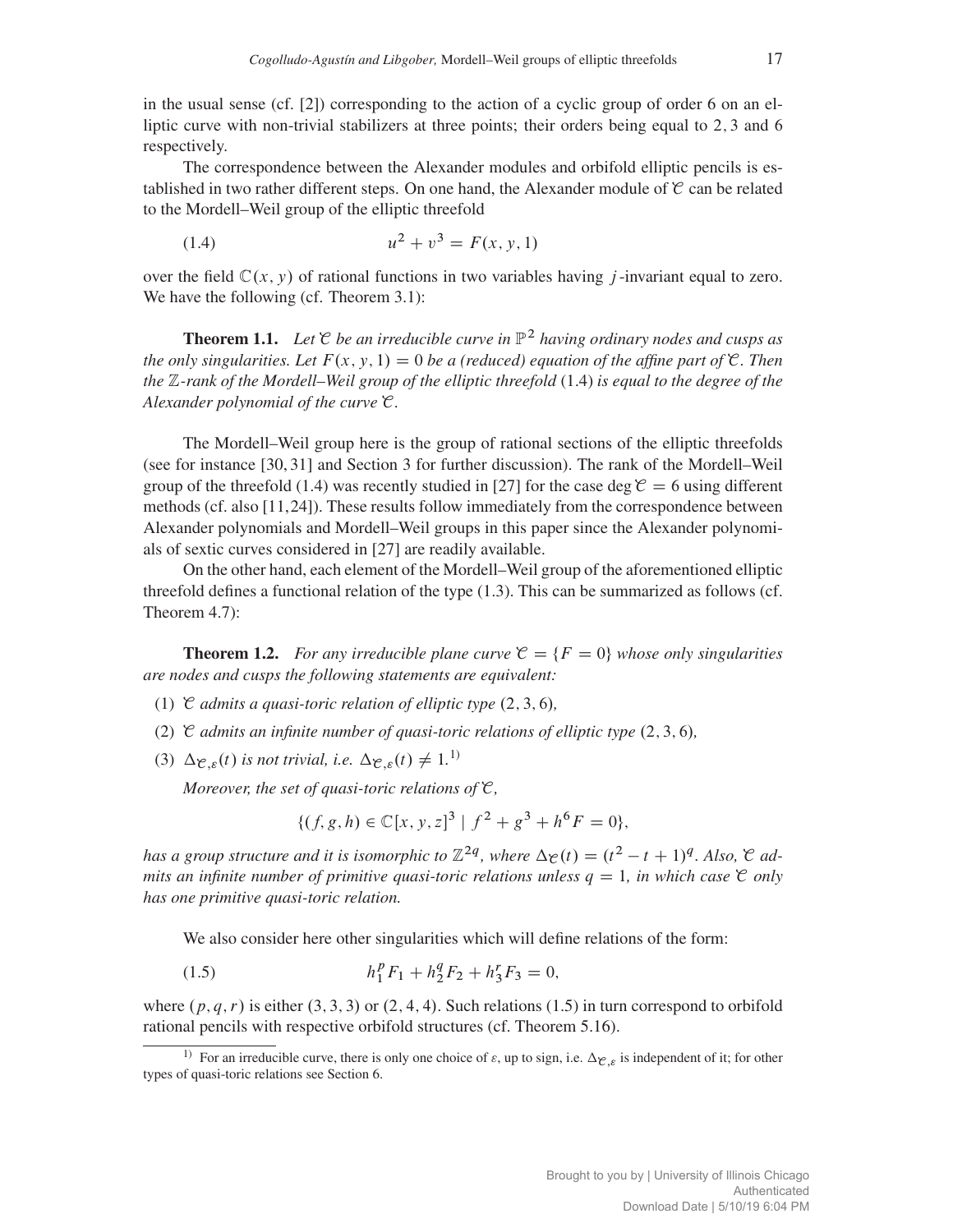While commonly the existence of irrational pencils on surfaces is obtained by an extension of the de Franchis method (from 1-form with vanishing wedge product, cf. [12, 49]), rational orbifold pencils are obtained rather differently: here the pencils are a byproduct of the splitting of Albanese varieties of cyclic multiple planes into a product of elliptic curves which we derive either from Roan's Decomposition Theorem for abelian varieties with an automorphism (cf. [9]) or directly, using a Hodge theoretical refinement of the argument used in the proof of divisibility theorem in [32]. For example for the cyclic multiple planes branched over a reduced curve with nodes and cusps as the only singularities, the Albanese variety splits as a product of elliptic curves with  $j$ -invariant equal to zero. One may contrast this with the case of Jacobians of cyclic covers of  $\mathbb{P}^1$  where Jacobians are completely decomposable very rearly (cf. [21, 38] for a discussion of factorization of Jacobians of curves).

In particular, the relation between Alexander polynomials and Mordell–Weil groups allows us to give bounds (1.1) on the degree of Alexander polynomials. These follow from the bounds on the rank of Mordell–Weil groups obtained from the connection with the Mordell– Weil groups of certain elliptic surfaces and from the Shioda–Tate formula (cf. [48]). However, the correspondence between the Alexander polynomials and the ranks of the Mordell–Weil group should be of independent interest (cf.  $[27]^{2}$ ).

The curves with the largest known values of deg  $\Delta_{\mathcal{C}}(t)$  are given in Section 6. The bound presented here is sharp for sextics, however, inequality (1.1) is apparently far from being sharp in general. Perhaps a better understanding of the Mordell–Weil rank of (1.4) can yield a better estimate. Also, note that Corollary 3.13 provides a partial answer to [36, Problem 2.1].

Another application of the results presented in this paper is an alternative argument to confirm Oka's conjecture of sextic curves having a non-trivial Alexander polynomial (i.e. that equations of such curves have the form  $P^2 + Q^3$ ). The answer to Oka's conjecture was first obtained by A. Degtyarev (cf. [15, 16]).

For the sake of clarity we often start our discussions focusing on the case of irreducible curves having only nodes and cusps as singularities. The results, however, are obtained, as was already mentioned, for curves with a wider class of singularities, which we call  $\delta$ -essential and  $\delta$ -partial (cf. Definition 5.1). Moreover the results are applicable to reducible and non-reduced curves as well. From the point of view of fundamental groups, non-reduced curves correspond to homomorphisms  $\varepsilon$  that are more general than those given by the linking number of loops with  $\mathcal{C}$ .

The condition of being  $\delta$ -essential is purely local, meaning that the local Alexander polynomial of the link of the singularity considered w.r.t. the restriction of  $\varepsilon$  on the local fundamental group is divisible by the cyclotomic polynomial of degree  $\delta$ . As we shall see, this is the natural class of curves leading to the elliptic pencils.

1.1. Organization of the paper. The content of the paper is as follows. In Section 2 we give definitions for Alexander polynomials w.r.t. any homomorphism  $\varepsilon$  (as mentioned above), for orbifold surfaces and morphisms, and for quasi-toric relations. In Section 3 we relate the Alexander polynomial to the Mordell–Weil group of the threefold  $(1.4)$  associated with  $F$ . In Section 4, the  $\mathbb{C}(x, y)$ -points of the threefolds (1.3) are presented as quasi-toric relations of F, i.e. functional equations of the form  $f^2 + g^3 + F h^6 = 0$ , over the ring  $\mathbb{C}[x, y, z]$ . The

<sup>2)</sup> Professor R. Kloosterman informed us that the described here correspondence between the ranks of Mordell–Weil threefolds and the Alexander polynomials can be used to improve the bound (1.1) on the degree of the Alexander polynomial of the cuspidal curves by a factor close to 2. This result appears in his paper [26]. Additional results related to this work appear in [6].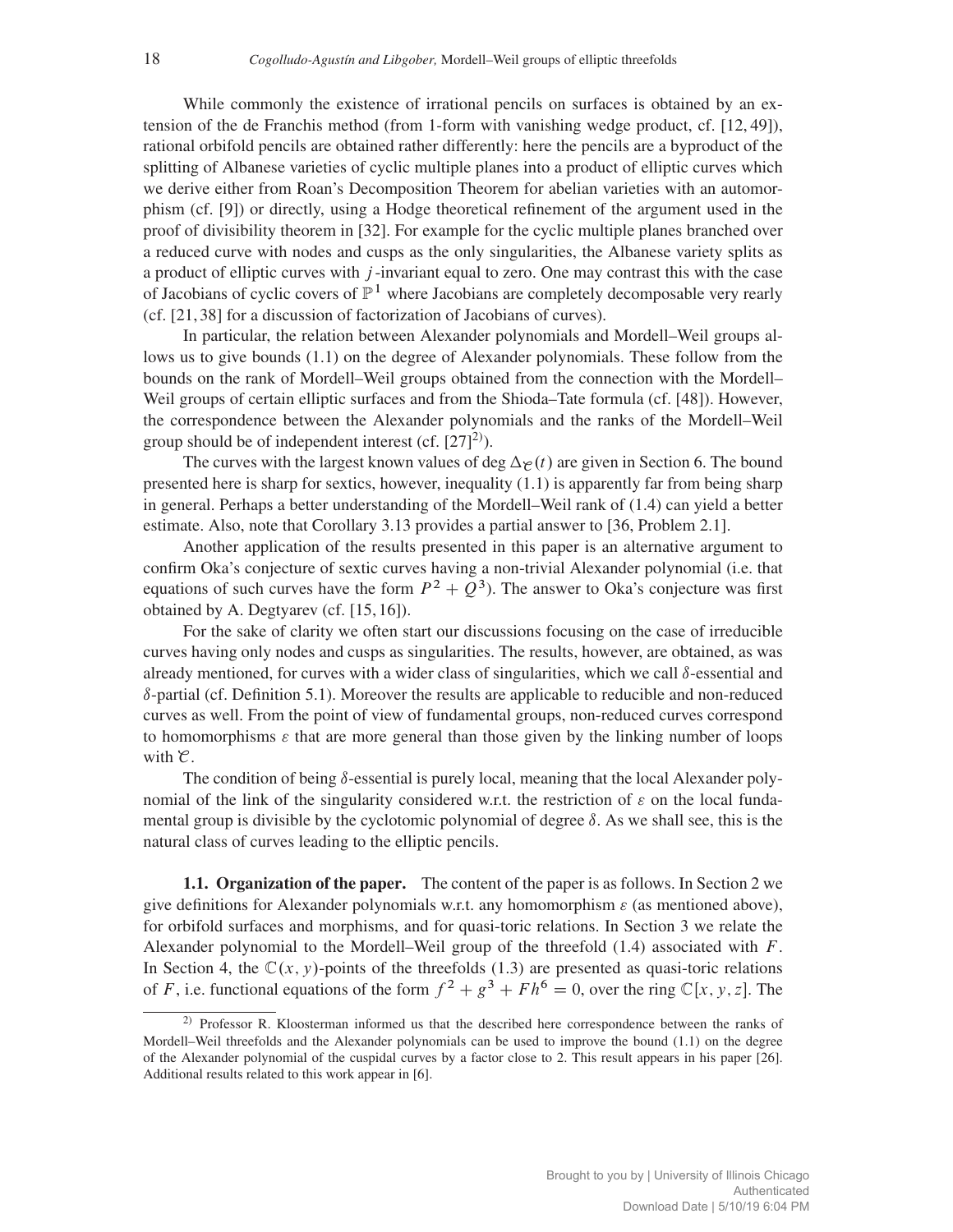correspondence between the points of  $(1.3)$  and the quasi-toric relations where F fits in, is explained at the end of Section 3. In Section 5 we generalize the results to a larger class of curves. Finally, the Section 6 contains applications and a list of explicit examples. This provides a list of curves that fit into quasi-toric relations of all rational orbifolds of elliptic type. Also one of these examples provides the largest values known to date of the degree of the Alexander polynomial of an irreducible curve with nodes and cusps.

1.2. Notation. We shall use the following notation:

- $\bullet$  F a (possibly reducible or even non-reduced) non-zero homogeneous polynomial in  $\mathbb{C}[x, y, z]$  such that F is not a power, that is,  $G^k = F$  for  $G \in \mathbb{C}[x, y, z]$  implies  $k = 1$ .
- $\mathcal C$  the set of zeroes of F, hence a reduced curve.
- $V_n$  a non-singular model of a cyclic multiple plane  $z^n = F(x, y, 1)$
- $\overline{V}_n$  a model of cyclic multiple plane in  $\mathbb{P}^2 \times \mathbb{P}^1$ .
- $W_F^{\circ}$  an affine model of the elliptic threefold corresponding to a curve  $F = 0$ .
- $W_F$  a smooth projective birational model of  $W_F^{\circ}$ .
- $\widetilde{W}_F$  singular projective model of  $W_F$  (cf. Proposition 3.9).
- $\bullet$   $E_0$  the elliptic curve with j-invariant zero.
- $\overline{E}_Q$  a model of  $E_0$  in  $\mathbb{P}(2, 3, 1) \times \mathbb{P}^1$ .
- W a split elliptic threefold  $V_6 \times E_0$ .
- $\overline{W} = \overline{V}_6 \times_{\mathbb{P}^1} \overline{E}_Q$  a birational model of split elliptic threefold  $V_6 \times E_0$ .

## 2. Preliminaries

In this section we will review several results on Alexander invariants which appear in the literature and extend them to the generality required in this paper.

2.1. Alexander polynomial relative to a surjection of the fundamental group. We shall consider reducible, not necessarily reduced curves in  $\mathbb{P}^2$ . Let  $\mathcal C$  be a plane curve given as the set of zeroes of a homogeneous polynomial  $F = F_1^{\varepsilon_1} \cdots F_r^{\varepsilon_r}$ , which is not a power (see Notation 1.2), which means  $gcd(\varepsilon_1,\ldots,\varepsilon_r) = 1$ . Consider by  $\mathcal{C} := \mathcal{C}_1 \cup \cdots \cup \mathcal{C}_r$  its decomposition into irreducible components and let  $(\varepsilon_1,\ldots,\varepsilon_r), \varepsilon_i \in \mathbb{Z}_+$ , be the collection of multiplicities of each irreducible factor  $F_i$  in the equation of C. So if  $d_i = \deg F_i$  denotes the degree of  $\mathcal{C}_i$ , then the total degree of  $\mathcal{C} := \{F = 0\}$  is given by  $d := \sum \varepsilon_i d_i = \deg F$ .

Let  $\mathcal{C}_0$  be a line transversal to  $\mathcal C$  which we shall view as the line at infinity and let  $G := \pi_1(\mathbb{P}^2 \setminus \mathcal{C}_0 \cup \mathcal{C})$ . Recall that  $H_1(\mathbb{P}^2 \setminus \mathcal{C}_0 \cup \mathcal{C})$  is a free abelian group with r generators having a canonical identification with  $\mathbb{Z}^r$  (cf. [35]). The isomorphism is given by mapping the class of the boundary of a small holomorphic 2-disk transversal to the component  $\mathcal{C}_i$  to  $(0, \ldots, 0, 1, 0, \ldots, 0) \in \mathbb{Z}^r$  (with 1 appearing as the *i*-th component). Let  $\varepsilon$  be the epimorphism  $\varepsilon: G \to H_1(\mathbb{P}^2 \setminus \mathcal{C}_0 \cup \mathcal{C}) \to \mathbb{Z}$  given by  $\varepsilon(\gamma_i) := \varepsilon_i$ . Let  $\mathbb{Q}[\mathbb{Z}] = \mathbb{Q}[t, t^{-1}]$  denote the group ring over Q,  $K_{\varepsilon} = \ker \varepsilon$ , and  $K'_{\varepsilon} = [K_{\varepsilon}, K_{\varepsilon}]$  be the commutator of  $K_{\varepsilon}$ . By the Hurewicz Theorem,  $K_{\varepsilon}/K'_{\varepsilon}$  can be identified with the homology of infinite cyclic cover of  $\mathbb{P}^2 \setminus \mathcal{C}_0 \cup \mathcal{C}$ corresponding to  $\varepsilon$  and hence can be viewed as a module over the group ring  $\mathbb{Z}[\mathbb{Z}]$ .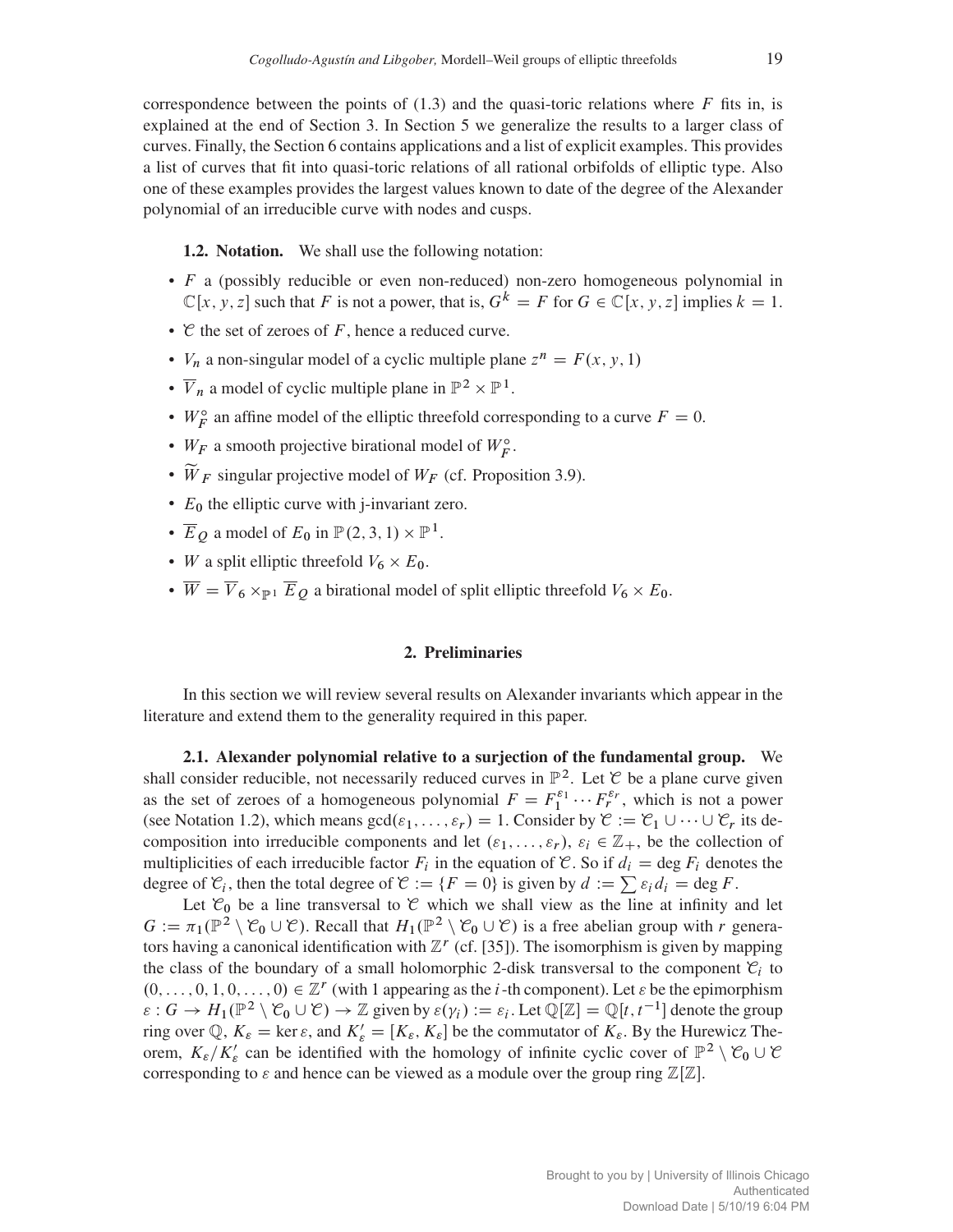Homomorphisms (resp. epimorphism)  $\varepsilon : \pi_1(\mathbb{P}^2 \setminus \mathcal{C}_0 \cup \mathcal{C}) \to \mathbb{Z}$  such that  $\varepsilon(\gamma_i) \geq 1$  for all  $i$  are in one-to-one correspondence with polynomials, (resp. non-power polynomials) considered up to a scalar factor, having  $\mathcal C$  as the zero set. Indeed if  $F_i$  is an irreducible polynomial having  $\mathcal{C}_i$  as its set of zeros, then one defines the polynomial corresponding to  $\varepsilon$  as

(2.1) 
$$
F_{\varepsilon}(x, y, 1) = \prod_{i} F_{i}(x, y, 1)^{\varepsilon(y_{i})}.
$$

Vice versa, given a polynomial F having  $\mathcal C$  as its zero set one defines the homomorphism  $\varepsilon_F : H_1(\mathbb{P}^2 \setminus \mathcal{C}_0 \cup \mathcal{C}) \to \mathbb{Z}$  using

(2.2) 
$$
\varepsilon_F(\gamma_i) = \frac{1}{2\pi\sqrt{-1}} \int_{\gamma_i} \frac{dF}{F}
$$

and extends it as the composition

$$
\pi_1(\mathbb{P}^2 \setminus \mathcal{C}_0 \cup \mathcal{C}) \to H_1(\mathbb{P}^2 \setminus \mathcal{C}_0 \cup \mathcal{C}) \to \mathbb{Z}.
$$

This homomorphism is in fact an epimorphism if  $F$  is not a power. It will also be denoted by  $\varepsilon_F$ .

**Definition 2.1** (cf. [32, 45]). The Alexander polynomial  $\Delta_{\mathcal{C},\mathcal{E}}(t)$  of  $\mathcal{C}$  relative to a surjection  $\varepsilon : G \to \mathbb{Z}$  is a generator of the order of the torsion of the  $\mathbb{Q}[\mathbb{Z}] = \mathbb{Q}[t, t^{-1}]$ -module  $K_{\varepsilon}/K'_{\varepsilon} \otimes \mathbb{Q}$  normalized in such a way that it is a polynomial in t satisfying  $\Delta_{\mathcal{C},\varepsilon}(0) = 1$ . By the discussion in the previous paragraph, a (not necessarily reduced) equation F of  $\mathcal C$  defines both the set of zeroes  $\mathcal C$  and a surjection  $\varepsilon_F$ . Hence  $\Delta_F(t)$  will also denote  $\Delta_{\mathcal C,\varepsilon_F}(t)$ .

The Alexander polynomial  $\Delta_{\mathcal{C},\varepsilon}$  can be expressed in terms of characteristic varieties studied in [35] or in terms of  $G'/G''$  viewed as a module over  $\Lambda := \mathbb{Z}[H_1] = \mathbb{Z}[t_1^{\pm 1}, \ldots, t_r^{\pm 1}]$ as follows. The polynomial  $\Delta_{\mathcal{C},\varepsilon}$  is the order of the torsion of

$$
(G'/G'' \otimes \mathbb{Q}) \otimes_{\Lambda} \Lambda/(t_1-t^{\varepsilon(\gamma_1)},\ldots,t_r-t^{\varepsilon(\gamma_r)})
$$

up to a power of  $(t - 1)$ , viewed as a  $\mathbb{Q}[t, t^{-1}]$ -module in the obvious way. The zeroes of  $\Delta_{\mathcal{C}, \varepsilon}$ can also be seen as the intersection of the characteristic variety  $\Sigma_1(\mathcal{C})$  with the 1-dimensional torus of equation  $L_{\varepsilon} := \{(t^{\varepsilon(\gamma_1)}, \ldots, t^{\varepsilon(\gamma_r)})\} \subset (\mathbb{C}^*)^r$  (cf. [8, Theorem 2.26]).<sup>3)</sup>

We shall also need the local version of the polynomials  $\Delta_{\mathcal{C},\varepsilon}$  defined similarly. Let P be a singular point of C. The epimorphism  $\varepsilon : G \to \mathbb{Z}$  induces a homomorphism  $\varepsilon_P$  of the local fundamental group of  $C$  to  $\mathbb Z$  and hence the Alexander polynomial of the link of P w.r.t. the homomorphism  $\varepsilon_P$ .<sup>4)</sup> In other words, if  $i : \mathbb{S}_P \setminus \mathcal{C} \hookrightarrow \mathbb{P}^2 \setminus \mathcal{C}$  is the inclusion from a sufficiently small sphere around P in the total space and  $\gamma$  is a meridian around a component of the link, then

$$
\varepsilon_P(\gamma) := \varepsilon(i_*(\gamma)).
$$

These polynomials will be denoted by  $\Delta_{\mathcal{C},\varepsilon,P}(t)$ . We have the following proposition.

<sup>&</sup>lt;sup>3)</sup> Though most often the Alexander polynomials are considered in the case when  $\varepsilon_i = 1$ , case  $\varepsilon_i \neq 1$  was considered for example by Oka in  $[45, Section 4]$  as  $\theta$ -Alexander polynomials.

<sup>&</sup>lt;sup>4)</sup> If the image of  $\varepsilon_P$  has index k in Z, then the Alexander polynomial  $\Delta_{\mathcal{C},\varepsilon,P}(t)$  is  $\Delta(t^k)$  where  $\Delta$  is the Alexander polynomial relative to the surjection  $G \stackrel{\varepsilon_P}{\rightarrow} \varepsilon_P(G) = \mathbb{Z}$ . Recall that this 1-dimensional homology of the cyclic cover corresponding to  $\varepsilon$  which is this case has k connected components cf. [32, 35]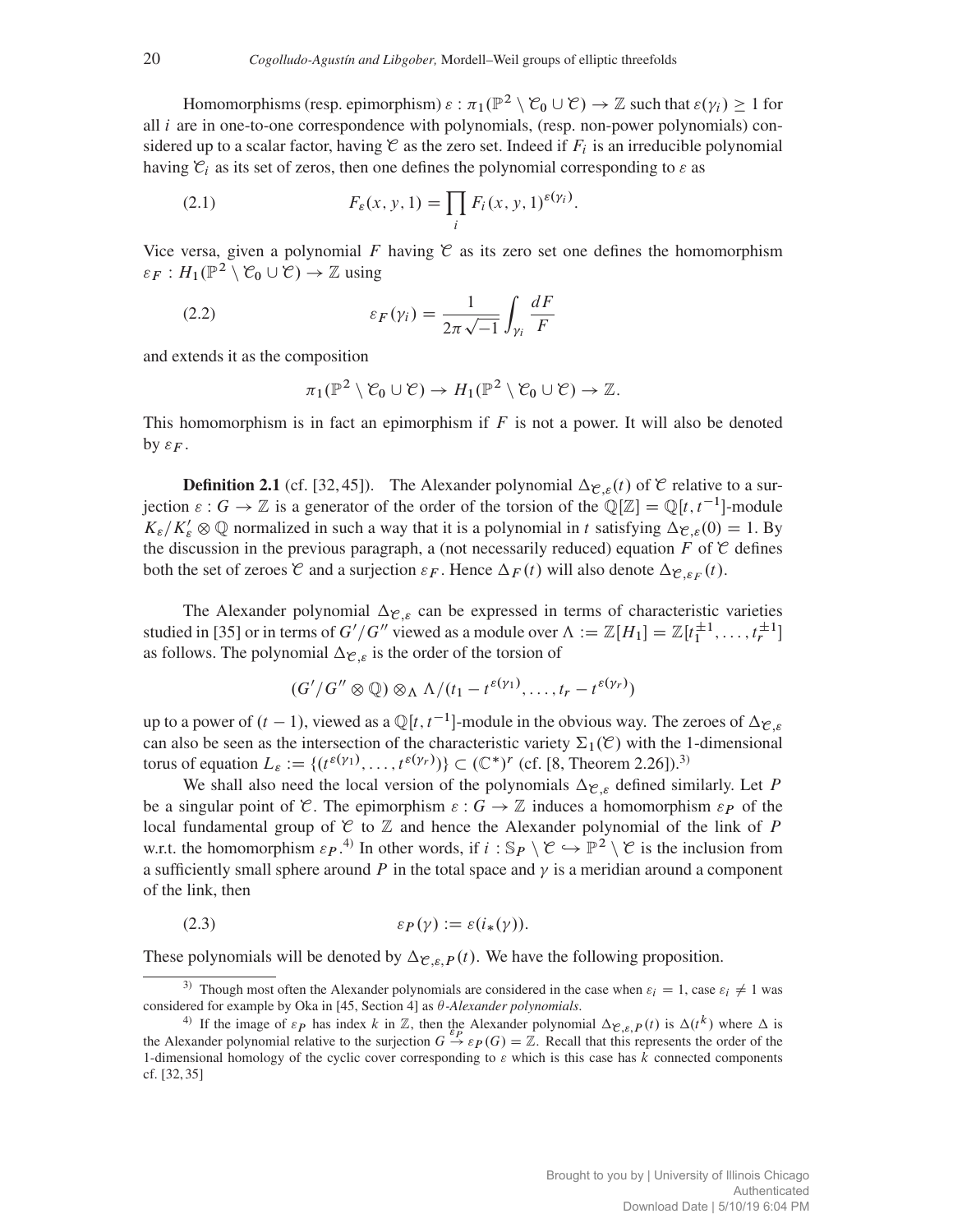**Proposition 2.2.** Let  $\mathcal C$  *be a plane curve and*  $(\varepsilon_1,\ldots,\varepsilon_r)$  *denote the multiplicities of its irreducible components. Then*  $\Delta_{\mathcal{C},\varepsilon}(t)$  *divides the product of the local Alexander polynomials:* 

(2.4) 
$$
\Delta_{\mathcal{C},\varepsilon}(t) \mid \prod_{P} \Delta_{\mathcal{C},\varepsilon,P}(t) \prod_{i} (t^{\varepsilon_i} - 1)^{k_i}
$$

*for some*  $k_i \in \mathbb{Z}^{\geq 0}$ *. In particular, if the local Alexander polynomials have only roots of unity of degree*  $\delta$  *as their roots, then* 

$$
\Delta_{\mathcal{C},\varepsilon}(t) = \prod_{\lambda \,|\,\delta} \varphi_{\lambda}(t)^{s_{\lambda}} \prod_{i} (t^{\varepsilon_i} - 1)^{k_i},
$$

*where*  $\varphi_{\lambda}(t)$  *is the cyclotomic polynomial of the*  $\lambda$ -*th roots of unity. Moreover, if*  $s_{\lambda} > 0$ *, then* 

(2.5)  $\lambda | d$ ,

*where*  $d := \sum d_i \varepsilon_i$  *is the total degree.* 

*Proof.* Details of the arguments are similar to those used in the proof of the Divisibility Theorem (cf. [32, 34] and Lemma 3.6 below). The starting point is the surjection of the fundamental group of a regular neighborhood of  $\mathcal{C}$  in  $\mathbb{P}^2 \setminus \mathcal{C}_0$  onto  $\pi_1(\mathbb{P}^2 \setminus \mathcal{C}_0 \cup \mathcal{C})$  (which is a consequence of the Lefschetz Hyperplane Section Theorem). On the other hand, one uses the Mayer–Vietoris sequence for the  $\varepsilon$ -cyclic cover of this neighborhood in order to split it into a union of cyclic covers: those of the local singularities and the neighborhood of the non-singular part of C. This shows that the Alexander polynomial of the neighborhood of C is equal to the product of the Alexander polynomials of singularities and a divisor of second product in (2.4). These divisors come as contributions of  $H_0$  and  $H_1$  of terms of the Mayer–Vietoris sequence corresponding to the intersections of the complements to the links of the singularities with the mentioned  $\mathbb{C}^*$ -bundle of the non-singular part of  $\mathcal{C}$ . This yields the divisibility (2.4).

The second divisibility relation is a generalization of the divisibility at infinity (cf. [32]) and follows from the calculation of the Alexander polynomial of the link at infinity with multiplicities. It is equal to  $(t^{\sum \varepsilon_i d_i} - 1)^{r-1}$  as a consequence of the Torres relation (cf. [55]) applied to the Hopf link with multivariable Alexander polynomial  $(t_1 \cdots t_r - 1)^{r-1}$ .  $\Box$ 

2.2. Orbifold curves. Now we recall some basic definitions needed here referring for more details to (see [5]).

**Definition 2.3.** An *orbifold* curve  $S_{\overline{m}}$  is (an open or closed) Riemann surface S with a function  $\overline{m}$ :  $S \to \mathbb{N}$  whose value is 1 outside a finite number of points. A point  $P \in S$  for which  $\overline{m}(P) > 1$  is called an *orbifold point*.

One may think of a neighborhood of a point  $P \in S_{\overline{m}}$  with  $\overline{m}(P) = d$  as the quotient of a disk (centered at P) by a rotation of angle  $\frac{2\pi}{d}$ . A loop around P is considered to be trivial in  $S_{\overline{m}}$  if its lifting bounds a disk. Following this idea, orbifold fundamental groups can be defined as follows.

**Definition 2.4.** For an orbifold  $S_{\overline{m}}$ , let  $P_1, \ldots, P_n$  be the orbifold points,

$$
m_j := \overline{m}(P_j) > 1.
$$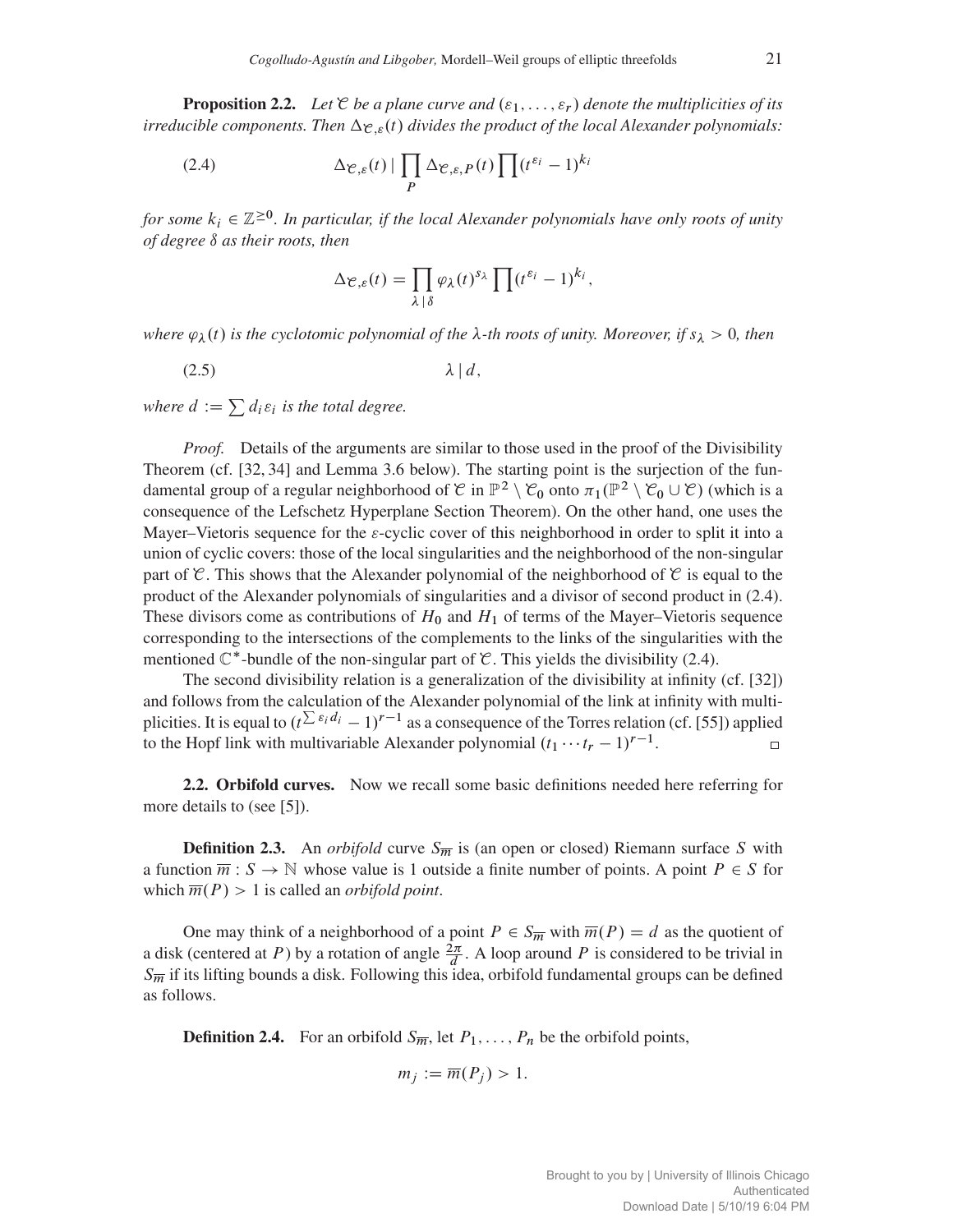Then, the *orbifold fundamental group* of  $S_{\overline{m}}$  is

(2.6) 
$$
\pi_1^{\text{orb}}(S_{\overline{m}}) := \pi_1(S \setminus \{P_1, \ldots, P_n\}) / \langle \mu_j^{m_j} = 1 \rangle,
$$

where  $\mu_j$  is a meridian of  $P_j$ . We will denote  $S_{\overline{m}}$  simply by  $S_{m_1,...,m_n}$ .

**Remark 2.5.** In this paper, we will mostly consider orbifold groups of  $\mathbb{P}^1$  with three orbifold points. The groups

$$
\pi_1^{\text{orb}}(\mathbb{P}^1_{(p,q,r)}) = \langle x, y, z : x^p = y^q = z^r = xyz = 1 \rangle
$$

are subgroups of index two of full triangle groups. In particular, they can be identified with the orientation-preserving isometries of a plane tiled with triangles with angles  $\frac{\pi}{p}$ ,  $\frac{\pi}{q}$  and  $\frac{\pi}{r}$ (cf. [42, Corollary 2.5]).

**Definition 2.6.** A dominant algebraic morphism  $\varphi : X \to S$  defines an *orbifold morphism*  $X \to S_{\overline{m}}$  if for all  $P \in S$ , the divisor  $\varphi^*(P)$  is an  $\overline{m}(P)$ -multiple.

One has the following result regarding orbifold morphisms.

**Proposition 2.7** ([5, Proposition 1.5]). *Let*  $\rho: X \to S$  *define an* orbifold morphism  $X \to S_{\overline{m}}$ . Then  $\varphi$  induces a morphism  $\varphi_* : \pi_1(X) \to \pi_1^{\text{orb}}(S_{\overline{m}})$ . Moreover, if the generic fiber *is connected, then*  $\varphi_*$  *is surjective.* 

Proposition 2.7 will be applied systematically throughout this paper. We will show a typical example of this. Suppose  $F = F_1F_2F_3$  fits in a functional equation of type

(2.7) 
$$
h_1^3 F_1 + h_2^2 F_2 + h_3^6 F_3 = 0,
$$

where  $h_1, h_2$ , and  $h_3$  are polynomials. Note that  $F_i$  are not necessarily irreducible or reduced. Also note that (2.7) induces a pencil map  $\varphi : \mathbb{P}^2 \longrightarrow \mathbb{P}^1$  given by

$$
\varphi([x:y:z]) = [h_1^3 F_1 : h_2^2 F_2].
$$

Consider  $\mathcal{C} := \{F = 0\}$ . As  $\varphi|_{\mathbb{P}^2 \setminus \mathcal{C}}$  has three multiple fibers (over  $P_3 = [0 : 1], P_2 = [1 : 0],$ and  $P_6 = [1:-1]$ , one has an orbifold morphism  $\varphi_{2,3,6} : \mathbb{P}^2 \setminus \mathcal{C} \to \mathbb{P}^1_{2,3,6}$ . In particular, if the pencil  $\varphi$  is primitive (in the sense that it coincides with its Stein factorization), then by Proposition 2.7, there is an epimorphism

$$
\varphi_{2,3,6} : \pi_1(\mathbb{P}^2 \setminus \mathcal{C}) \to \pi_1^{\text{orb}}(\mathbb{P}^1_{2,3,6}) = \frac{\mu_2 \mathbb{Z}_2 * \mu_3 \mathbb{Z}_3}{(\mu_2 \mu_3)^6},
$$

where  $\mu_i$  are as in Definition 2.4 and  $\mu_2 \mu_3 = \mu_6$  according to (2.6). Finally, note that

$$
V := \text{Char}\bigg(\frac{\mu_2 \mathbb{Z}_2 * \mu_3 \mathbb{Z}_3}{(\mu_2 \mu_3)^6}\bigg) = \{\omega_6, \omega_6^{-1}\},
$$

and the elements  $\{\omega_6^{\pm 1}, \omega_6^{\pm 2}, \omega_6^{\pm 3}\}\$  are roots of  $\Delta_{\mathcal{C},\varepsilon}(t)$ , where

(2.8) 
$$
\varepsilon: H_1(\mathbb{P}^2 \setminus \mathcal{C}_0 \cup \mathcal{C}) \to \frac{\pi_1^{\text{orb}}(\mathbb{P}^1_{2,3,6})}{[\pi_1^{\text{orb}}(\mathbb{P}^1_{2,3,6}), \pi_1^{\text{orb}}(\mathbb{P}^1_{2,3,6})]} = \mathbb{Z}_6
$$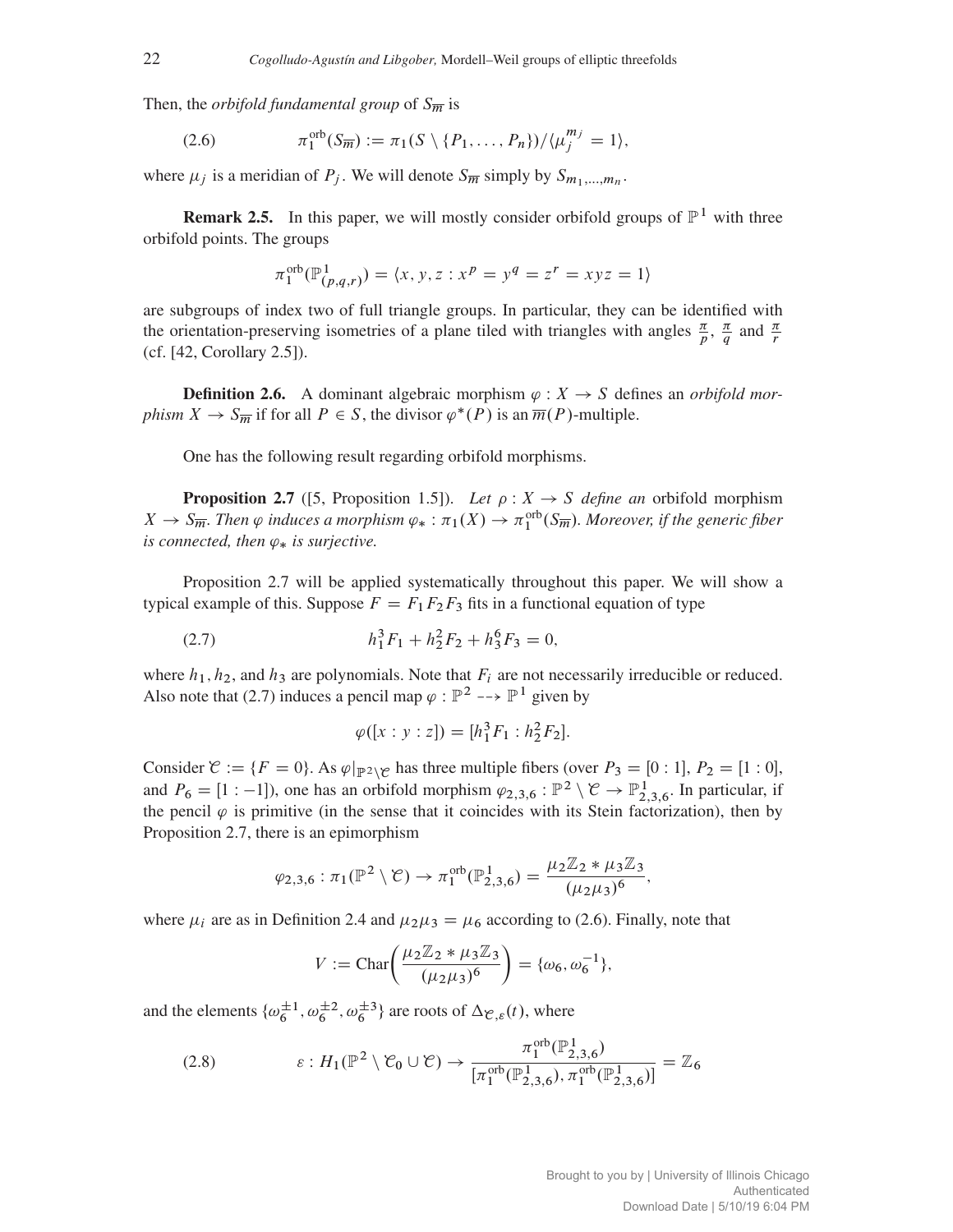is induced by  $\varphi_{2,3,6}$  on the abelianizations of the groups. Therefore one has that  $\Delta_{\mathcal{C},\varepsilon}(t)$  is of the form

$$
(t-1)^{s_1}(t+1)^{s_2}(t^2+t+1)^{s_3}(t^2-t+1)^{s_6}p(t),
$$

where  $p(t)$  has no 6-th roots of unity as zeroes and  $s_i$  are non-negative integers.

Using this technique one can show the following result needed in the sequel and which we shall prove for completeness (cf. [23, Chapter 2, Theorem 2.3]).

Proposition 2.8. *The number of multiple members in a primitive pencil of plane curves (with no base components) is at most two.*

*Proof.* Let us assume that the pencil is generated by two multiple fibers, that is, we have  $\varphi : \mathbb{P}^2 \longrightarrow \mathbb{P}^1$ , given by  $\varphi([x : y : z]) = [f^p : g^q]$ , where  $(p, q) = 1$  (otherwise, the pencil is not primitive). Assume there is a third multiple member, that is,  $f^p + g^q + h^r = 0$ .

According to Proposition 2.7, one obtains an orbifold morphism with connected fibers, and thus an epimorphism  $\varphi_* : \pi_1(\mathbb{P}^2 \setminus \{p_1, \ldots, p_n\}) \to \pi_1^{\text{orb}}(\mathbb{P}^1_{p,q,r})$ , i.e. both groups are trivial. The groups  $\pi_1^{\text{orb}}(\mathbb{P}^1_{p,q,r})$  are virtually torsion free (cf. [42, Theorem 2.7]) and they are subgroups of order 2 of the Schwartz group, which is infinite (cf. [42, Corollary 2.4]). In particular, they are non-trivial, which contradicts the triviality of  $\pi_1(\mathbb{P}^2 \setminus \{p_1,\ldots,p_n\})$ .

Remark 2.9. For pencils other than pencils of plane curves, using logarithmic transforms, one can obtain elliptic fibrations with any number of multiple fibers (cf. [23, 28]).

In this paper we are interested in a particular type of orbifold morphisms.

**Definition 2.10.** We say a 2-dimensional orbifold  $S_{\overline{m}}$  is a *rational orbifold curve of elliptic type* if  $e_{top}(S_{\overline{m}}) = 2$  (that is,  $S_{\overline{m}}$  is a compact Riemann sphere) and

$$
\sum \frac{1}{m_i} = n - 2,
$$

where  $n := \# \{ P \in S \mid \overline{m}(P) > 1 \}$  is the number of orbifold points.

Lemma 2.11. *The possible rational orbifold curves of elliptic type are:*

- $(1)$   $(2, 3, 6)$ *,*
- $(2)$   $(3, 3, 3)$ *,*
- $(3)$   $(2, 4, 4)$ ,
- $(4)$   $(2, 2, 2, 2).$

Remark 2.12. The reason to call such orbifolds of elliptic type is the following. Consider  $\widehat{S}_{\overline{m}}$  the regular covering of order  $\ell := \text{lcm}(\overline{m})$  (the least common multiple of the orbifold multiplicities) ramified with index  $m_i$  at the  $\frac{\ell}{m_i}$  preimages of  $P_i$  (the orbifold point of order  $m_i$ ) of  $S_{\overline{m}}$ . In general, if  $\sum \frac{1}{m_i} \in \mathbb{Z}$ , then  $\widehat{S}_{\overline{m}}$  is a Riemann surface of genus

$$
1 + \frac{\ell}{2} \bigg( \sum (n-2) - \frac{1}{m_i} \bigg).
$$

Thus, according to Lemma 2.11, for any rational orbifold curve  $\widehat{S}_{\overline{m}}$  of elliptic type the associated covering  $\widehat{S}_{\overline{m}}$  is an elliptic curve (that is, a complex compact curve of genus 1).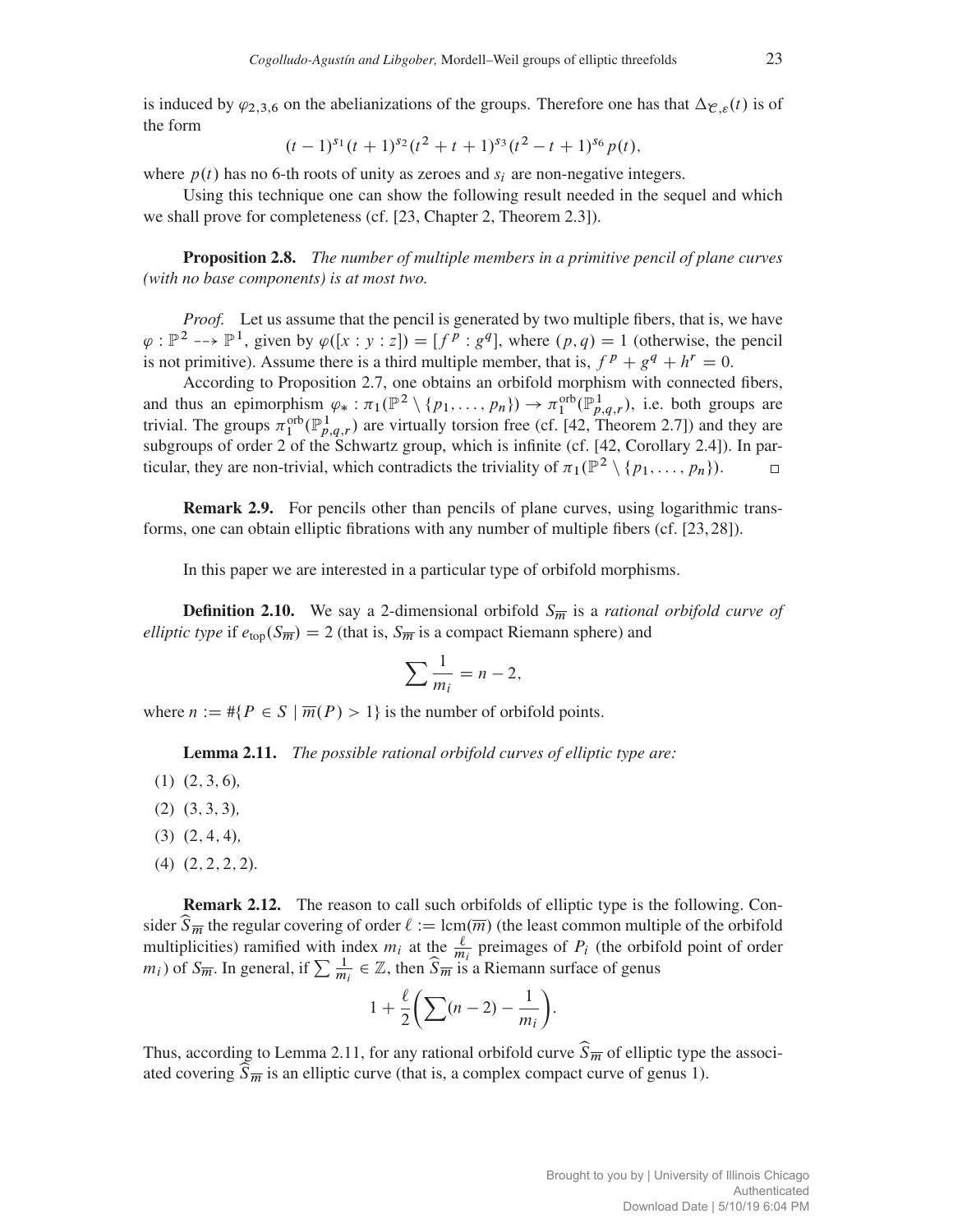The results in this paper require that the least common multiple of the orbifold indices  $be > 2$ . Therefore type (4) from the list above will be disregarded.

## 2.3. Quasi-toric relations.

**Definition 2.13.** A *quasi-toric relation of type*  $(p, q, r)$  is a sextuple

$$
\mathcal{R}_{\text{qt}}^{(p,q,r)} := (F_1, F_2, F_3, h_1, h_2, h_3)
$$

of non-zero homogeneous polynomials in  $\mathbb{C}[x, y, z]$  satisfying the following functional relation:

(2.9) 
$$
h_1^p F_1 + h_2^q F_2 + h_3^r F_3 = 0.
$$

The *support* of a quasi-toric relation  $\mathcal{R}^{(p,q,r)}_{qt}$  as above is the zero set

$$
\mathcal{C}:=\{F_1F_2F_3=0\}.
$$

In this context, we may also refer to C as a curve that *satisfies (or supports) a quasi-toric relation* of type  $(p, q, r)$ .

We will say a quasi-toric relation of type  $(p, q, r)$  is *of elliptic type* if  $(p, q, r)$  is of the form (1)–(3) in Lemma 2.11.

**Remark 2.14.** Given a quasi-toric relation  $\mathcal{R}_{qt}^{(p,q,r)} = (F_1, F_2, F_3, h_1, h_2, h_3)$  as above, note that

(2.10) 
$$
p \deg h_1 + \deg F_1 = q \deg h_2 + \deg F_2 = r \deg h_3 + \deg F_3 = \kappa
$$

and hence

$$
\sum \deg h_i + \left(\frac{\deg F_1}{p} + \frac{\deg F_2}{q} + \frac{\deg F_3}{r}\right) = \left(\frac{1}{p} + \frac{1}{q} + \frac{1}{r}\right)\kappa.
$$

Therefore, if  $\mathcal{R}_{qt}^{(p,q,r)}$  is of elliptic type, then

(2.11) 
$$
\sum \deg h_i + \left(\frac{\deg F_1}{p} + \frac{\deg F_2}{q} + \frac{\deg F_3}{r}\right) = \kappa.
$$

Remark 2.15. Special classes of curves satisfying quasi-toric relations have already been considered, namely, the class of *curves of torus type* (2,3), i.e. quasi-toric relations of type  $(2, 3, r)$  of the form  $(1, 1, F, h_1, h_2, 1)$  (cf. [43, 47]) and the class of *curves having quasi-toric decompositions*  $(p, q, pq)$ , i.e. quasi-toric relations of type  $(p, q, pq)$  of the form  $(1, 1, F, h<sub>1</sub>, h<sub>2</sub>, h<sub>3</sub>)$  (cf. [29]). Also, functional equations of a similar sort appear in [46, Section 5.3].

Recall that a *quasi-toric decomposition of* F is a collection of homogeneous polynomials  $f, g, h \in \mathbb{C}[x, y, z]$  such that the following identity holds:

(2.12) 
$$
f^{p} + g^{q} + h^{pq} F = 0,
$$

for two co-prime positive integers  $p, q > 1$ . Analogously, a curve is of torus type  $(p, q)$  if it admits a quasi-toric decomposition as in (2.12) where  $h = 1$ .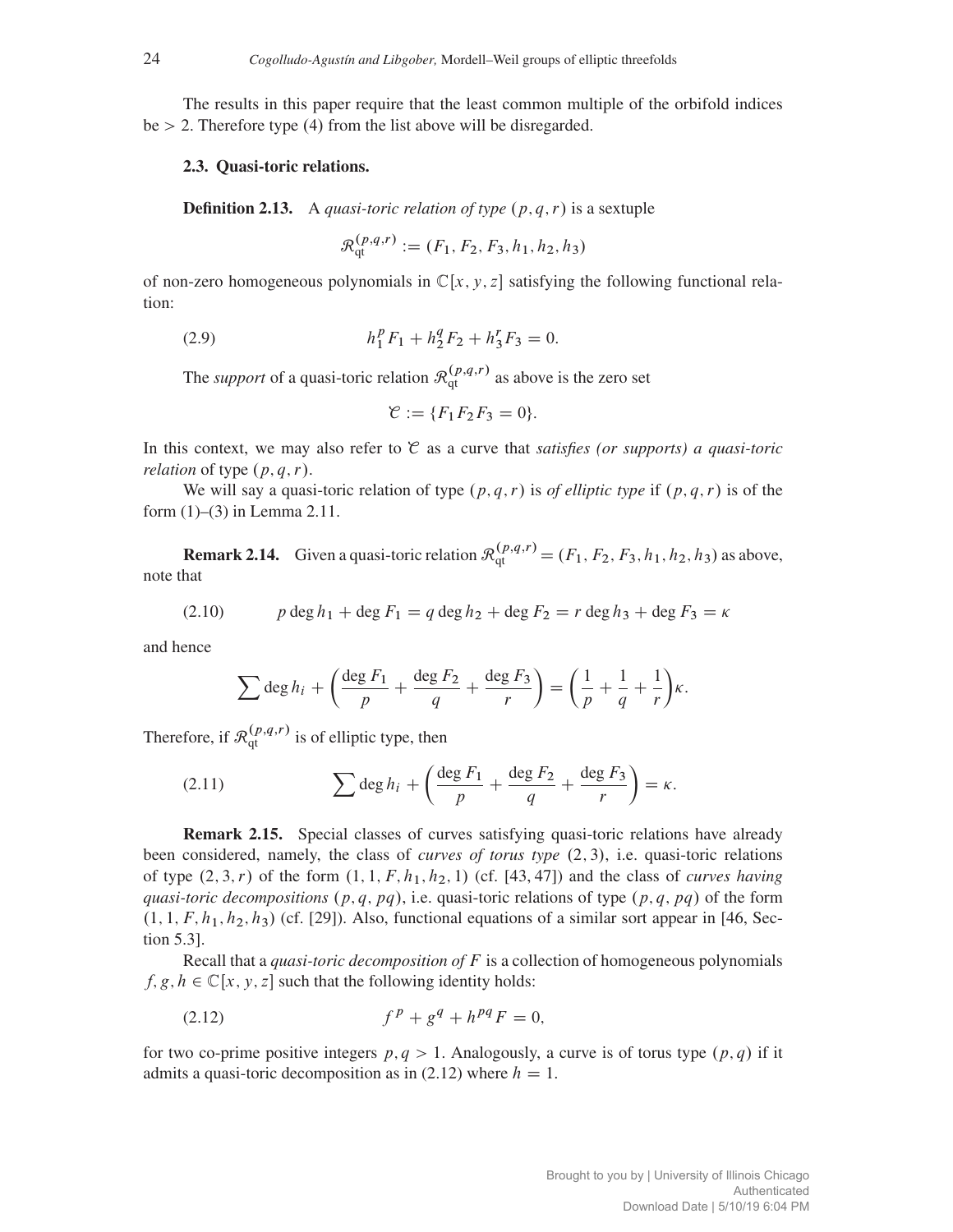To each quasi-toric relation  $\mathcal{R}_{qt}^{(p,q,r)}$  of elliptic type satisfying (2.9) there corresponds a map from a certain cyclic multiple plane branched over the curve supporting  $\mathcal{R}_{qt}^{(p,q,r)}$  to the elliptic curve  $\widehat{S}_{(p,q,r)}$  (see Remark 2.12) as follows. Let  $\ell := \text{lcm}(p,q,r)$  and

$$
\omega = \frac{\deg F_1}{p} + \frac{\deg F_2}{q} + \frac{\deg F_3}{r}
$$

(note that according to (2.11) one has  $\omega = \kappa - \sum \deg h_i \in \mathbb{Z}$ ). Let  $V_\ell$  be the following surface given in the weighted projective space  $\mathbb{P}^3(\omega, 1, 1, 1)$ :

(2.13) 
$$
V_{\ell} := \left\{ (u, x, y, z) \in \mathbb{P}^{3}(\omega, 1, 1, 1) \mid u^{\ell} = F_{1}^{\frac{\ell}{p}} F_{2}^{\frac{\ell}{q}} F_{3}^{\frac{\ell}{r}} \right\}.
$$

Then let  $\widehat{S}_{(p,q,r)}$  be the elliptic curve in  $\mathbb{P}^2$  given by the equation  $z^{\ell} = x^{\frac{\ell}{p}} y^{\frac{\ell}{q}} (-x - y)^{\frac{\ell}{r}}$ . To each quasi-toric relation there corresponds the following map:

(2.14) 
$$
\mathbb{P}^{3}(\omega, 1, 1, 1) \supset V_{\ell} \to \widehat{S}_{(p,q,r)} \subset \mathbb{P}^{2}, (u, x, y, z) \mapsto (h_{1}^{p} F_{1}, h_{2}^{q} F_{2}, u h_{1} h_{2} h_{3}).
$$

(Note that the map is well defined by (2.10) and (2.11).)

**Definition 2.16.** We will say that two quasi-toric relations  $(h_1, h_2, h_3, F_1, F_2, F_3)$  and  $(h_1, h_2, h_3, \overline{F}_1, \overline{F}_2, \overline{F}_3)$  of the same elliptic type  $(e_1, e_2, e_3)$  are *equivalent* iff the corresponding maps (2.14) coincide, i.e. there exists a non-trivial rational function  $\lambda \in \mathbb{C}(x, y, z)^*$  such that

(2.15) 
$$
\overline{h}_i^{e_i} \overline{F}_i = \lambda h_i^{e_i} F_i \text{ and } \overline{h}_1 \overline{h}_2 \overline{h}_3 = \lambda h_1 h_2 h_3.
$$

**Example 2.17.** Note that any quasi-toric relation  $(F_1, F_2, F_3, h_1, h_2, h_3)$  of elliptic type (2, 3, 6) is equivalent to one of the form  $(1, 1, F_3F_2^2F_1^3, \overline{h}_1, \overline{h}_2, \overline{h}_3)$  since

$$
\lambda := F_1^3 F_2^2
$$
,  $\bar{h}_1 := F_1^2 F_2 h_1$ ,  $\bar{h}_2 := F_1 F_2 h_2$  and  $\bar{h}_3 := h_3$ 

satisfy (2.15).

In other words, any  $(2, 3, 6)$  quasi-toric relation is equivalent to one of the form

$$
\overline{h}_1^2 + \overline{h}_2^3 + F_1^3 F_2^2 F_3 \overline{h}_3^6 = 0.
$$

This stresses the idea that non-reduced components are indeed unavoidable when one works with quasi-toric relations.

## 3. Mordell–Weil group of elliptic threefolds with fiber having  $j = 0$

3.1. Elliptic pencils, rank of Mordell–Weil group, and the degree of Alexander poly**nomials.** In this section, let us fix  $F \in \mathbb{C}[x, y, z]$ , an irreducible homogeneous polynomial of degree  $d = 6k$ , whose set of zeroes in  $\mathbb{P}^2$  is a curve C that has only nodes and cusps as singularities (i.e. C has either  $x^2 = y^2$  or  $x^2 = y^3$  as a local equation around each singular point) and let, unless otherwise stated, the homomorphism  $\varepsilon : \pi_1(\mathbb{P}^2 \setminus \mathcal{C}_0 \cup \mathcal{C}) \to \mathbb{Z}$  be given by the total linking number with C in the affine plane  $\mathbb{P}^2 \setminus \mathcal{C}_0$ , i.e. satisfies  $\varepsilon(\gamma) = 1$  for a meridian around C.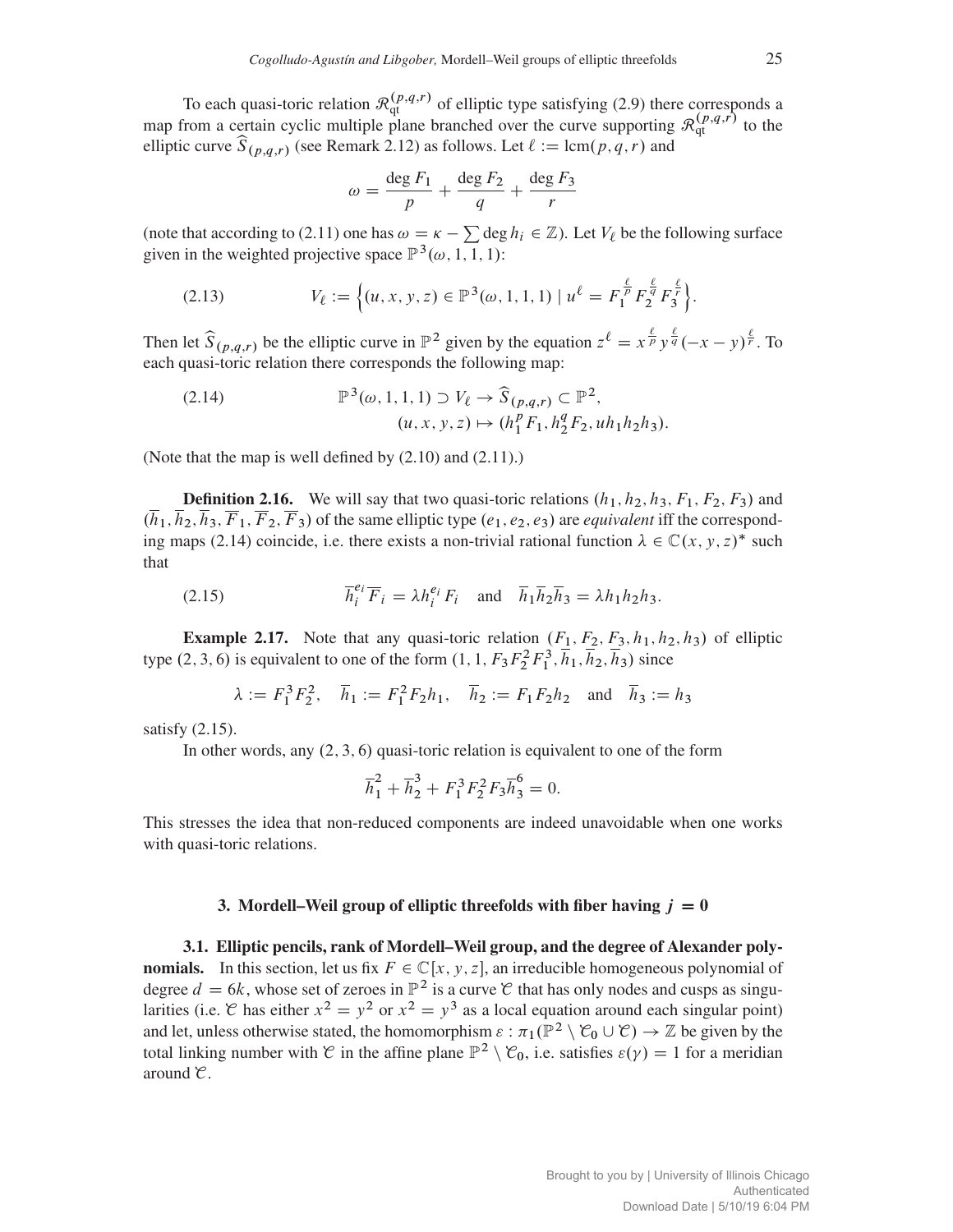Consider a threefold  $W_F$  containing, as a Zariski open subset, the affine threefold  $W_F^{\circ}$ given in  $\mathbb{C}^4$  by the following equation:

(3.1) 
$$
u^2 + v^3 = F(x, y, 1).
$$

The projection onto the  $(x, y)$ -plane exhibits  $W_F$  as an elliptic threefold whose fibers over generic points have  $j$ -invariant equal to zero.<sup>5)</sup>

The main result of the present section is a calculation of the Mordell–Weil group of the  $\mathbb{C}(x, y)$ -points of  $W_F$  in terms of the classical Alexander polynomial  $\Delta_{\mathcal{C}}(t)$  of  $\mathcal{C}$  (that is, the Alexander polynomial w.r.t. the homomorphism  $\varepsilon$  described above).

**Theorem 3.1.** *The*  $\mathbb{Z}$ -rank of the Mordell–Weil group of  $W_F$  over  $\mathbb{C}(x, y)$  is equal to *the degree of the Alexander polynomial*  $\Delta \varphi(t)$  *of*  $\mathcal{C}$ *.* 

Let  $V_6(F)$  (or simply  $V_6$ ) denote a smooth model the 6-fold cyclic cover of  $\mathbb{P}^2$  branched along  $F = 0$  corresponding to the surjection  $\pi_1(\mathbb{P}^2 \setminus \mathcal{C}_0 \cup \mathcal{C}) \to \mathbb{Z}_6$  which is defined using the composition of the homomorphism  $\varepsilon$  as above and the reduction modulo 6. The surface  $V_6(F)$  contains, as an open subset, the affine hypersurface in  $\mathbb{C}^3$  given by the equation

(3.2) 
$$
z^6 = F(x, y, 1).
$$

We shall assume that  $V_6(F)$  supports a holomorphic action of the group  $\mu_6$  of roots of unity of degree 6, extending the action of this group affine surface given by  $(x, y, z) \mapsto (x, y, \omega_6 z)$ where

$$
\omega_6 = \exp\left(\frac{2\pi\sqrt{-1}}{6}\right) = \frac{1+\sqrt{-3}}{2}
$$

is selected primitive root of unity of degree 6. Such a smooth model  $V_6$  can be obtained for example using an equivariant resolution of singularities of projective closure of (3.2).

Recall that the degree of the Alexander polynomial  $\Delta_{\mathcal{C}}(t)$  of  $\mathcal{C}$  is equal to 2q, where q is the irregularity  $q := \dim H^0(V_6, \Omega^1_{V_6})$  of  $V_6$  (cf. [32]). Let  $E_0$  denote the elliptic curve with j -invariant equal to zero. As its biregular model one can take the projective closure of affine curve  $u^2 + v^3 = 1$ .

We shall start the proof of Theorem 3.1 by describing the Albanese varieties of 6-fold cyclic multiple planes  $V_6$ . Such a description will be based on the following Decomposition Theorem due to S. Roan (see [9, Theorem 3.2]).

**Theorem 3.2.** Let X be an abelian variety of dimension g and  $\alpha$  be an automorphism *of* X *of order*  $d \geq 3$ *. Let*  $\Phi_{\alpha}$  *be the collection of the eigenvalues of the automorphism*  $\rho_{\alpha}$ *induced by*  $\alpha$  *on the universal cover of* X *and let*  $X_{\{\alpha\}}$  *be the union of fixed points of powers*  $\alpha^{i}$ *for*  $1 \leq i < d$ . Assume that  $X_{\langle \alpha \rangle}$  *is finite and*  $\#\Phi_{\alpha} = \frac{\varphi(d)}{2}$ , where  $\varphi$  *is the Euler function. Then*  $\varphi(d)$  | 2g and  $(\mathbb{Q}(\xi_d), \Phi_\alpha)$  is a CM-field (cf. [9, Section 3]). Moreover, there are  $k = \frac{2g}{\varphi(d)}$ *abelian varieties*  $X_1,\ldots,X_k$  *of CM-type*  $(\mathbb{Q}(\xi_d),\Phi_\alpha)$  *such that* X *factors as*  $X_1 \times \cdots \times X_k$ and  $\alpha$  *decomposes into a product of automorphisms of*  $X_i$  *induced by primitive d-th roots of unity.*

Recall (cf. [50]) that the Albanese variety of a smooth projective variety  $X$  is defined as

(3.3) Alb $(X) = H^0(X, \Omega_X^1)^* / H_1(X, \mathbb{Z})$ 

<sup>&</sup>lt;sup>5)</sup> Since we are interested in the Mordell–Weil group, which is a birational invariant of  $W_F$ , the actual choice of  $W_F$  is not important. Nevertheless, a particular biregular model of  $W_F$  will be given (cf. Lemma 3.9)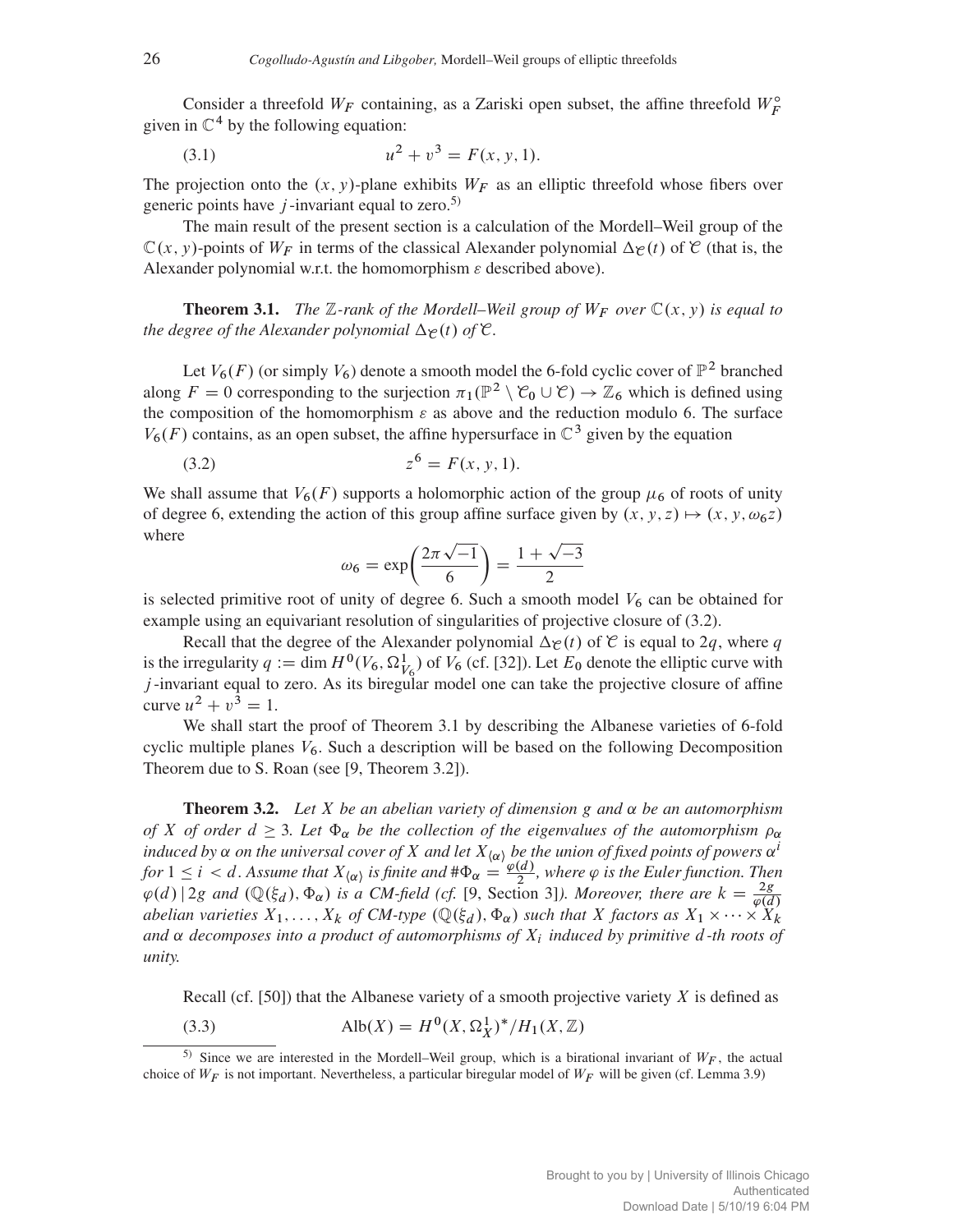and the Albanese map alb :  $X \to Alb(X)$  is given by

$$
(3.4) \t\t P \mapsto \int_{P_0}^P \omega,
$$

where  $P_0$  is a base point and the integral in (3.4) is viewed as a linear function on  $H^0(X, \Omega_X^1)$ , well defined up to the periods (i.e. the integrals over loops representing classes in  $H_1(X,\mathbb{Z})$ ). The map alb is well defined up to translation (i.e. a choice of  $P_0$ ). A choice of a positive line bundle on X yields a polarization of  $\text{Alb}(X)$  making it into an abelian variety. In the case of the cyclic multiple plane  $V_6$  we select a point  $P_0$  in the locus with maximal ramification index of its projection onto  $\mathbb{P}^2$ . The map alb is universal in the sense that for any map  $X \to A$  into an abelian variety A, there exists a factorization

$$
(3.5) \t\t X \to Alb(X) \to A.
$$

It follows from  $(3.3)$  that when X carries a biholomorphic action of a group G fixing the base point  $P_0$ , the action of G on  $H^0(X, \Omega_X^1)$ , given by

$$
g(\omega) = (g^{-1})^* \omega,
$$

induces the action on  $\text{Alb}(X)$ . For this action the map alb is equivariant:

(3.6) 
$$
alb(g \cdot P) = g_*^{-1}(alb(P)).
$$

For example, for  $g \in G$  one has

$$
g_*^{-1}
$$
alb $(P) = \int_{P_0}^{P} (g^{-1})^* \omega = \int_{gP_0}^{gP} \omega = \text{alb}(g \cdot P).$ 

We will need also a local version of the above construction corresponding to the mixed Hodge structure associated with a germ of plane curve singularity (with assumptions stated below):

$$
(3.7) \t\t f(x, y) = 0.
$$

While there are several constructions of a mixed Hodge structure associated with a germ of singularity  $(3.7)$  (cf. [53]), we shall consider only the case when the monodromy action on the cohomology of Milnor fiber is semi-simple (e.g. the ordinary cusps, nodes and more generally the singularities appearing in Tables 1, 2 and 3 in Section 5). In this case one can identify the (co)homology of the Milnor fiber with the (co)homology of the link of the surface singularity

$$
(3.8) \t\t\t z^N = f(x, y),
$$

where  $N$  is the order of the monodromy of the cohomology of Milnor fiber (cf. for example [37] for a similar discussion). More precisely we have the following:

Lemma 3.3. *Let* (3.7) *be a germ of a plane curve (possibly reducible and non-reduced) with semi-simple monodromy of order*  $N > 1$  *and the Milnor fiber*  $F_f$ *. Let*  $L_{f,N}$  *be link of the corresponding surface singularity* (3.8)*. Then there is the isomorphism of the mixed Hodge structures*

(3.9) 
$$
(\text{Gr}_{3}^{W} H^{2}(L_{f,N}))(1) = \text{Gr}_{1}^{W} H^{1}(F_{f}),
$$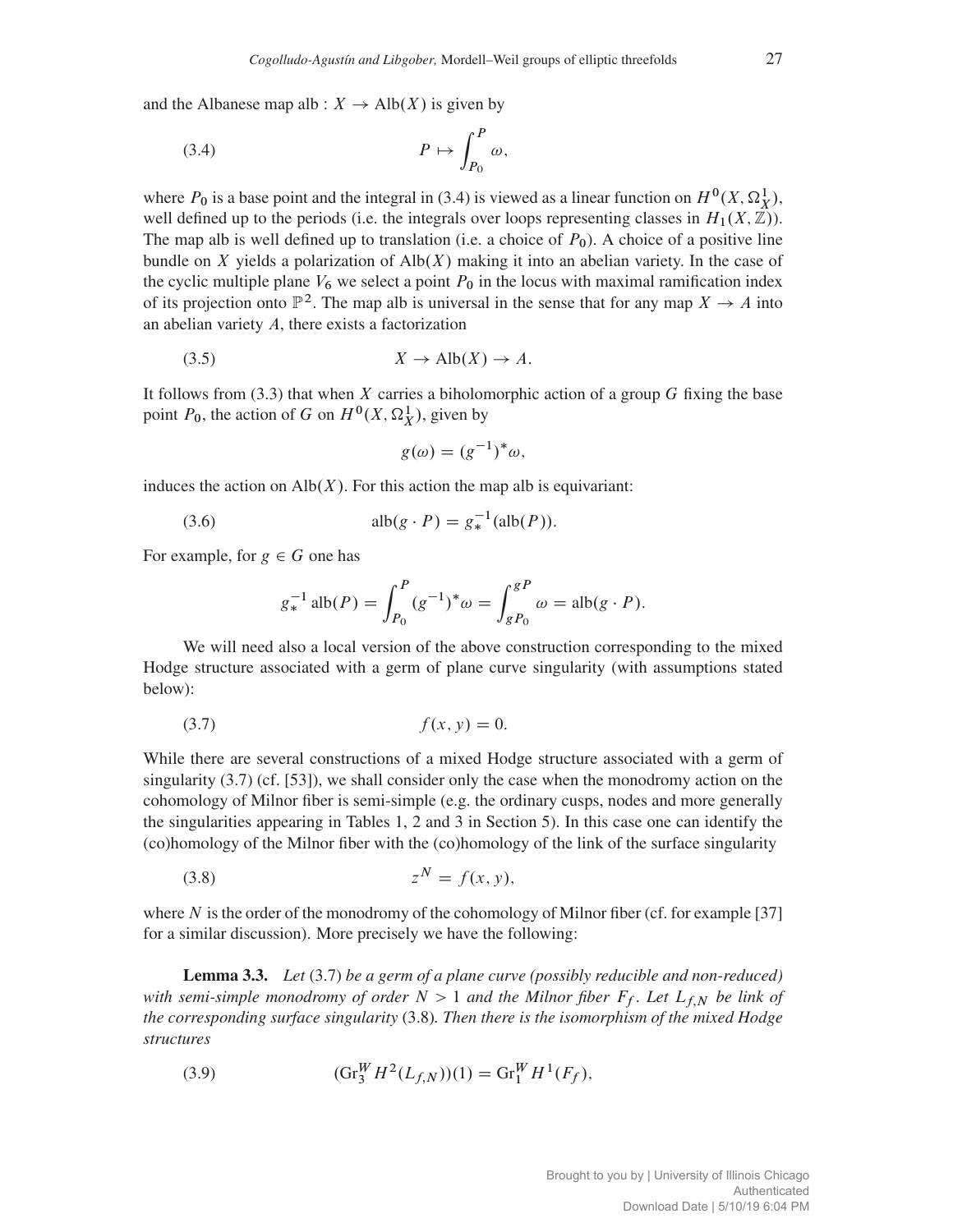*where the mixed Hodge structure on the left is the Tate twist of the mixed Hodge structure constructed in* [19] *or* [20] *and the one on the right is the mixed Hodge structure on vanishing cohomology constructed in* [52]*.* 6)

Recall that the construction of the mixed Hodge structure on the cohomology of a link of an isolated singularity is based on the identification of the latter with the cohomology of the punctured regular neighborhood of the exceptional set in a resolution for (3.8). Alternatively, one can use the mixed Hodge structure on the local cohomology of (3.8) supported at the singularity of (3.8). Dualizing one obtains the mixed Hodge structure on the homology as well.

*Proof.* Consider z as a holomorphic function on the germ  $V_{N,f}$  of the surface singularity  $z^N = f(x, y)$  (cf. (3.8)) and the Milnor fiber  $F_{N,f}$  of z, i.e. the subset of  $V_{N,f}$  given by the equation  $z = t$  for fixed t. It has canonical identification with the Milnor fiber of  $f(x, y)$ over  $t^N$ . Monodromy of the Milnor fiber of z coincides with  $T^N$  where T is the monodromy of  $f = t$ . Denote by  $Z_0$  the subset of  $V_{N,f}$  given by  $z = 0$  and consider the Wang exact sequence of the mixed Hodge structures (cf. for example [18, Section 1.7]); below  $\log T_u$  is the logarithm of the unipotent part of the monodromy which is trivial in our case and subscript 1 indicated the monodromy invariant subspace, i.e. the eigenspace with eigenvalue 1:

$$
H^1(V_{N,f}-Z_0)\to H^1(F_{N,f})_1\xrightarrow{\log T_u} H^1(F_{N,f})_1(-1)\to H^2(V_{N,f}-Z_0)\to 0.
$$

The last term of this sequence is zero since the Milnor fiber has the homotopy type of a 1-complex. Since  $\log T_u = 0$  by our assumptions and since  $L_{N,f}^{\circ} = L_{N,f} \setminus Z_0$  has the mixed Hodge structure on its cohomology is constructed via the identification with the mixed Hodge structure on  $V_{N,z} \setminus Z_0$ , we obtain the isomorphisms

$$
(3.10) \quad H^1(F_{N,f})_1(-1) = H^2(L_{N,f}^{\circ}), \quad \text{Gr}_{3}^W H^1(F_{N,f})_1(-1) = \text{Gr}_{3}^W H^2(L_{N,f}^{\circ}).
$$

Identifying, as above, the Milnor fiber  $F_{N,f}$  of z with the Milnor fiber of f, we obtain the identification of the cohomology of punctured neighborhood  $L_{f,N}^{\circ}$  with the cohomology of Milnor fiber, i.e.

$$
H^2(L_{f,N}^{\circ}) = H^1(F_f)(-1).
$$

Moreover, the exact sequence of pair

$$
H^2(L_{N,f}, L_{N,f}^{\circ}) \to H^2(L_{f,N}) \to H^2(L_{f,N}^{\circ}) \to H^3(L_{N,f}, L_{N,f}^{\circ})
$$

yields the isomorphism

(3.11) 
$$
Gr_3^W H^2(L_{f,N}) = Gr_3^W H^2(L_{f,N}^{\circ})
$$

(in the case of irreducible germ the right homomorphism in (3.11) is trivial and  $\text{Gr}_{3}^{W}$  can be omitted). This together with (3.10) yields the claim of the lemma.

**Example 3.4.** Consider  $f = x^3 + y^3$ . For the order of the monodromy one has  $N = 3$ and

$$
\text{rk } H^1(F_f, \mathbb{Q}) = 4, \quad \text{rk } \text{Gr}_2^W H^1(F_f, \mathbb{Q}) = 2 \quad \text{and} \quad \text{rk } \text{Gr}_1^W H^1(F_f, \mathbb{Q}) = 2.
$$

<sup>6)</sup> Semi-simplicity assumption is yielded automatically if f is irreducible in which case  $H^1(F_f)$  is pure of weight 1.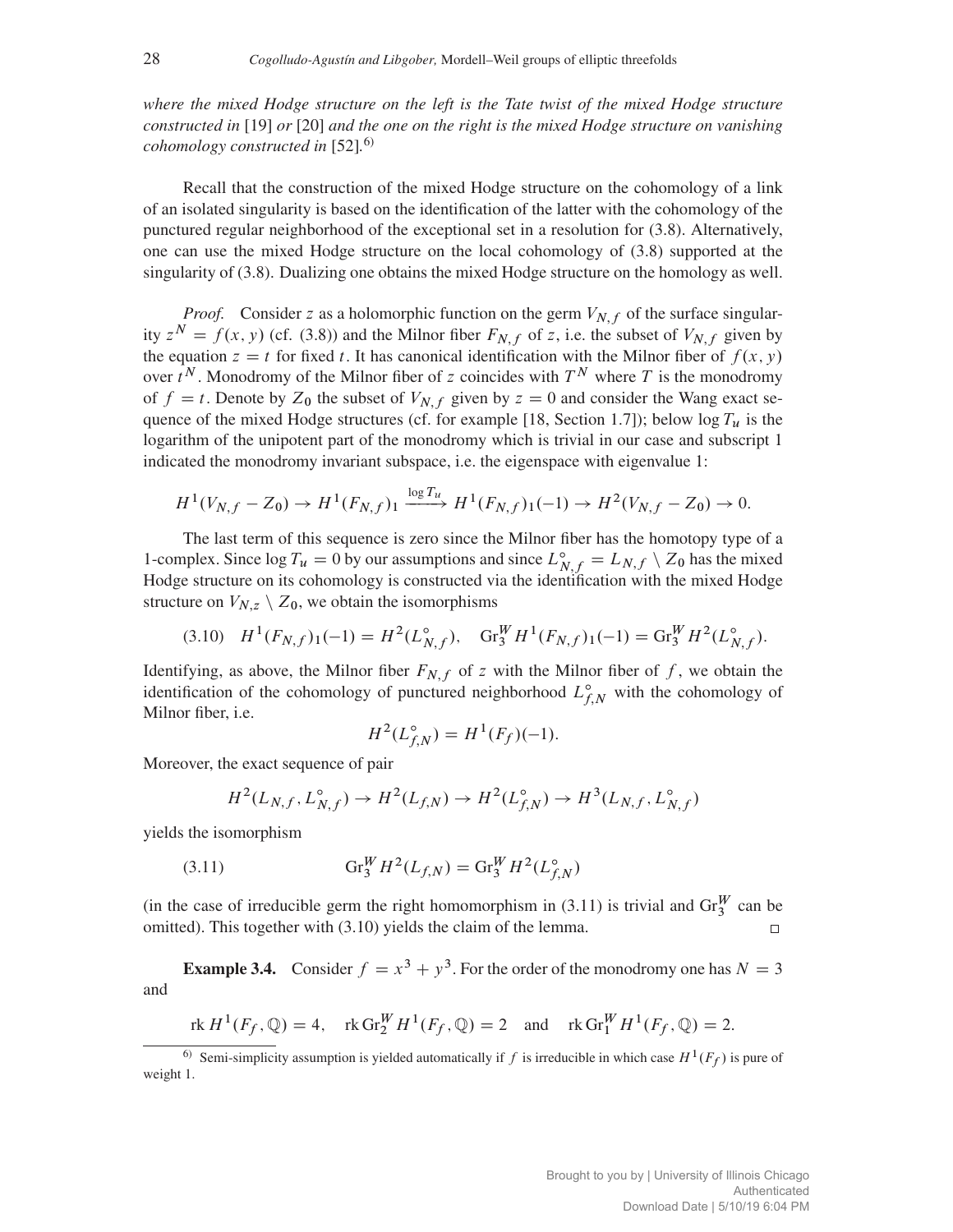On the other hand  $L_{f,3}$  can be viewed as the link of surface singularity  $x^3 + y^3 + z^3 = 0$ which is the circle bundle over the elliptic curve in  $\mathbb{P}^2$  given by the same equation. Gysin exact sequence yields that rk  $H^2(L_f,3)(1) = 2$ . Both Hodge structure have natural identification with the Hodge structure of the elliptic curve with  $j = 0$ .

Construction of the mixed Hodge structure on either side of (3.9) yields that the type of this mixed Hodge structure on corresponding *homology* is

$$
(3.12) \qquad (-1,-1), (-1,0), (0,-1), (0,0).
$$

In fact with the assumption of semi-simplicity made in Lemma 3.3 the mixed Hodge structure on the homology of Milnor fiber is pure of type  $(-1, 0)$ ,  $(0, -1)$ . The equivalence of categories of such mixed Hodge structures without torsion and the categories of 1-motifs constructed in  $[17, 10.1.3]$  allows to extract the abelian variety A which is the part of structure of 1-motif. We shall refer to this abelian variety as the local Albanese variety of the singularity (3.7). The polarization of the Hodge structure on  $\text{Gr}_{-1}^W$ , required for such an equivalence, is the standard polarization of such graded component associated with the Milnor fiber.

In the case of the cusp  $x^2 = y^3$  the assumptions of Lemma 3.3 are fulfilled. One can also describe the construction of corresponding local Albanese variety as taking the quotient of  $(\text{Gr}_{F}^{0} \text{Gr}_{1}^{W})^*$  by the homology lattice of the closed Riemann surface which is the compactified Milnor fiber. In particular, the Hodge structure on the cohomology of its Milnor fiber  $x^2 = y^3 + t$  is the Hodge structure of the elliptic curve  $E_0$  with  $j = 0$ .

The above discussion yields:

**Corollary 3.5.** The eigenvalues of the generator  $z \mapsto z \cdot \exp(\frac{2\pi \sqrt{-1}}{N})$  of the group of *covering transformations* (3.8) *acting on the cohomology of the singularity link* (3.8) *coincide with the eigenvalues of the action of the monodromy on the cohomology of the Milnor fiber* (3.7) *(cf.* [32] *or* [35, Section 1.3.1]*). The eigenvalues of the above generator of the group of deck transformations of the germ* (3.8) *acting on*  $\text{Gr}_{F}^{0} \text{Gr}_{1}^{W} (H^{1}(L_{N,f}))$  *have the form*  $e^{2\pi \sqrt{-1} \alpha}$ *where* α *runs through the elements the spectrum of the singularity* (3.7) *which belongs to the interval*  $(0, 1)$  *(cf.* [40]*).* 

For example, in the case of the cusp  $x^2 = y^3$  the monodromy corresponding to the path  $e^{2\pi\sqrt{-1}s}$  ( $0 \le s \le 1$ ) in the positive direction given by the complex structure yields the monodromy of the Milnor fiber  $F_{N,f}$  in Lemma 3.3 given by

$$
(x, y, z) \mapsto \left( x e^{\frac{2\pi \sqrt{-1}s}{2}}, y e^{\frac{2\pi \sqrt{-1}s}{3}} z e^{\frac{2\pi \sqrt{-1}s}{6}} \right).
$$

In order to apply Theorem 3.2 to Alb $(V_6)$ , we shall need the following:

**Lemma 3.6.** Let, as above,  $V_6$  be a smooth  $\mathbb{Z}_6$ -equivariant model of a cyclic 6-fold *covering space of*  $\mathbb{P}^2$  *branched over a curve with only nodes and cusps as singularities. Let* T *be a generator of covering group of*  $V_6$ *. The automorphism of* Alb $(V_6)$  *induced by* T *has only one eigenvalue (which is a primitive root of unity of degree 6).*

*Proof.* Note that it follows from [32] that the Alexander module of a cyclic multiple plane branched over a curve with nodes and cusps, up to summands  $\mathbb{Q}[t, t^{-1}]/(t-1)$ , is isomorphic to a direct sum

(3.13) 
$$
[\mathbb{Q}[t, t^{-1}]/(t^2 - t + 1)]^s.
$$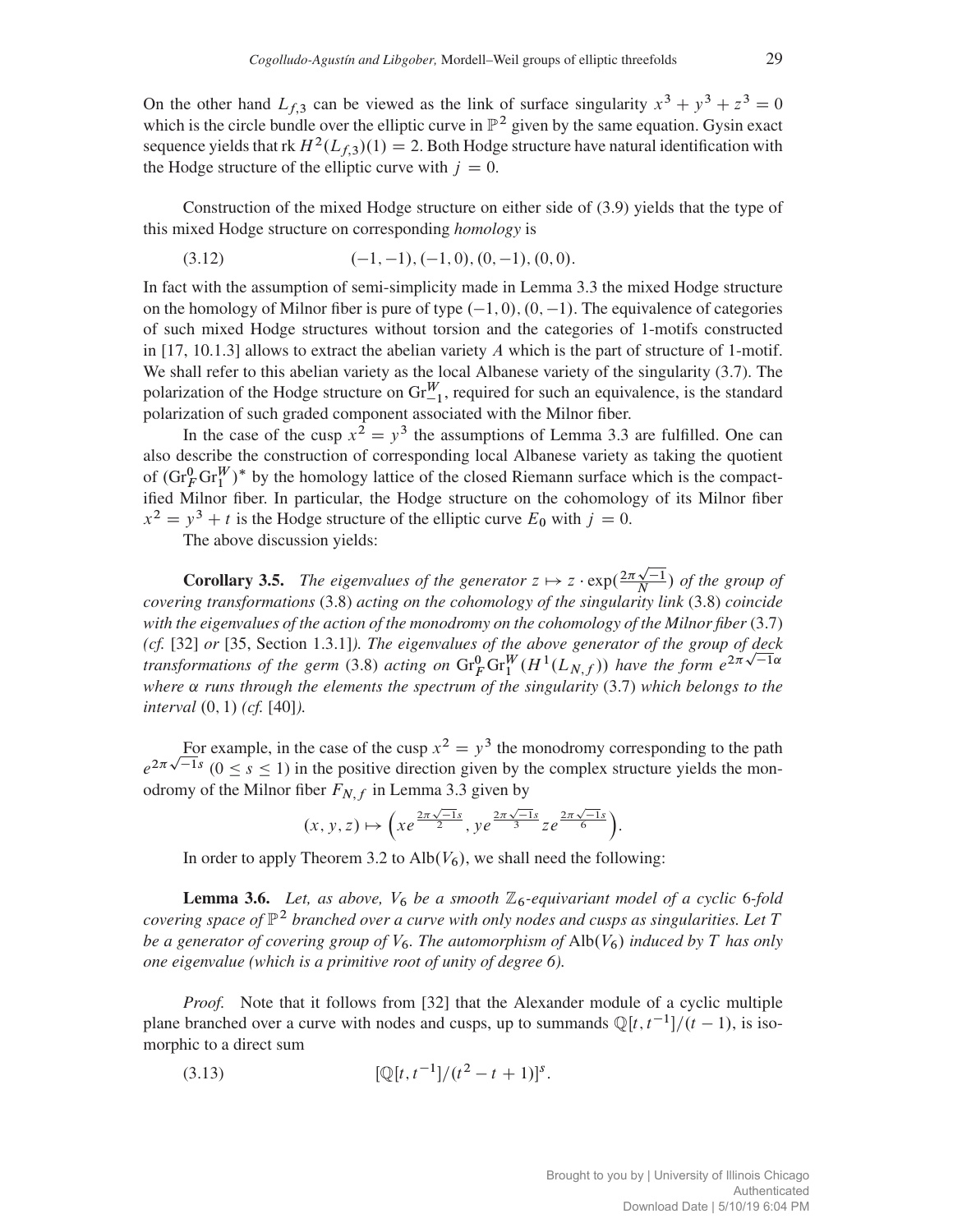More precisely, the proof of the Divisibility Theorem [32] shows that the Alexander module is a quotient of the direct sum of the Alexander modules of all singularities or, equivalently, the direct sum of the homology of Milnor fibers of singularities with module structure given by the action of the monodromy (in the present case of the cusp  $x^2 = y^3$  the local Alexander module is just one summand in (3.13)).

Since the divisibility result is stated in [32] with assumption of irreducibility of the ramification locus  $\mathcal C$  of (3.2), we shall review the argument. Denote by  $T(\mathcal C)$  a tubular neighborhood of  $\mathcal C$  in  $\mathbb P^2$  and consider the surjection

(3.14) 
$$
\pi_1(T(\mathcal{C}) \setminus \mathcal{C}) \to \pi_1(\mathbb{P}^2 \setminus \mathcal{C})
$$

induced by embedding (the surjectivity is a consequence of the surjectivity, for  $D \subset T(\mathcal{C})$ , of the map  $\pi_1(D \setminus D \cap \mathcal{C}) \to \pi_1(\mathbb{P}^2 \setminus \mathcal{C})$ , in turn, following from the weak Lefschetz theorem). The surjection  $(3.14)$  induces the surjection of the homology of 6-fold cyclic coverings:

(3.15) 
$$
H_1((T(\mathcal{C}) \setminus \mathcal{C})_6, \mathbb{Z}) \to H_1((\mathbb{P}^2 \setminus \mathcal{C})_6, \mathbb{Z}).
$$

On the other hand, the covering space  $(T(\mathcal{C}) \setminus \mathcal{C})_6$  decomposes as

(3.16) 
$$
(T(\mathcal{C}) \setminus \mathcal{C})_6 = \bigcup_P (B_P \setminus \mathcal{C})_6 \cup (U \setminus \mathcal{C})_6,
$$

where  $B_i$  are small regular neighborhoods of all singular points P of C, U is the regular neighborhood of the smooth locus of  $\mathcal C$  and the subscript designates the 6-fold cyclic cover. The corresponding Mayer–Vietoris sequence yields a surjection:

$$
(3.17) \qquad \bigoplus_{P} H_1((B_P \setminus \mathcal{C})_6, \mathbb{Q}) \oplus H_1((U \setminus \mathcal{C})_6, \mathbb{Q}) \to H_1((T(\mathcal{C}) \setminus \mathcal{C})_6, \mathbb{Q}).
$$

One can view the cohomology of the 6-fold cover of  $(B_P \setminus \mathcal{C})_6$  as the cohomology of the punctured neighborhood of the part of exceptional curve in resolution of 6-fold cover of  $B_P$ branched over  $B_P \cap \mathcal{C}$  outside of proper preimage of  $\mathcal{C}$ . For any cusp P the deck transformation acting on  $\text{Gr}_F^0 \text{Gr}_1^W(H^1((B_P \setminus \mathcal{C})_6))$  has as eigenvalue the same primitive root of unity of degree 6 (corresponding to the element in the spectrum of  $x^2 = y^3$  in the interval  $(0, 1)$ ; in the case of the action on cohomology this part contains only  $\frac{5}{6}$ ).

Each of the other spaces  $(U \setminus \mathcal{C})_6$ ,  $(T(\mathcal{C}) \setminus \mathcal{C})_6$  appearing in (3.17) can be viewed as a punctured neighborhood of a quasi-projective variety and as such also supports the canonical mixed Hodge structure (cf. [20]). Moreover, the sequence (3.17) is a sequence of mixed Hodge structures. It is shown in [32] that the map

(3.18) 
$$
H_1((T(\mathcal{C}) \setminus \mathcal{C})_6, \mathbb{Q}) \to H_1(V_6, \mathbb{Q})
$$

is surjective and that the composition of (3.17) and (3.18) takes  $H_1((U \setminus \mathcal{C})_6, \mathbb{Q})$  to zero.

Both sequences  $(3.17)$  and  $(3.18)$  are equivariant with respect to the deck transformations. The sequence (3.18) yields that any eigenvalues of T acting on  $\text{Gr}_F^0 H^1(V_6)$  must be an eigenvalue of T acting on  $\text{Gr}_F^0 \text{Gr}_1^W H^1((T(\mathcal{C}) \setminus \mathcal{C})_6, \mathbb{Q})$  which is different from 1, i.e. is the eigenvalue of monodromy acting on Milnor fiber of cusp and corresponding to the part of spectrum in  $(0, 1)$ .

This implies that the action of the deck transformation on  $\text{Alb}(V_6)$  is the multiplication by the same root of unity of degree 6 as well (exponent of the only element of the spectrum belonging to  $(0, 1)$ . Also note that an i-th power of this automorphism  $(1 \le i < 6)$  has zero as the only fixed point, since the existence of a fixed point for such an  $i$  would yield an eigenspace of the monodromy corresponding to an eigenvalue which is not a primitive root of degree 6.  $\square$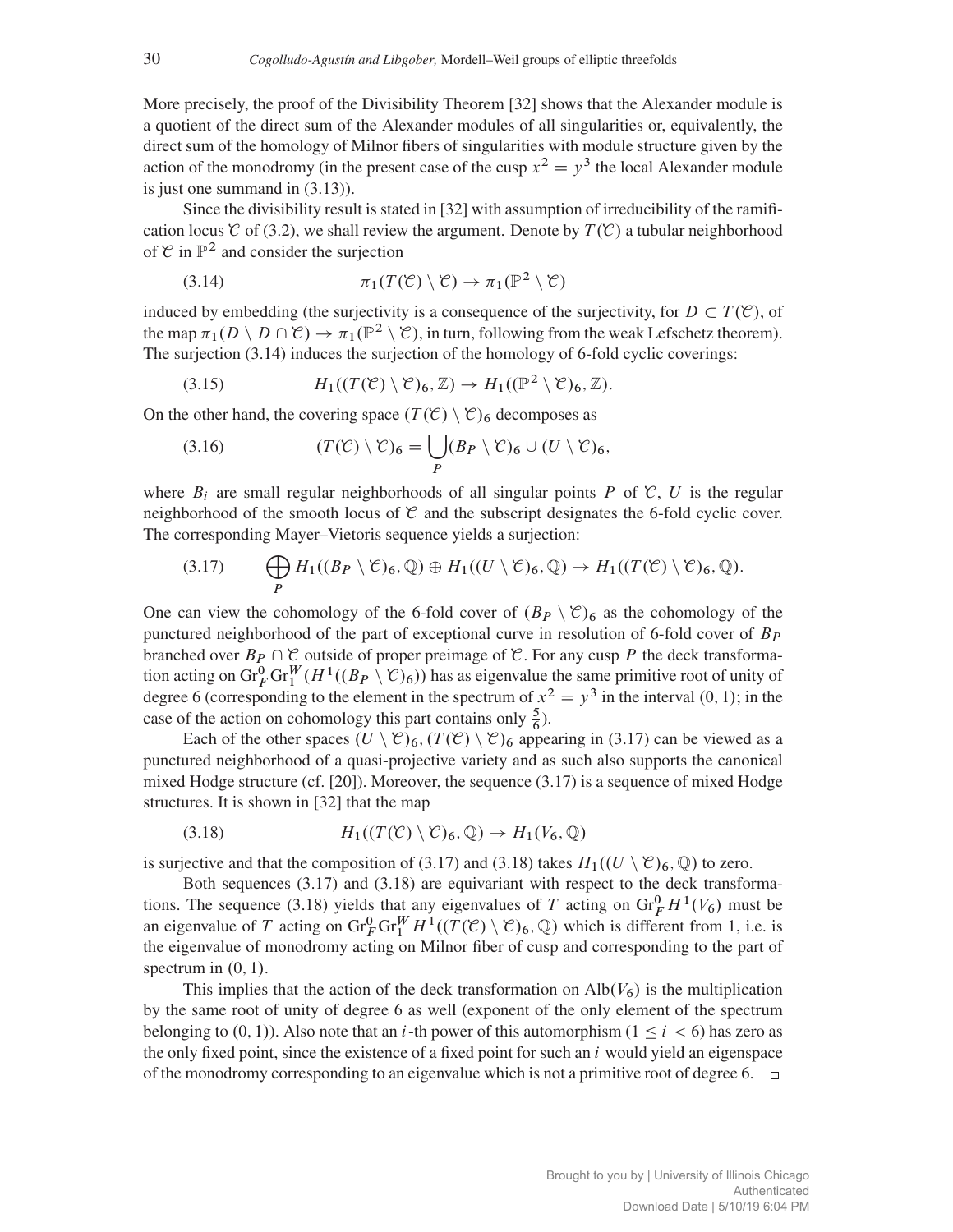Theorem 3.2, when applied to  $X = Alb(V_6)$  with  $g = q = h^{1,0}(V_6)$ , and  $d = 6$ , shows (since the condition on the fixed point sets follows from the explicit form of the action on  $H^0(V_6, \Omega^1_{V_6})$  that  $k = q$  and that each component  $X_1, \ldots, X_q$  is the elliptic curve with an automorphism of order 6, i.e. the curve  $E_0$  with  $j = 0$ .

Hence we obtain the following:

**Proposition 3.7.** *Let*  $V_6$  *be a* 6-fold cyclic multiple plane with branching curve having *only nodes and cusps as singularities with irregularity* q*. Then*

$$
\mathrm{Alb}(V_6) = E_0^q.
$$

*In particular, for the set of morphisms taking*  $P_0$  *to the zero of*  $E_0$  *one has* 

$$
Mor(V_6, E_0) = Hom(E_0^q, E_0).
$$

Next we shall reformulate this proposition in terms of the Mordell–Weil group of split elliptic threefold  $W = V_6 \times E_0$  viewed as elliptic curve defined over  $\mathbb{C}(V_6)$  (and which can be viewed as a cover of  $W_F$  cf. Section 3.2).

Recall that given an extension  $K/k$  and an abelian variety A over K, one has an abelian variety B over k (called the *Chow trace*) and homomorphism  $\tau : B \to A$  defined over k such that for any extension  $E/k$  disjoint from K and abelian variety C over E and  $\alpha : C \to A$  over KE exist  $\alpha' : C \to B$  such that  $\alpha = \tau \circ \alpha'$  (cf. [30, p. 97]).

In particular, to W over  $\mathbb{C}(V_6)$ , one can associate Chow trace which is the elliptic curve B over  $\mathbb C$  such that quotient of the group of  $\mathbb C(V_6)$ -points of W by the subgroup of  $\mathbb C$ -points of B is a finitely generated abelian group (Mordell–Weil Theorem cf. [41] and [30, Theorem 1]). The Chow trace B of W is  $E_0$  and the group  $\tau B_{\mathbb{C}}$  is the subgroup in  $\mathbb{C}(V_6)$  of points corresponding to constant maps  $V_6 \to E_0$ . We shall denote by MW(W) the quotient of the group of  $\mathbb{C}(V_6)$ points by the subgroup of torsion point and the points of Chow trace. As already mentioned,  $MW(W)$  is a finitely generated abelian group. Proposition 3.7 can be reformulated in terms of the Mordell–Weil group as follows:

**Corollary 3.8.** *The Mordell–Weil group of*  $\mathbb{C}(V_6)$ *-points of*  $V_6 \times E_0$  *is a free*  $\mathbb{Z}[\omega_6]$ *module having rank q (where q is the irregularity of*  $V_6$ ).

*Proof.* Non-zero elements of this Mordell–Weil group are represented by the classes of non-constant sections of  $V_6 \times E_0 \to V_6$ . Those corresponds to the maps  $V_6 \to E_0$  up to translation. Hence the corollary follows from Propositions 3.7.

Next we shall return to the threefold  $W_F$  which is a smooth birational model of (3.1). We shall view it as an elliptic curve over the field  $K = \mathbb{C}(x, y)$ . Note that it splits over the field  $K(F^{\frac{1}{6}}) = \mathbb{C}(V_6).$ 

3.2. Elliptic pencils on multiple planes and  $\mathbb{P}^2$ -points of elliptic threefolds. We want to have an explicit correspondence between the elliptic pencils on  $V_6$  and  $\mathbb{P}^2$  points of  $W_F$ .<sup>7)</sup> This is used in Theorem 3.10 below to obtain the relation between the Mordell–Weil

 $7)$  Following classical terminology, by elliptic (resp. rational) pencil we mean a morphism onto an elliptic (resp. rational) curve. An orbifold morphism onto a rational orbifold curve of elliptic type induces an elliptic pencil cf. Remark 2.12.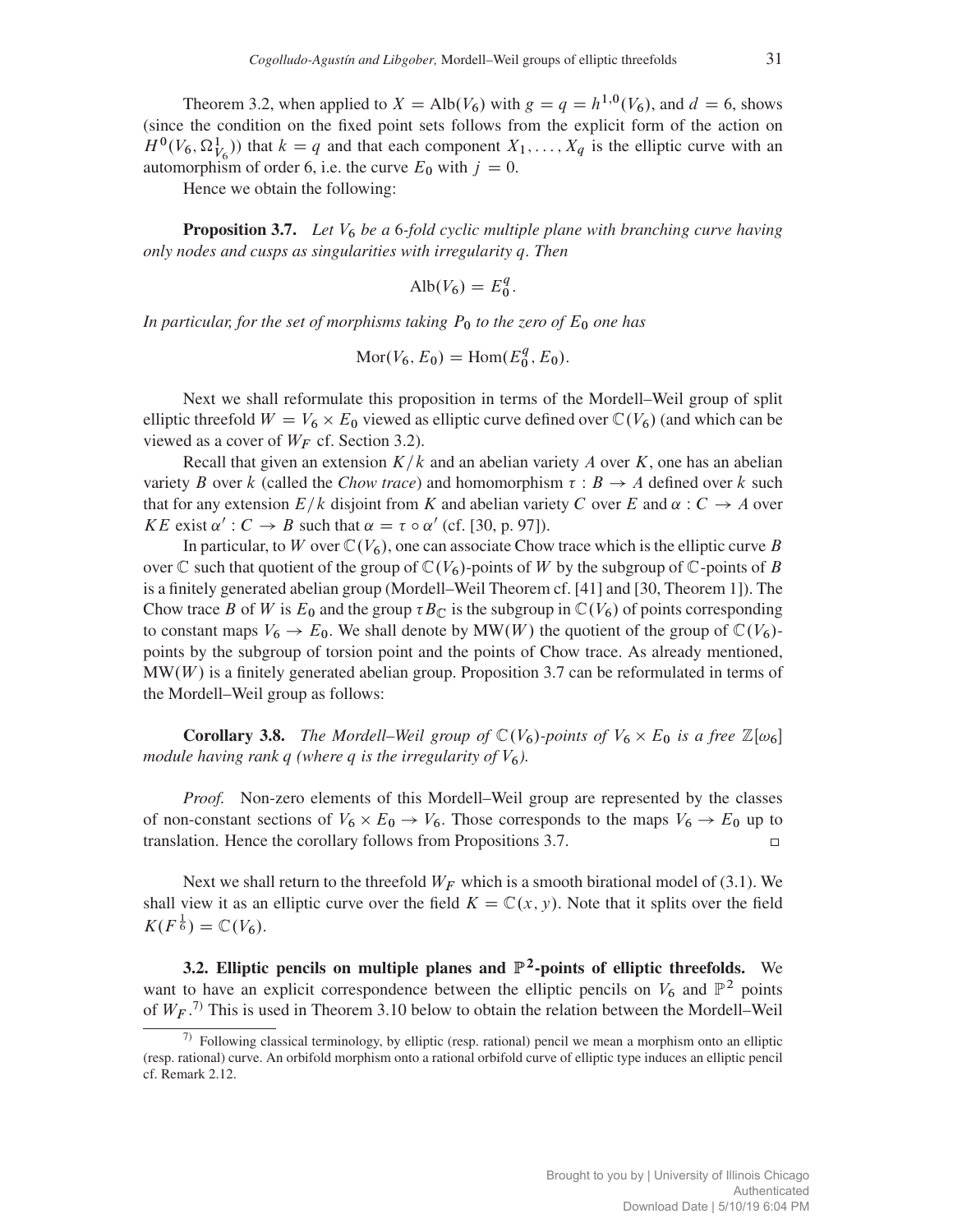group of  $\mathbb{P}^2$ -points of  $W_F$  and the Mordell–Weil group of  $\mathbb{C}(V_6)$ -points of the split threefold  $W = V_6 \times E_0$  and is based on Lemma 3.9 below. Before we state it we shall introduce several notations. Compactifications  $W_F$  of the threefold (3.1) have several useful biregular models in weighted projective spaces and their products which we shall derive. We can view  $E_0$  as the curve given by the equation  $u^3 + v^2 = w^6$  in weighted projective plane  $\mathbb{P}(2, 3, 1)$ . Let  $\overline{E}_Q$  be a surface in the  $\mathbb{P}(2, 3, 1) \times \mathbb{P}^1$  given by

(3.19) 
$$
A^{6}(u^{3} + v^{2}) = w^{6}B^{6}.
$$

By  $pr_{\mathbb{P}(2,3,1)}^{E_Q}$  (resp.  $pr_{\mathbb{P}^1}^{E_Q}$ ) we shall denote the projections to the factors. Clearly, the map given by

 $(u, v, w, A, B) \mapsto (A^2u, A^3v, Bw, A, B)$ 

takes  $\overline{E}_Q \subset \mathbb{P}(2, 3, 1) \times \mathbb{P}^1$  to the surface in  $\mathbb{P}(2, 3, 1) \times \mathbb{P}^1$  given by  $u^2 + v^3 = w^6$  (no dependence on  $(A, B)$ ), which is isomorphic to  $E_0 \times \mathbb{P}^1$ . The action of  $\mu_6$  on  $\overline{E}_Q$  corresponding to the standard action on  $E_0$  and trivial action on  $\mathbb{P}^1$  is given by  $(A, B) \rightarrow (A, \omega_6 B)$ .

We denote by  $\overline{V}_6$  the biregular model of the cyclic cover of  $\mathbb{P}^2$  branched over  $F = 0$  and  $z = 0$ , which is the surface in  $\mathbb{P}^2 \times \mathbb{P}^1$  given by

$$
(3.20) \qquad \overline{V}_6 := \{ ([x : y : z], [M : N]) \in \mathbb{P}^2 \times \mathbb{P}^1 \mid z^{6k} M^6 = N^6 F(x, y, z) \}.
$$

The action of the deck transformation is given by

$$
(M,N)\mapsto (M,\omega_6 N).
$$

The projection on the first (resp. the second) factor will be denoted by  $\text{pr}_{\mathbb{P}^2}^{V_6}$  (resp.  $\text{pr}_{\mathbb{P}^1}^{V_6}$ ).

We shall consider the threefold

$$
\overline{W} = \overline{V}_6 \times_{\mathbb{P}^1} \overline{E}_Q
$$

with the fibered product taken relative to the maps  $\operatorname{pr}_{\mathbb{P}^1}^{\overline{V}_6}$  and  $\operatorname{pr}_{\mathbb{P}^1}^E$  respectively with coordinates of respective copies of  $\mathbb{P}^1$  identified using the relation

$$
\frac{N}{M} = \frac{A}{B}.
$$

The birational equivalence between  $\overline{E}_Q$  and  $E_0 \times \mathbb{P}^1$  yields the birational isomorphism

$$
\overline{W} \to \overline{V}_6 \times E_0,
$$

i.e.  $\overline{W}$  is a projective model of W.

**Lemma 3.9.** *The threefold*  $\widetilde{W}_F$  *in*  $\mathbb{P}(2,3,1,1,1)$  *given by* 

(3.24) 
$$
(u^3 + v^2)z^{6(k-1)} = F(x, y, z)
$$

*is birationally equivalent to*  $W/\mu_6$  *with the diagonal action of*  $\mu_6$ *. It contains the hypersurface* (3.1) *as an open set, i.e. is a model of*  $W_F$ .

*Proof.* The equations of  $\overline{W}$  in  $\mathbb{P}^2 \times \mathbb{P}^1 \times \mathbb{P}(2, 3, 1) \times \mathbb{P}^1$  are (3.19), (3.20) and (3.22). Hence  $\overline{W}$  is biregular to complete intersection in  $\mathbb{P}^2 \times \mathbb{P}(2,3,1) \times \mathbb{P}^1$  given by

(3.25) 
$$
z^{6k}M^6 = N^6F(x, y, z), \quad N^6(u^3 + v^2) = w^6M^6.
$$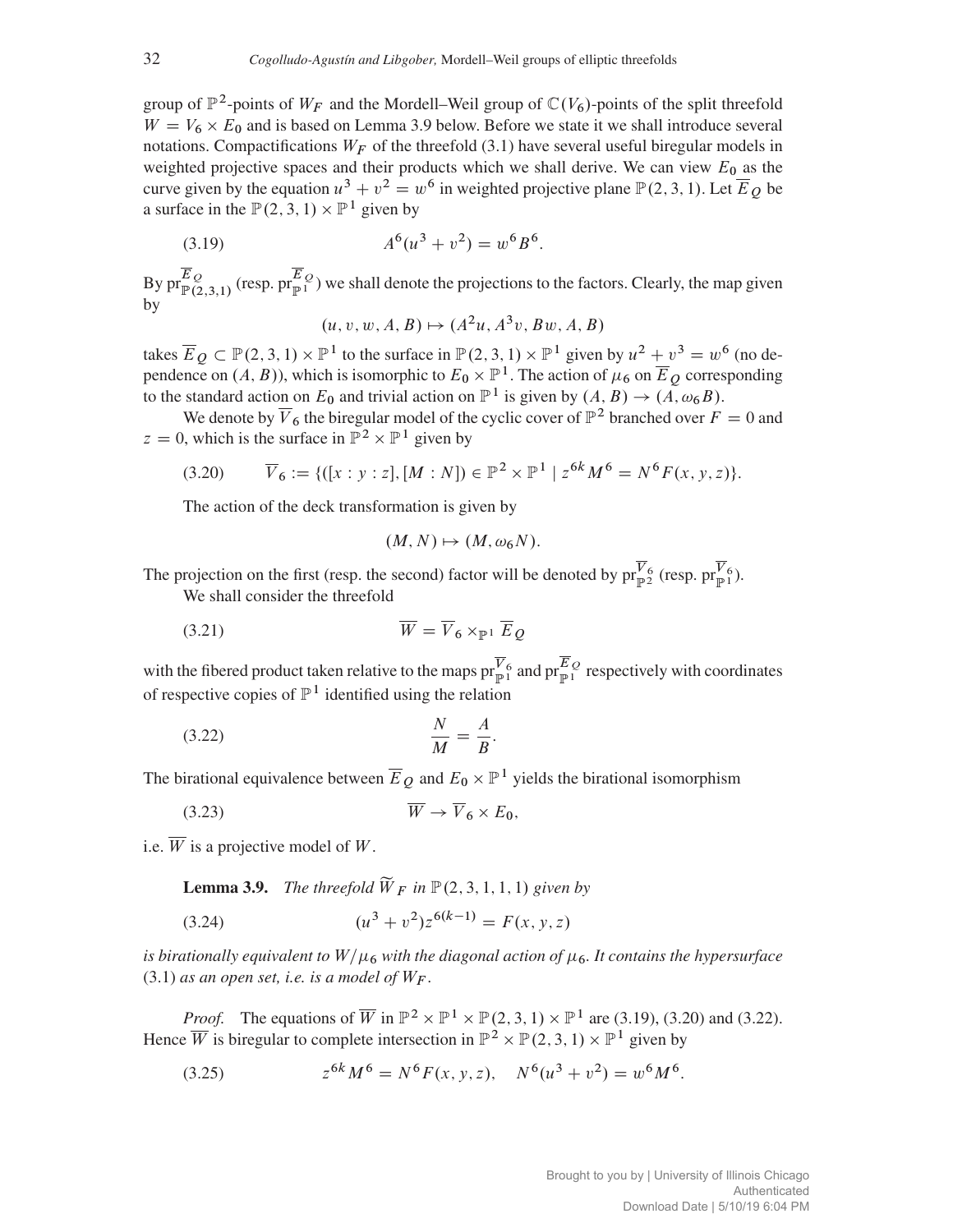Projection of this complete intersection on  $\mathbb{P}^2 \times \mathbb{P}(3,2,1)$  has as its image the set of points  $(u, v, w, x, y, z)$  for which the determinant of the system (3.25) in  $M^6$ ,  $N^6$  is zero, i.e. is the hypersurface given by

(3.26) 
$$
z^{6k}(u^3 + v^2) = w^6 F(x, y, z).
$$

Clearly this projection is a cyclic  $\mu_6$ -covering of the hypersurface (3.26). Alternatively it is the quotient of (3.25) by the action of  $\mu_6$  given by  $(M, N) \mapsto (M, \omega_6 N)$ . Moreover it shows that (3.26) is the quotient of  $\overline{W}$  by the *diagonal* (as follows from (3.22)) action of  $\mu$ <sub>6</sub>. Finally both the hypersurface in the statement of Lemma 3.9 and (3.26) have  $W_F$  as a Zariski open subset which yields the statement.  $\Box$ 

Next we compare the  $\mathbb{C}(V_6)$ -points of  $E_0$  and the  $\mathbb{P}^2$ -points of the elliptic threefold  $W_F$ . For  $V_6$ , which is a non-singular model of  $\overline{V}_6$ , the C-split elliptic threefold  $W = V_6 \times E_0$ , as above, is the elliptic curve over  $\mathbb{C}(V_6)$  obtained by the field extension  $\mathbb{C}(V_6)/\mathbb{C}$ . The  $\mathbb{C}(V_6)$ -points of W correspond to the rational maps  $V_6 \rightarrow E_0$ , which also can be viewed as sections of the projection  $W \to V_6$  by associating with a map its graph in W and vice versa. The corresponding Mordell–Weil group was calculated in Corollary 3.8.

The group  $\mu_6$  acts (diagonally) on W and hence also on MW(W). We denote the invariant subgroup as MW(W)<sup> $\mu$ 6</sup>. To a  $\mu$ <sub>6</sub>-invariant element  $V_6 \rightarrow W$  of MW(W) corresponds a  $\mu_6$ -invariant  $V_6$ -point  $\phi : V_6 \to E_0$  in the sense that  $\phi(\gamma(v)) = \gamma \phi(v)$ ,  $(\gamma \in \mu_6)$ . Its graph  $\Gamma_{\phi} \subset V_6 \times E_0$  is  $\mu_6$ -invariant and taking the  $\mu_6$ -quotient yields the map

(3.27) 
$$
\mathbb{P}^2 = V_6/\mu_6 = \Gamma/\mu_6 \to W/\mu_6 = W_F.
$$

Hence we obtain a  $\mathbb{P}^2$ -point of  $W_F$ . Vice versa a section  $\mathbb{P}^2 \to W_F$  lifts to a birational map of cyclic covers, i.e. the map  $V_6 \rightarrow W = V_6 \times E_0$  (which follows from comparison of the complements to the branching loci of both coverings). This yields an equivariant elliptic pencil (i.e. commuting with the  $\mu$ <sup>6</sup>-action).

## **Theorem 3.10.** *The correspondence*  $\phi \mapsto \Gamma_{\phi}/\mu_{6}$  *induces an isomorphism*

 $\text{MW}(W)^{\mu_6} \rightarrow \text{MW}(W_F)$ .

*In particular,*  $rk MW(W_F) = 2q(V_6)$ *.* 

*Proof.* It is enough to check that for two equivariant maps  $\phi_1$ ,  $\phi_2$  in the same coset of the Chow trace the map  $V \to E_0$  given by  $v \mapsto \phi_1(v) - \phi_2(v)$  is constant with image  $0 \in E_0$ . Indeed this is a map to a point which due to equivariance should be the  $\mu_6$ -fixed point of  $E_0$ , i.e. zero.

To see the second part, since  $\text{End}(E_0) = \mathbb{Z}[\omega_6]$ , we infer from Proposition 3.7 or Corollary 3.8 that

$$
Mor(V_6, E_0) = Hom(E_0^q, E_0) = \mathbb{Z}[\omega_6]^q.
$$

The action of the group  $\mu_6$  on Alb $(V_6)$  is via multiplication by  $\omega_6$  (i.e. as is in the case of local Albanese of the cusp). Since all elements in  $\text{End}(E_0)$  commute with complex multiplication, the action of  $\mu_6$  on End $(E_0)$  is trivial and one obtains 2q as the Z-rank of MW( $W_F$ ).  $\Box$ 

*Proof of Theorem* 3.1*.* It follows immediately from Theorem 3.10 and the well-known relation between the degree of the Alexander polynomial and the irregularity of cyclic multiple planes (cf. [32]).  $\Box$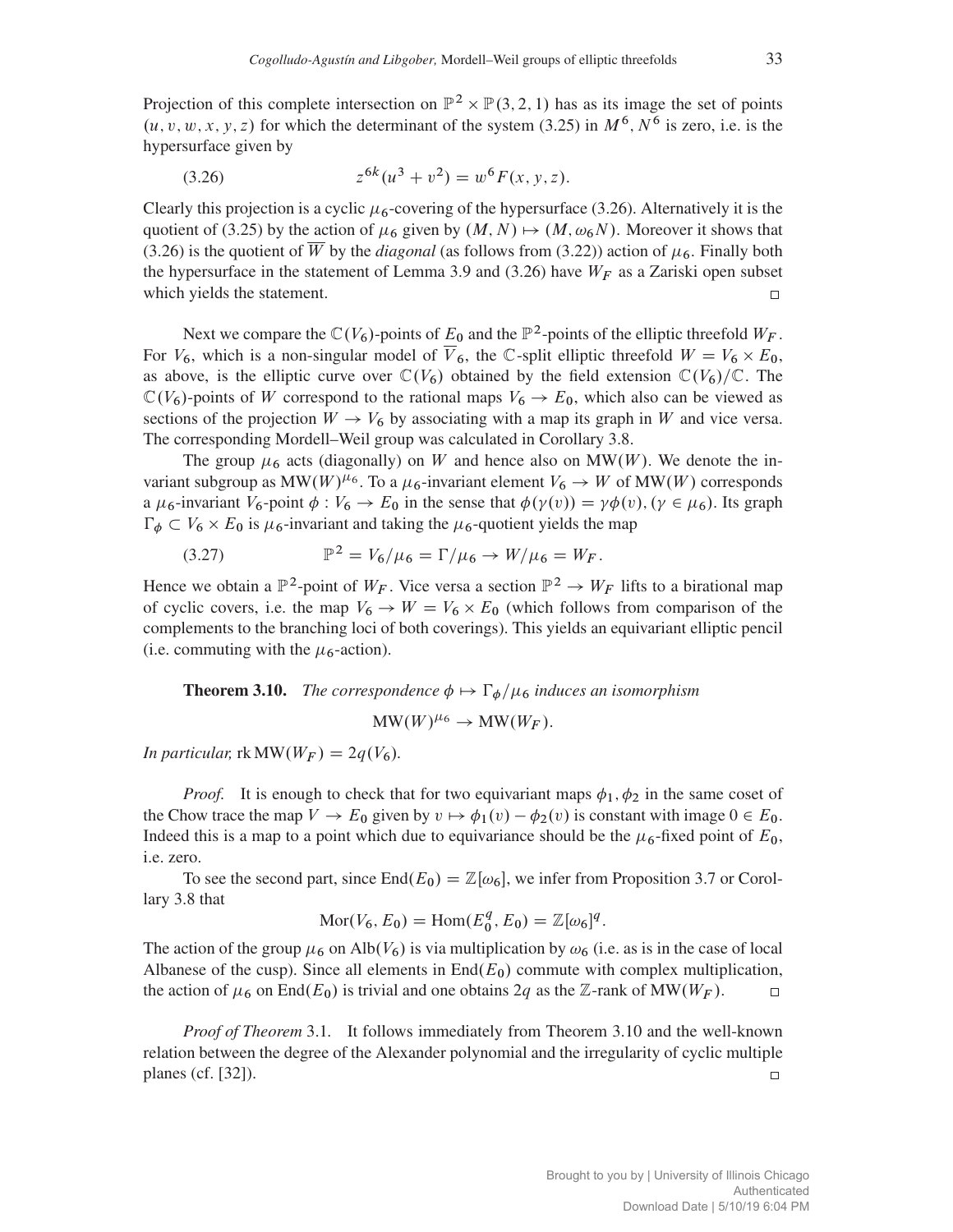**Corollary 3.11** (cf. [27]). *For a degree* 6 *curve with six cusps, the*  $\mathbb{Z}$ *-rank of*  $\text{MW}(W_F)$ *is equal to* 2 *(resp.* 0*) if the cusps belong (resp. do not belong) to a conic. For a degree* 6 *curve with seven, eight and nine cusps, the*  $\mathbb{Z}$ -ranks of  $MW(W_F)$  are equal to 2, 4 and 6 respectively.

## 3.3. A bound of the rank of Mordell–Weil group of an elliptic threefold.

**Theorem 3.12.** *If*  $d = 6k$  *is the degree of a homogeneous polynomial*  $F \in \mathbb{C}[x, y, z]$ , *for which the corresponding curve*  $\mathcal{C} := \{F = 0\}$  *has only nodes and cusps as singularities, then the*  $\mathbb{Z}$ -rank of the Mordell–Weil group of  $W_F$  satisfies

$$
\text{rk MW}(W_F) \le \frac{5}{3}d - 2.
$$

*Proof.* Let  $\ell \subset \mathbb{P}^2(x, y, z)$  be a generic line in the base of the elliptic threefold

$$
\pi: W_F \to \mathbb{P}^2.
$$

Then MW( $W_F$ )  $\rightarrow$  MW( $\pi^{-1}(\ell)$ ) is injective (cf. [27]) and a bound on rk MW( $\pi^{-1}(\ell)$ ) therefore yields a bound on the rank of  $MW(W_F)$ .

On the other hand,

$$
h^{1,1}(\pi^{-1}(\ell)) \geq \text{rk NS}(\pi^{-1}(\ell)) \geq \text{rk MW}(\pi^{-1}(\ell)).
$$

The surface  $\pi^{-1}(\ell)$  is a hypersurface in the weighted projective space  $\mathbb{P}^3(3k, 2k, 1, 1)$ , which is a quotient of the surface in  $\mathbb{P}^3$  given by the equation

$$
W: P^2 = Q^3 + F|_{\ell}
$$

with the action of the group

$$
G_k = \mathbb{Z}_{3k} \oplus \mathbb{Z}_{2k}, \quad (P, Q, a, b) \mapsto (\omega_{3k}^i P, \omega_{2k}^j Q, a, b)
$$

(a, b are the coordinates of  $\ell$ ). The set of singularities of  $\mathbb{P}^3/G_k$  corresponding to the fixed points of subgroups of  $G_k$  consists of two points if  $k = 1$  (i.e.  $(1, 0, 0, 0), (0, 1, 0, 0)$ ) and of the line  $(P, Q, 0, 0)$  if  $k > 1$ . These points are outside of W if  $k = 1$  and hence the surface  $\pi^{-1}(\ell)$  is non-singular. In the case  $k>1$  the surface W has one singular point  $p = (1, 1, 0, 0)$ .

For all k, the elliptic surface  $\pi^{-1}(\ell)$  with blown up point p has an elliptic fibration with  $6k = \text{deg } F$  degenerate fibers each being isomorphic to a cubic curve with one cusp. Indeed, this elliptic fibration  $\pi^{-1}(\ell)$  for any singular fiber has *additive* reduction and the order of this elliptic fibration  $\pi^{-1}(\ell)$  for any singular fiber has *additive* reduction and the order of vanishing of <u>the discriminant</u>, i.e. the order of  $F|_{\ell}^2$  is equal to 2 since  $\ell$  is generic. Therefore all fibers of  $\pi^{-1}(\ell)$  are irreducible (cf. [48, (13)]) and hence biregular to a cuspidal cubic.<sup>8)</sup><br>Moreover, Moreover,

$$
e_{\text{top}}\left(\widetilde{\pi^{-1}(\ell)}\right) = 12k,
$$

i.e. by the Noether formula

$$
\chi\left(\widetilde{\pi^{-1}(\ell)}\right) = k = \frac{d}{6}.
$$

Hence, using the calculation of the Hodge diamond of an elliptic surface (cf. [48, Section 6.9]) and the Tate–Shioda formula (cf. [48, Corollary 6.13]), we derive

(3.28) 
$$
rk MW(\pi^{-1}(\ell)) = \rho(\pi^{-1}(\ell)) - 2 \le h^{1,1} - 2 = 10\chi - 2 = 10k - 2,
$$

which gives the claim.

 $\hfill \square$ 

<sup>8)</sup> The authors are grateful to referee for providing this argument.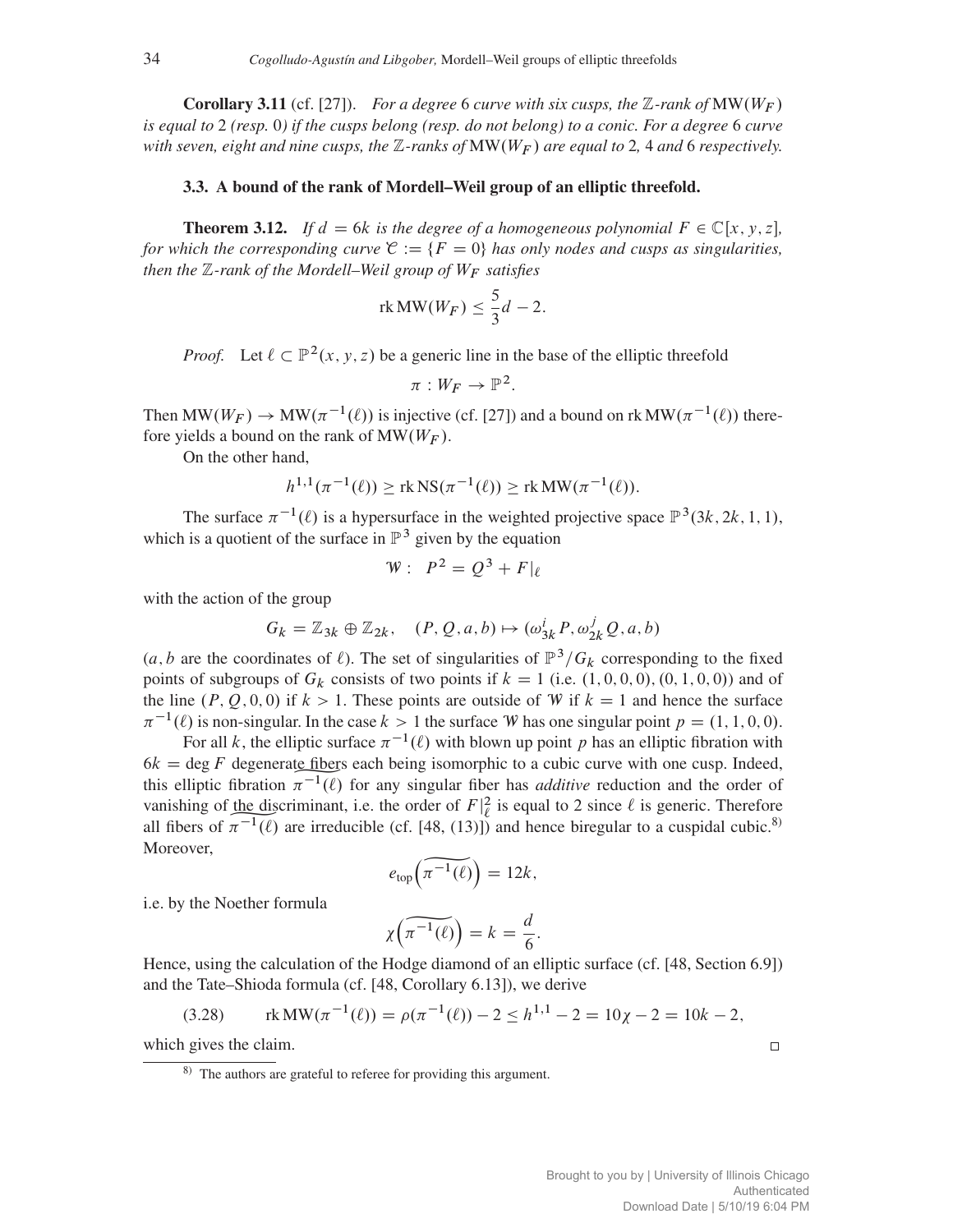This immediately yields:

Corollary 3.13. *The degree of the Alexander polynomial of an irreducible curve* C *of*  $degree\ d = 6k\ whoose singularities are only nodes and cusps satisfies$ 

$$
\deg \Delta_{\mathcal{C}} \leq \frac{5}{3}d-2.
$$

## 4. Quasi-toric relations corresponding to cuspidal curves

4.1. Quasi-toric relations and  $\mathbb{P}^2$ -points of elliptic threefolds. In this section we shall present an explicit relation between the quasi-toric relations introduced in Section 2.3 and the elements of the Mordell–Weil group of  $W_F$ . Such a relation is expected since it was shown earlier that quasi-toric relations correspond to elliptic pencils on cyclic multiple planes and orbifold pencils (cf. Section 2.3). On the other hand in the last section such pencils were related to the Mordell–Weil groups.

Let us consider the map from the threefold defined in (3.24) onto  $\mathbb{P}^2$  induced by the projection centered at  $x = y = z = 0$ 

(4.1) 
$$
[u, v, x, y, z] \in \mathbb{P}(2, 3, 1, 1, 1) \setminus \{[u, v, 0, 0, 0]\} \downarrow \qquad \qquad \downarrow
$$

$$
[x, y, z] \qquad \qquad \mathbb{P}^2.
$$

Note that a rational section of this projection is given by

(4.2) 
$$
s(x, y, z) = [f(x, y, z), g(x, y, z), x\widetilde{h}(x, y, z), y\widetilde{h}(x, y, z), z\widetilde{h}(x, y, z)],
$$

where  $2(\deg \widetilde{h} + 1) = \deg f$  and  $3(\deg \widetilde{h} + 1) = \deg g$ , satisfying

$$
(z\widetilde{h})^{6(d-1)}(f^3+g^2) = (\widetilde{h}^d)^6 F
$$

and hence

$$
z^{6(d-1)}\left(f^3 + g^2\right) = \widetilde{h}^6 F.
$$

As F can be chosen not to be divisible by z, by the unique factorization property of  $\mathbb{C}[x, y, z]$ , we get

$$
h := \frac{\widetilde{h}}{z^{6(d-1)}} \in \mathbb{C}[x, y, z],
$$

and hence

$$
f^3 + g^2 = h^6 F
$$

is a quasi-toric relation of  $F$ .

Conversely, given any quasi-toric relation  $f^3 + g^2 = h^6F$ , for certain f, g,  $h \in \mathbb{C}[x, y, z]$ such that  $2(\deg h + d) = \deg f$  and  $3(\deg h + d) = \deg g$ , the map

$$
s(x, y, z) = [f(x, y, z), g(x, y, z), x z^{d-1} h(x, y, z), y z^{d-1} h(x, y, z), z^d h(x, y, z)]
$$

results in a section of the projection (4.1).

As a consequence, we obtain the following proposition.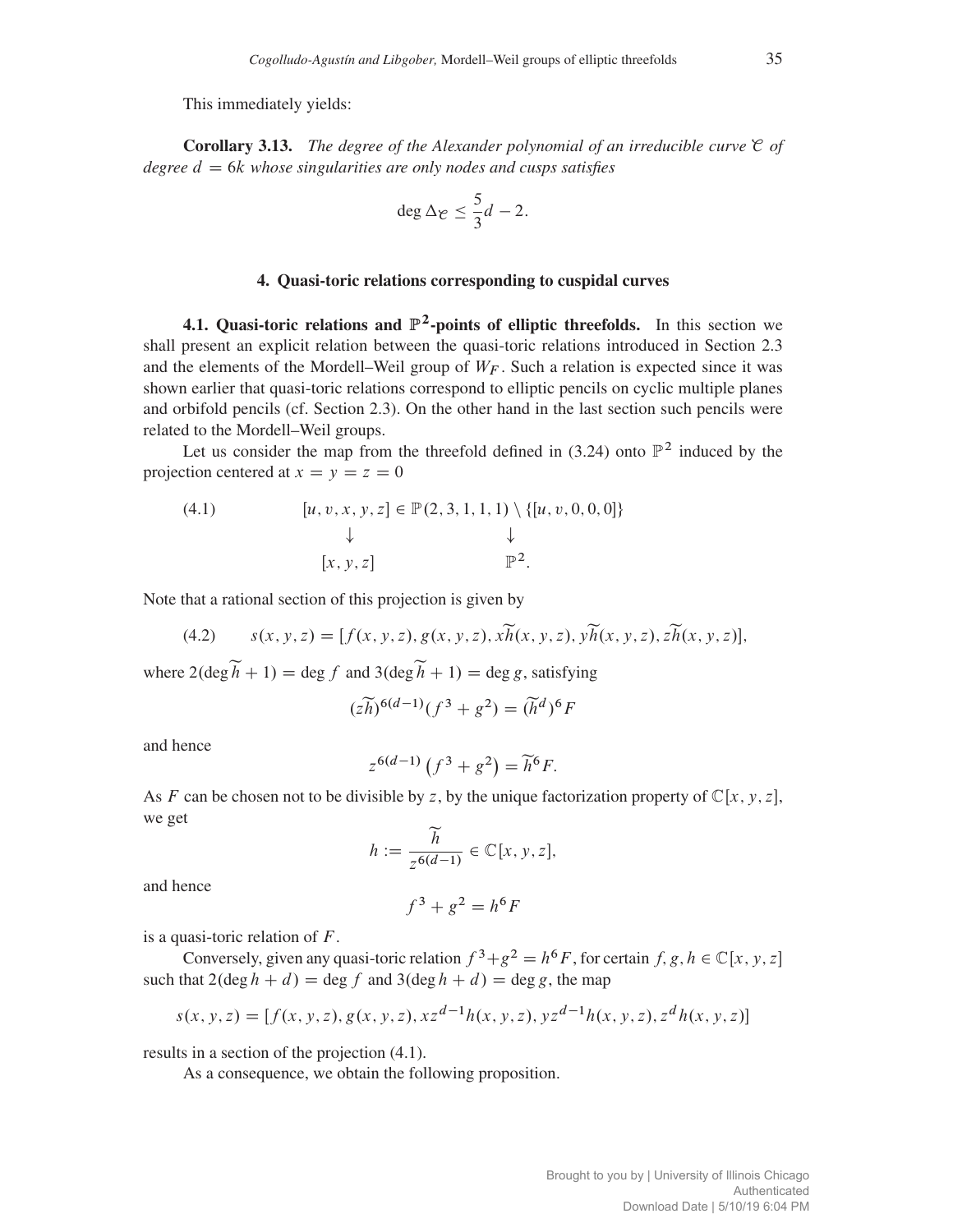Proposition 4.1. *The degree of the Alexander polynomial is equal to the number of equivalence classes of quasi-toric relations which correspond to independent elements (over*  $\mathbb{Z}[\omega_6]$  of the Mordell–Weil group of  $W_F$  given by equation (3.24).

Also, using Theorem 3.10 and projection (4.1), one can give formulas for the additive structure in MW( $W_F$ ). By Corollary 3.8, it is enough just to give the action of  $\mathbb{Z}[\omega_6]$  on the sections in  $MW(W_F)$  and the addition. Consider the sections

$$
\sigma_1 := \left(\frac{f_2}{h_1^2}, \frac{f_3}{h_1^3}, x, y, z\right) \text{ and } \sigma_2 := \left(\frac{g_2}{h_2^2}, \frac{g_3}{h_2^3}, x, y, z\right)
$$

of  $W_F^{\circ}$  and assume for simplicity that  $h_1 = h_2 = 1$ . Then one has the following.

Proposition 4.2. *Under the above conditions, we have*

(4.3)  $\omega_6 \sigma_1 = (\omega_6 f_2, -f_3, x, y, z),$ 

*also, if*  $\sigma_1 \neq \sigma_2$ *, then* 

(4.4) 
$$
\sigma_1 + \sigma_2 = \left(\frac{g_2 f_2^2 + g_2^2 f_2 + 2g_3 f_3 - 2F}{(f_2 - g_2)^2}, \frac{3f_2 g_2 (f_3 g_2 - g_3 f_2) + (f_3 - g_3)(g_3 f_3 - 3F)}{(f_2 - g_2)^3}, x, y, z\right).
$$

*Otherwise, we have*

(4.5) 
$$
2\sigma_1 = \left(-f_2 \frac{9f_2^3 + 8f_3^2}{4f_3^2}, -\frac{27f_2^6 + 36f_2^3 f_3^2 + 8f_3^4}{8f_3^3}, x, y, z\right).
$$

*Proof.* Since  $\omega_6(u, v) = (\omega_6 u, -v)$ , one obtains (4.3). The formulas can be easily obtained from the well-known formulas of the group law in  $E_0$  (cf. [51, Chapter III.3]).  $\Box$ 

Next we shall describe a geometric property of generators or the Mordell–Weil group viewed as elliptic pencils.

4.2. Primitive quasi-toric relations and orbifold maps. An alternative way to see that every quasi-toric relation of  $F$  contributes to the degree of its Alexander polynomial comes from the theory of orbifold surfaces and orbifold morphisms reviewed in Section 2.2.

As mentioned before, the elements of the Mordell–Weil group  $\text{MW}(W_F)$  are represented by  $\mu_6$ -equivariant surjective maps  $V_6 \rightarrow E_0$  (which we called elliptic pencils). To end this section, we will relate those which have irreducible generic members to generators of the Mordell– Weil group.

**Definition 4.3.** We call an elliptic pencil  $V_6 \rightarrow E_0$  *primitive* if its generic fiber is irreducible.

One has the following result.

**Proposition 4.4.** An elliptic pencil  $f : V_6 \to E_0$  is non-primitive if and only if there *exists an elliptic non-injective homomorphism*  $\sigma \in \text{Hom}(E_0, E_0)$  *such that*  $f = \sigma \circ \varphi$ .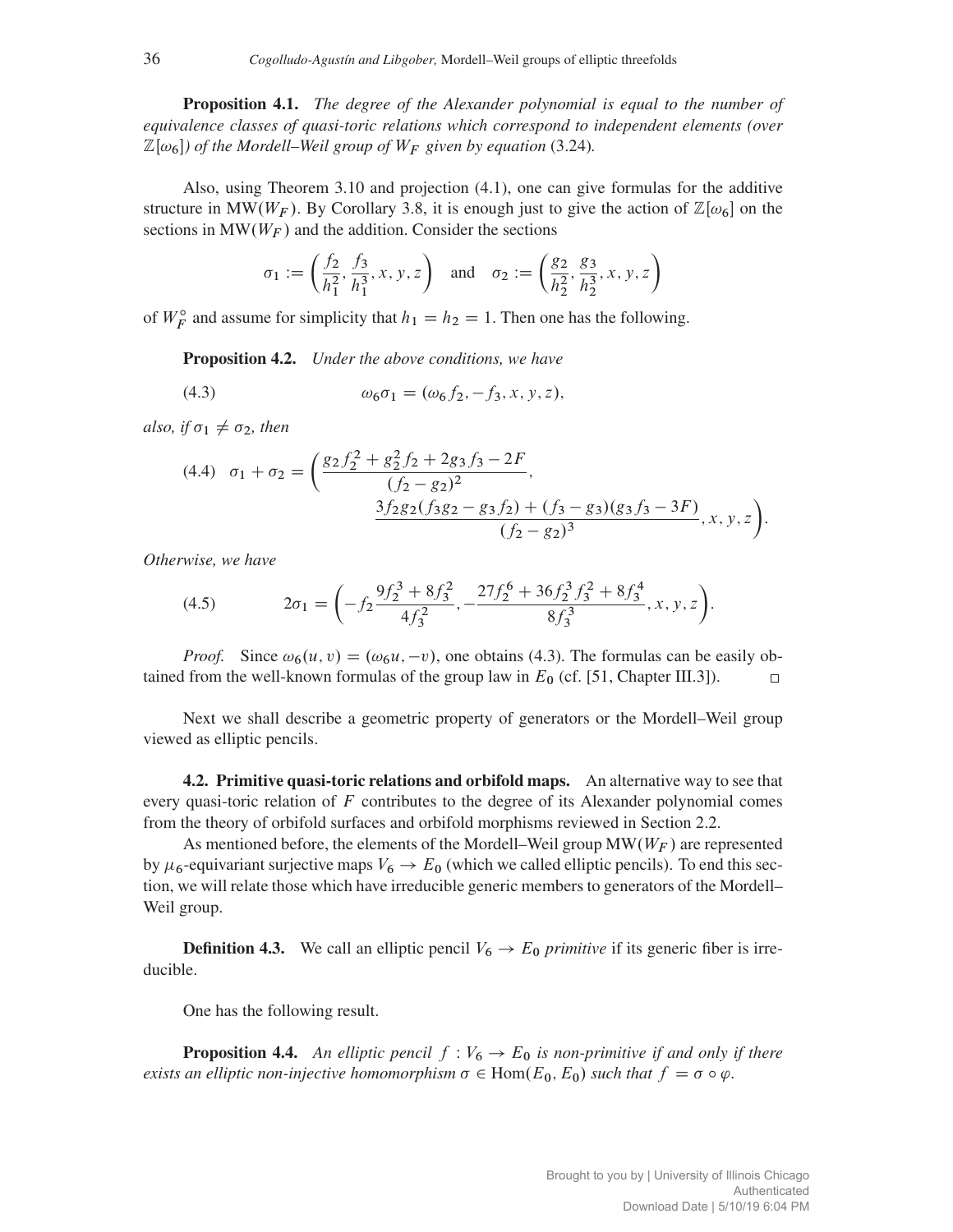*Proof.* It is enough to check that the Stein factorization of a non-primitive pencil

$$
f: V_6 \to E_0
$$

factorizes through an elliptic curve  $f = \sigma \circ \varphi$ , where  $\sigma \in \text{Hom}(E_0, E_0)$  and  $\varphi$  is a primitive elliptic pencil.

In order to see this, one can use the cyclic order-six action  $\mu_6$  and one obtains a pencil

$$
\widetilde{f}: V_6/\mu_6 \to E_0/\mu_6 = \mathbb{P}^1_{2,3,6},
$$

where  $\mathbb{P}^1_{2,3,6}$  is  $\mathbb{P}^1$  with an orbifold structure 2, 3, 6. Using the Stein factorization on  $\widetilde{f}$ , we get

$$
V_6/\mu_6 \xrightarrow{\widetilde{\varphi}} S \xrightarrow{\widetilde{\sigma}} \mathbb{P}^1_{2,3,6},
$$

where  $\widetilde{f} = \widetilde{\sigma} \circ \widetilde{\varphi}$ . Since  $V_6/\mu_6$  is a rational surface, one obtains that  $S = \mathbb{P}^1$  with an orbifold structure given by at least three orbifold points of orders 2, 3, and 6. The orbifold points of order 2 and 3 correspond to double and triple fibers, whereas the order 6 point corresponds to a non-reduced (but not multiple) fiber of type  $h^6F$  where F is the branch locus of the 6-fold cover of  $\mathbb{P}^2$ . By Proposition 2.8, pencils of curves cannot have more than two multiple members, hence  $S = \mathbb{P}^1_{2,3,6}$ . The 6-fold cover  $E_0$  of S ramified with orders 2, 3, and 6 on the three orbifold points of S allows for the existence of a factorization of f, say  $V_6 \rightarrow E_0 \rightarrow E_0$ induced by  $\widetilde{\varphi}$  and  $\widetilde{\sigma}$ . Since  $\widetilde{\varphi}$  is primitive, the map  $\varphi$  is also primitive.

**Remark 4.5.** Note that the elliptic pencil obtained by  $2\sigma_1$  should be non-primitive, since it factors through  $E_0 \rightarrow E_0$ , given by the degree 4 map  $x \mapsto 2x$  (see Proposition 4.4). In fact,  $2\sigma_1$  produces the following quasi-toric relation:

$$
k_2^3 + k_3^2 + 64f_3^6F = 0,
$$

where  $k_2 := f_2(9f_2^3 + 20f_3^2)$ ,  $k_3 := (27f_2^6 + 36f_2^3f_3^2 + 8f_3^4)$  (from (4.5)), and  $\alpha k_2^3 + \beta k_3^2 = H_{(\alpha,\beta)}(f_2^3, f_3^2)$ 

is non-irreducible since

$$
H_{(\alpha,\beta)}(x,y) = 1728(\beta - \alpha)x^2y^2 + (576\alpha - 512\beta)xy^3 + 729(\beta - \alpha)x^4
$$
  
+ 64\beta y^4 + 1944(\beta - \alpha)x^3y

which decomposes into a product of four factors of type  $(y - \lambda(\alpha, \beta)x)$ , since  $H_{(\alpha, \beta)}(x, y)$  is a homogeneous polynomial of degree  $4$  in  $x$ ,  $y$ .

Note that  $k_2^3$  and  $k_3^2$  are the union of four members (counted with multiplicity) of the pencil  $\alpha f_2^3 + \beta f_3^2$ . Also, note that  $\alpha k_2^3 + \beta k_3^2$  is a non-primitive pencil whose generic member also consists of four members of  $\alpha f_2^3 + \beta f_3^2$ .

In particular, the four-to-one map  $\widetilde{\sigma}: \mathbb{P}^1 \to \mathbb{P}^1$  given by

$$
\widetilde{\sigma}([x:y:z]) := [x(9x - 20y)^3 : (27x^2 - 36xy + 8y^2)^2]
$$

is such that  $f = \tilde{\sigma} \circ \tilde{\varphi}$  is the Stein factorization of f, where

$$
\widetilde{\varphi}([x:y:z]) = [f_2^3(x,y,z) : -f_3^2(x,y,z)]
$$

and

$$
\widetilde{f}([x:y:z]) = [k_2^3(x,y,z):k_3^2(x,y,z)].
$$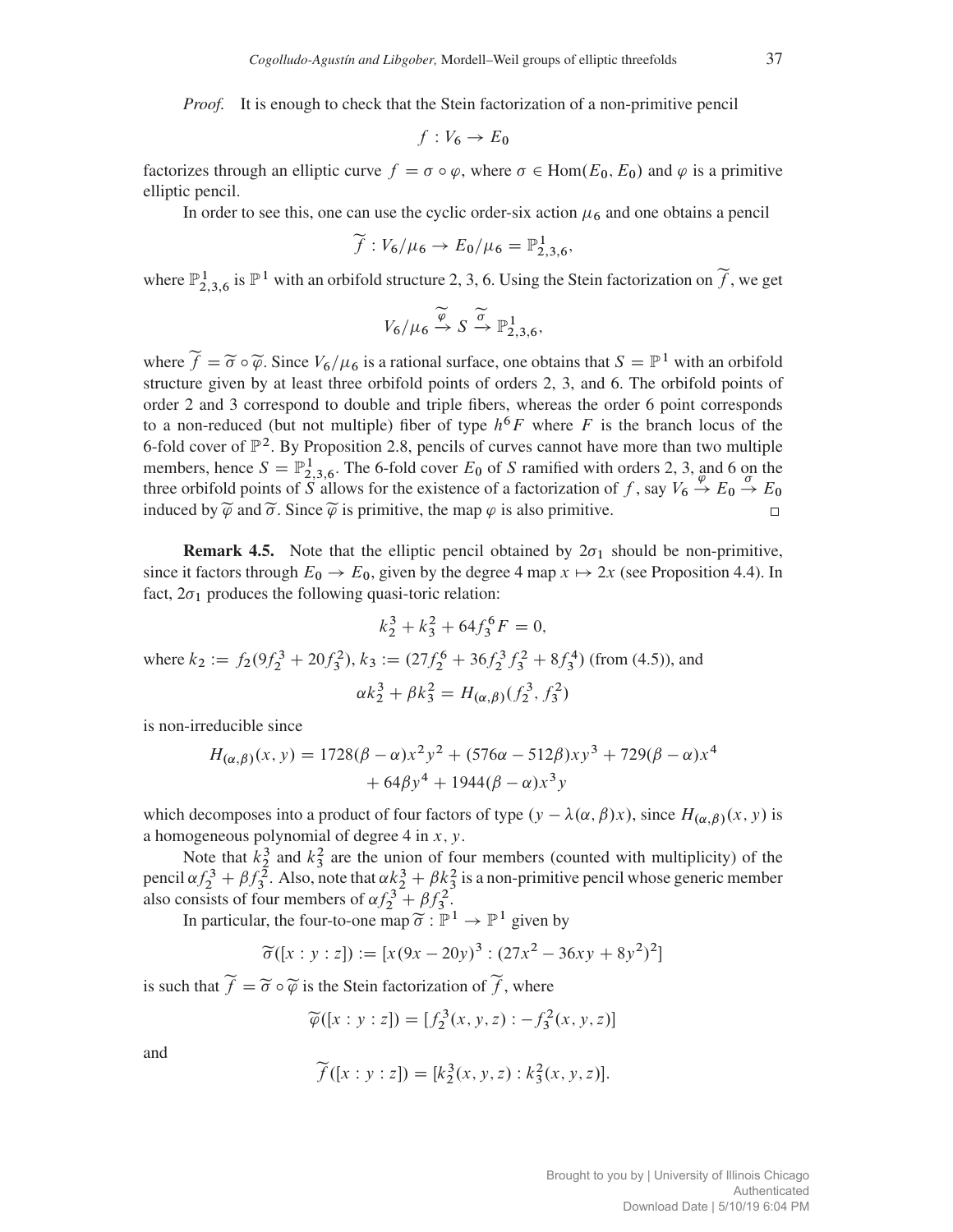Summarizing the previous results, one obtains:

Corollary 4.6. *Let* 2q *be the degree of the Alexander polynomial of* F *, then there exist* q primitive quasi-toric relations  $\sigma_1,\ldots,\sigma_q$  of F such that

$$
\text{MW}(W_F) = \mathbb{Z}[\omega_6] \sigma_1 \oplus \cdots \oplus \mathbb{Z}[\omega_6] \sigma_q,
$$

*where the action of*  $\mathbb{Z}[\omega_6]$  *on*  $\sigma_i$  *is described in* (4.3)*,* (4.4*) and* (4.5*)*.

*Proof.* By Proposition 4.1 there exist q quasi-toric relations  $\sigma_1, \ldots, \sigma_q$  of F such that  $\text{MW}(W_F) = \mathbb{Z}[\omega_6]\sigma_1 \oplus \cdots \oplus \mathbb{Z}[\omega_6]\sigma_q$ . The only question left to be proved is whether or not the quasi-toric relations  $\sigma_i$  can be chosen to be primitive. By Proposition 4.4, if  $\sigma_i$  was not primitive, then  $\sigma_i = \sigma \tilde{\sigma}_i$  for a certain  $\sigma \in \mathbb{Z}[\omega_6] = \text{Hom}(E_0, E_0)$  and  $\tilde{\sigma}_i$  primitive. Since  $\sigma$ cannot be a unit, it follows that  $\widetilde{\sigma}_i \notin \mathbb{Z}[\omega_6]\sigma_1 \oplus \cdots \oplus \mathbb{Z}[\omega_6]\sigma_q$ , which contradicts our assumption.

**Theorem 4.7.** *For any irreducible plane curve*  $\mathcal{C} = \{F = 0\}$  *whose only singularities are nodes and cusps the following statements are equivalent:*

- (1)  $\mathcal C$  *admits a quasi-toric relation of elliptic type*  $(2, 3, 6)$ *,*
- (2)  $\mathcal C$  *admits an infinite number of quasi-toric relations of elliptic type*  $(2, 3, 6)$ *,*
- (3)  $\Delta_{\mathcal{C}}(t)$  *is not trivial, i.e.*  $\Delta_{\mathcal{C}}(t) \neq 1$ *.*

*Moreover, the set of quasi-toric relations of* C*,*

$$
\{(f, g, h) \in \mathbb{C}[x, y, z]^3 \mid f^2 + g^3 + h^6 F = 0\},\
$$

*has a group structure and it is isomorphic to*  $\mathbb{Z}^{2q}$ *, where*  $\Delta_{\mathcal{C}}(t) = (t^2 - t + 1)^q$ *. Also,*  $\mathcal{C}$  *admits a finite number of primitive quasi-toric relations iff*  $q = 1$ *.* 

*Proof.* For the first part, (1)  $\Leftrightarrow$  (2) is an immediate consequence of the group structure of the set of quasi-toric relations, namely, once a quasi-toric relation  $\sigma$  is given, the set  $\mathbb{Z}[\omega_6]\sigma$ provides an infinite number of such relations. Also (1)  $\Leftrightarrow$  (3) is a consequence of Proposition 4.1.

For the *moreover* part, the group structure and its rank is a consequence of the discussion in the previous subsection (see Proposition 4.1). The result about the cardinality of primitive quasi-toric relation can be shown as follows. As a consequence of Corollary 4.6, any two sets of q independent (over  $\mathbb{Z}[\omega_6]$ ) primitive quasi-toric relations differ by a matrix in  $GL_q(\mathbb{Z}[\omega_6])$ . Note that  $GL_1(\mathbb{Z}[\omega_6]) = \mathbb{Z}[\omega_6]^*$  is a finite group whereas  $GL_q(\mathbb{Z}[\omega_6])$  is infinite for  $q \ge 2$ since it contains the subgroup generated by

$$
\left(\begin{array}{c|c} A_n & 0 \\ \hline 0 & I_{q-2} \end{array}\right) \quad \text{where } A_n := \left(\begin{array}{cc} 1 & n \\ 1 & n+1 \end{array}\right)
$$

and  $I_{q-2}$  is the identity matrix of rank  $q - 2$ . Hence the result follows.

 $\Box$ 

Remark 4.8. As Theorem 4.7 states, the set of quasi-toric relations of such curves, if non-empty, should be infinite. This corrects the statement in [29, Theorem 1 (ii)].

Also this result has been recently noticed by Kawashima–Yoshizaki in [25, Proposition 3]. In this paper, a quasi-toric relation  $\sigma_0$  is considered to build an infinite number of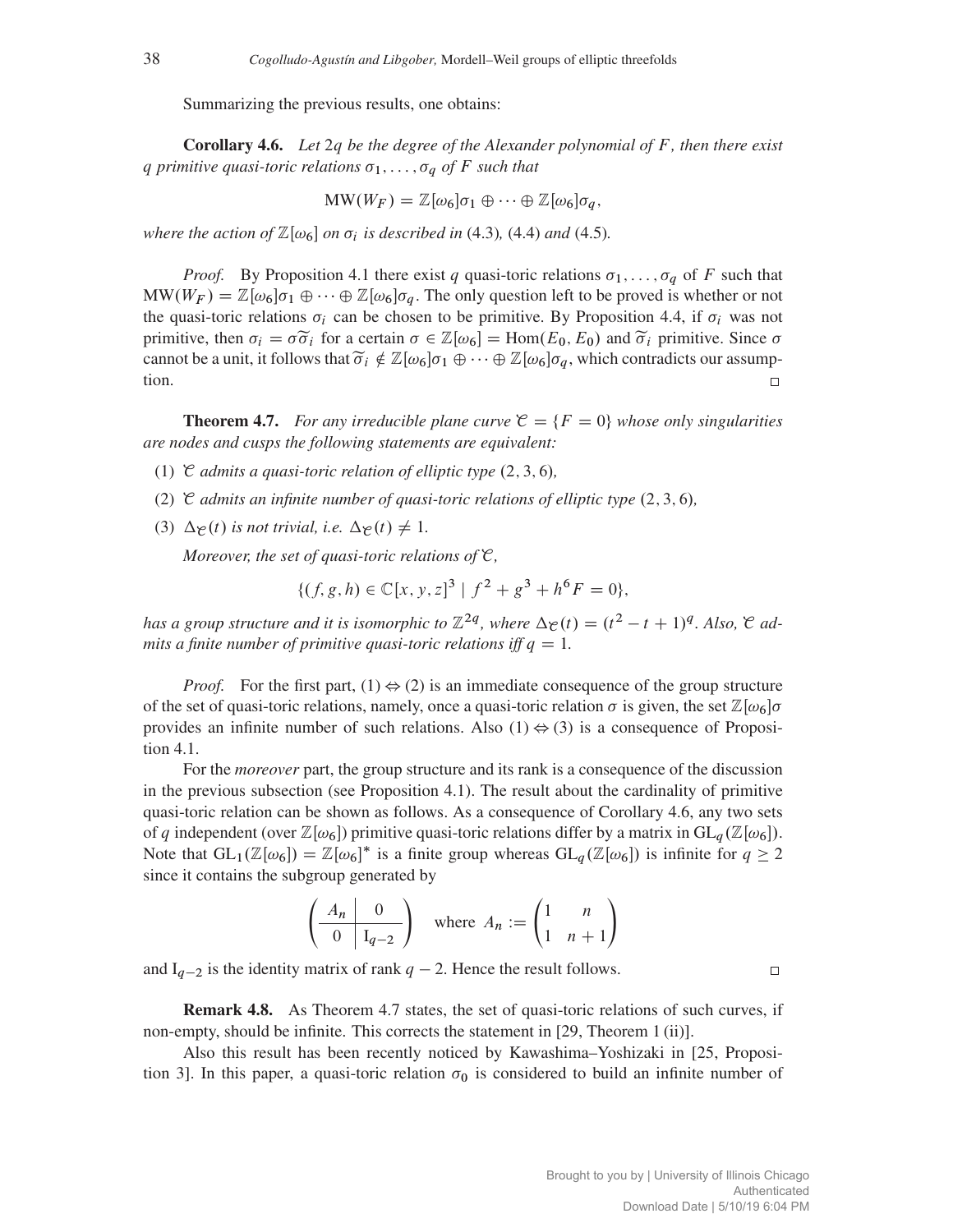quasi-toric relations  $\sigma_n$ . One can check that in fact, using the group structure described above,  $\sigma_n = (\omega_6 + 1)^n \sigma_0$ . The resulting quasi-toric relations  $\sigma_n$  are not primitive and the generic member of the pencil associated with  $\sigma_n$  is the product of  $3^n$  members of the original pencil associated with  $\sigma_0$ , which incidentally is the degree of the morphism  $E_0 \to E_0$ ,  $x \mapsto (\omega_6 + 1)^n x$ .

#### 5. Alexander polynomials of  $\delta$ -curves

In this section we extend the results of previous sections to singularities more general than nodes and cusps.

Let us consider the general situation described in Section 2.1, that is, fix  $F \in \mathbb{C}[x, y, z]$ , a homogeneous polynomial of degree d which is not a power, whose set of zeroes in  $\mathbb{P}^2$  is the curve C. By (2.2) this is equivalent to fixing a projective plane curve  $\mathcal{C} = \mathcal{C}_1 \cup \cdots \cup \mathcal{C}_r$  and a list of multiplicities  $(\varepsilon_1,\ldots,\varepsilon_r)$  (such that  $gcd(e_i) = 1$ ) or a surjection

$$
\varepsilon_F : \pi_1(\mathbb{P}^2 \setminus \mathcal{C}_0 \cup \mathcal{C}) \to \mathbb{Z}
$$

(where  $\mathcal{C}_0$  is a line at infinity transversal to  $\mathcal{C}$ ) such that  $\varepsilon_F(\gamma_i) = \varepsilon_i$ ,  $\gamma_i$  a meridian around  $\mathcal{C}_i$ . Recall that  $\varepsilon_i$  corresponds to the multiplicity of the *i*-th irreducible component of F.

# 5.1. Definition of  $\delta$ -curves and classification of  $\delta$ -essential singularities with respect to  $\varepsilon$  with  $\delta = 3, 4, 6$ .

**Definition 5.1.** Let  $(\mathcal{C}, P)$  be a germ of a singular point of  $\mathcal{C}$ . We call  $(\mathcal{C}, P)$  a  $\delta$ -es*sential singularity* (resp.  $\delta$ -*co-prime singularity*) w.r.t.  $\varepsilon$  if and only if the roots of  $\Delta_{\mathcal{C},\varepsilon,P}(t)$ are all  $\delta$ -roots of unity (resp. no root of  $\Delta_{\mathcal{C},\varepsilon,P}(t)$  is a  $\delta$ -root of unity except for  $t = 1$ ).

We say that a curve  $C \subset \mathbb{C}^2$  *has only 8-essential singularities* if there exists an epimorphism  $\varepsilon$ :  $H_1(\mathbb{C}^2 \setminus \mathcal{C}) \to \mathbb{Z}$  such that  $(\mathcal{C}, P)$  is a  $\delta$ -essential singularity w.r.t.  $\varepsilon_P$  for all  $P \in Sing(\mathcal{C})$  (see (2.3) to recall the construction of  $\varepsilon_P$ ).

A curve C is called  $\delta$ -*partial* w.r.t. a homomorphism  $\varepsilon$  if any singularity P of C is either  $\delta$ -essential or  $\delta$ -co-prime.

We also call a curve  $\delta$ -total w.r.t. to a homomorphism  $\varepsilon$  if it is  $\delta$ -partial and all the roots of the global Alexander polynomial  $\Delta_{\mathcal{C},\varepsilon}(t)$  w.r.t.  $\varepsilon$  are roots of unity of degree  $\delta$  (not necessarily primitive).

Remark 5.2. The curves whose only singularities are (reduced) nodes and cusps necessarily have 6-essential singularities. As another example one can consider  $\mathcal{C} = \mathcal{C}_0 \cup \mathcal{C}_1$ , where  $\mathcal{C}_1$  is the tricuspidal quartic and  $\mathcal{C}_0$  is its bitangent and the epimorphism  $\varepsilon$  mapping the meridian of  $\mathcal{C}_0$  to 2 and the meridian of  $\mathcal{C}_1$  to 1 (i.e. the homomorphism of type (2, 1). The local Alexander polynomial of  $\mathcal C$  at a tacnode w.r.t.  $\varepsilon$  is given by  $(t^3 + 1)$ , whereas at a cusp it is simply  $t^2 - t + 1$ . Therefore all singularities of C w.r.t. homomorphism of type (2, 1) are 6-essential. In particular, by Proposition 2.2,  $\mathcal{C}$  is a 6-total curve.

Also note that tacnodes w.r.t. homomorphism of type  $(1, 1)$  are 4-essential singularities as well as nodes w.r.t. the homomorphism of type  $(1, 2)$ .

As for 3-essential singularities, one has  $A_5$ -singularities w.r.t.  $\varepsilon$  of type  $(1, 1)$  and nodes w.r.t.  $\varepsilon$  of type  $(1, 3)$ .<sup>9)</sup>

<sup>&</sup>lt;sup>9)</sup> Here and below we use standard ADE-notations for germs of simple plane curve singularities. In particular, the germs of  $A_n$ -singularities (resp.  $D_n$ -singularities) are locally equivalent to  $x^{n+1} + y^2$  (resp.  $x^2y + y^{n-1}$ ).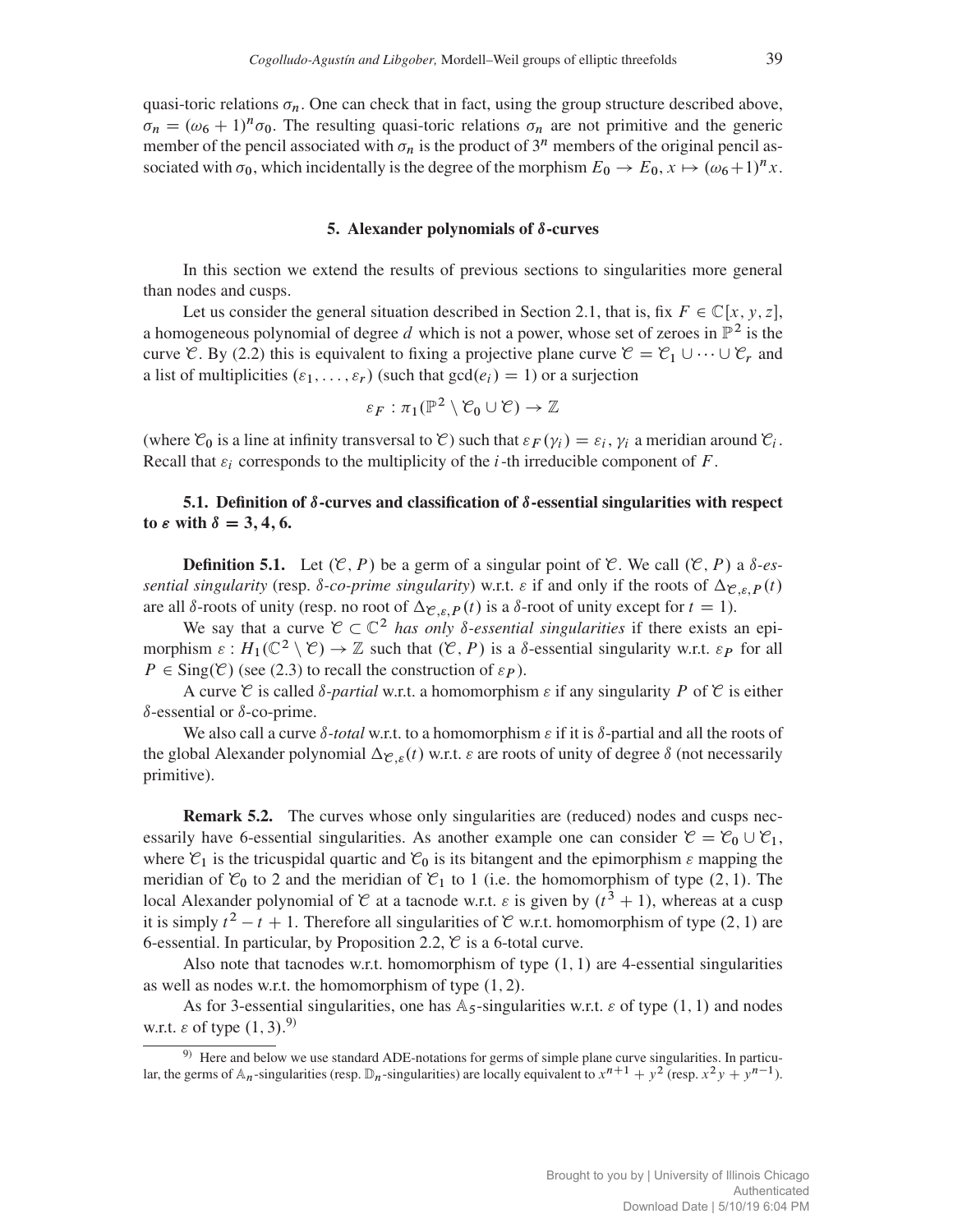**Proposition 5.3.** A curve with only  $\delta$ -essential singularities is  $\delta'$ -total for some  $\delta' | \delta$ .

*Proof.* The result is an immediate consequence of Proposition 2.2.

 $\Box$ 

Note that the converse of Proposition 5.3 is not true (see Section 6).

Also, Proposition 5.3 can be sharpened using [14], so that not all singularities are required to be  $\delta$ -essential.

**Remark 5.4.** Note that there are examples of  $\delta$ -partial curves that are not  $\delta$ -total, for instance a union of two cuspidal cubics intersecting each other at three smooth points with multiplicity of intersection 3, that is, a sextic  $\mathcal C$  with singularities  $2\mathbb{A}_2 + 3\mathbb{A}_5$ <sup>10</sup> has Alexander polynomial  $\Delta \varphi(t) = (t^2 - t + 1)^2 (t^2 + t + 1)$  (cf. [44]). Therefore  $\mathcal C$  is 3-partial but not 3-total. This curve will be studied in more detail in Example 6.6.

**Proposition 5.5.** *Let*  $(\mathcal{C}, P)$  *be a germ of curve singularity and let*  $\pi : \widetilde{\mathbb{C}}^2 \to \mathbb{C}^2$  *be a birational morphism such that the support of the total pull-back*  $\pi^*(\mathfrak{C})$  *is a normal crossing divisor on*  $\widetilde{C}^2$ . Let  $m_{i,j}$  *be the multiplicity of*  $\pi^* f_j$  *where*  $f_j$  *is the local equation of the j-th branch of*  $\mathcal C$  *at*  $P$  *along the exceptional curve*  $E_i$  *of*  $\pi$ *. Let*  $\varepsilon_j$  *be the value of*  $\varepsilon$  *on the meridian corresponding to*  $f_j$ *. Then the local Alexander polynomial of*  $\mathcal C$  *at*  $P$  *w.r.t.*  $\varepsilon$  *is given by* 

(5.1) 
$$
\Delta_{\mathcal{C},\varepsilon,P} = (t-1) \prod_i (1-t^{\sum_j m_{i,j} \varepsilon_j})^{-\chi(E_i^0)},
$$

where  $E_i^0 = E_i \setminus \bigcup_{k \mid k \neq i} E_k$  and  $\chi$  is the topological Euler characteristic.

*Proof.* Indeed, the infinite cyclic cover of the complement to the zero set of the germ of  $\mathcal C$  at P corresponding to the homomorphism  $\varepsilon$  can be identified with the Milnor fiber of nonreduced singularity  $f_1^{\epsilon_1} \cdots f_r^{\epsilon_r}$ . Now the claim follows from A'Campo's formula (cf. [1]).

**Remark 5.6.** Proposition 5.5 allows one to compile a complete list of  $\delta$ -essential singularities with  $\delta \leq k$ .

In Table 1 a list of the possible 6-essential singularities is given. The first column shows the number of local branches of the singularity. The second column contains the reduced type of the singularity. The third column shows a list of all possible multiplicities for the branches. It is a consequence of the divisibility conditions on the multiplicities of each branch imposed by Proposition 5.5 which follows from the requirement to have a 6-essential singularity; see the proof below.

The forth column gives the list of multiplicities  $(s_1, s_2, s_3, s_6)$  of the irreducible factors of the Alexander polynomial in  $\mathbb{Q}[t]$ 

$$
\Delta_{P,\varepsilon}(t) = (t-1)^{s_1}(t+1)^{s_2}(t^2+t+1)^{s_3}(t^2-t+1)^{s_6}.
$$

Finally the fifth column shows that the set of logarithms belonging to the interval  $(0, 1)$ of the eigenvalues of (the semi-simple part of) the monodromy acting on  $\text{Gr}_{F}^{0} \text{Gr}_{1}^{W}$  of the cohomology of the Milnor fiber.

<sup>&</sup>lt;sup>10)</sup> That is, the set of singularities consists of two points of type  $\mathbb{A}_2$  and three points of type  $\mathbb{A}_5$ . Similar notations will be used in the rest of the paper.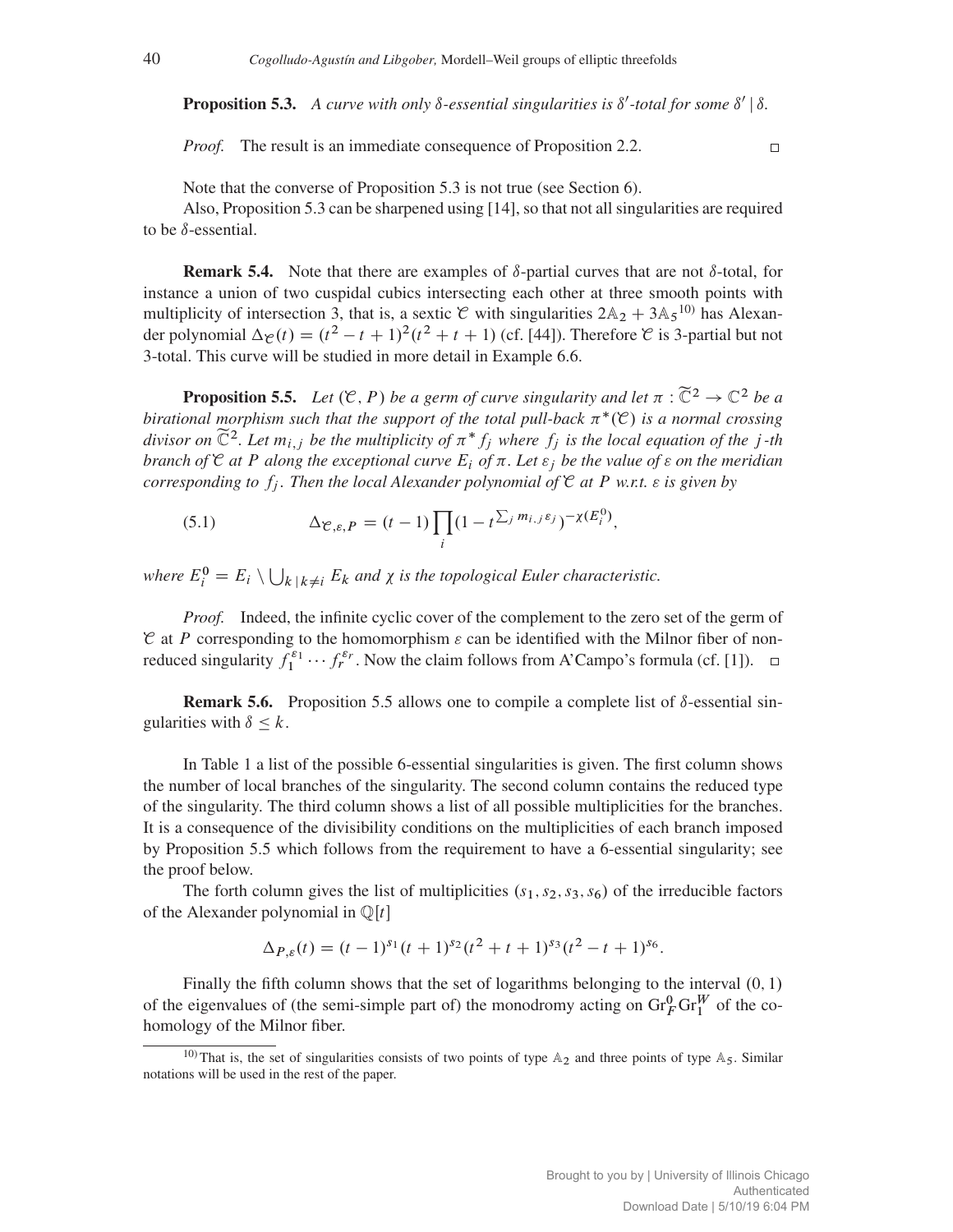| $\mathfrak{r}$ | reduced singularity type        | possible types of $\varepsilon$ | Alexander<br>polynomials<br>$(s_1, s_2, s_3, s_6)$ | weight 1 part<br>of spectrum in<br>(0, 1) |
|----------------|---------------------------------|---------------------------------|----------------------------------------------------|-------------------------------------------|
| 1              | $\mathbb{A}_2 \equiv y^2 - x^3$ | (1)                             | (0, 0, 0, 1)                                       | $rac{5}{6}$                               |
|                | $\mathbb{A}_1 \equiv y^2 - x^2$ | (1, 1)                          | (1, 0, 0, 0)                                       | Ø                                         |
| $\mathfrak{D}$ | $\mathbb{A}_3 \equiv y^2 - x^4$ | (2, 1)                          | (2, 0, 0, 1)                                       | $rac{5}{6}$                               |
|                | $\mathbb{A}_5 \equiv y^2 - x^6$ | (1, 1)                          | (1, 0, 1, 1)                                       | $\frac{2}{3}, \frac{5}{6}$                |
|                | $\mathbb{D}_4 \equiv y^3 - x^3$ | (4, 1, 1), (3, 2, 1),           | (2, 1, 1, 1)                                       | $\frac{2}{3}, \frac{5}{6}, \frac{2}{3}$   |
| 3              |                                 | (2, 2, 2), (1, 1, 1)            | (2, 0, 1, 0)                                       |                                           |
|                | $D_6 \equiv (x^2 - y^4)y$       | (1, 1, 2)                       | (2, 1, 1, 1)                                       | $\frac{2}{3}, \frac{5}{6}$                |
|                | $(x^3 - y^6)$                   | (1, 1, 1)                       | (2, 2, 1, 2)                                       | $\frac{2}{3}, \frac{5}{6}$                |
| $\overline{4}$ | $(x^4 - y^4)$                   | (3, 1, 1, 1), (2, 2, 1, 1)      | (3, 2, 2, 2)                                       | $\frac{1}{3}, \frac{2}{3}, \frac{5}{6}$   |
|                | $(x^{2}-y^{4})(y^{2}-x^{4})$    | (1, 1, 1, 1)                    | (3, 2, 2, 2)                                       | $\frac{1}{3}, \frac{2}{3}, \frac{5}{6}$   |
| 5              | $x^5 - y^5$                     | (2, 1, 1, 1, 1)                 | (4, 3, 3, 3)                                       | $\frac{1}{3}, \frac{2}{3}, \frac{5}{6}$   |
| 6              | $x^6 - y^6$                     | (1, 1, 1, 1, 1, 1)              | (5, 4, 4, 4)                                       | $\frac{1}{3}, \frac{2}{3}, \frac{5}{6}$   |

Table 1. 6-essential singularities.

### Proposition 5.7. *Table* 1 *contains a complete list of* 6*-essential singularities.*

*Proof.* We will use the notation from Proposition 5.5. The contributing exceptional divisors (i.e. those with  $\chi(E^{\circ}) \neq 0$ ) appearing at the end of a resolution of the singularity  $(\mathcal{C}, P)$ have maximal multiplicity  $\sum m_{i,j} \varepsilon_j$  among the components preceding it. Hence the primitive root corresponding to the component with maximal multiplicity will not cancel in (5.1). Moreover, the multiplicities of the contributing exceptional divisors have to divide 6.

In the case  $r = 1$  this forces the singularity to be a cusp. Also, for  $r > 1$  this forces the irreducible branches to be smooth. The rest of the list can be worked out just keeping in mind that since  $\sum_i m_{i,j} \leq 6$ , in particular removing any branch from a valid singularity with  $r + 1$ branches, one should obtain a valid singularity with r branches. Finally, if  $\Sigma_r$  is a  $\delta$ -essential singularity type of r branches whose only valid homomorphism is  $(1, \ldots, 1)$ , then there is no  $\delta$ -essential singularity  $\Sigma_{r+1}$  of  $(r + 1)$  branches such that  $\Sigma_r$  results from removing a branch from  $\Sigma_{r+1}$ .

For example, for reduced singularity  $\mathbb{A}_3$ , Proposition 5.5 yields that a collection of multiplicities of branches  $(\varepsilon_1, \varepsilon_2)$  yields a 6-essential non-reduced singularity if and only if  $2(\epsilon_1 + \epsilon_2)$  6. This is satisfied only by the pair  $(\epsilon_1, \epsilon_2) = (2, 1)$ . Similarly, for singularity  $\mathbb{D}_4$ the divisibility condition is  $\varepsilon_1 + \varepsilon_2 + \varepsilon_3$  | 6 which is satisfied by three triplets indicated in the table, etc.

Note that the possible morphisms  $\varepsilon$  shown in the third column are all up to action of the permutation group except for the case  $(x^2 - y^4)y$ , where the last branch is not interchangeable with the others. So, whereas  $(3, 2, 1)$  in the  $\mathbb{D}_4$  case represents six possible morphisms,  $(1, 1, 2)$ in the  $(x^2 - y^4)y$  case only represents one possible morphism.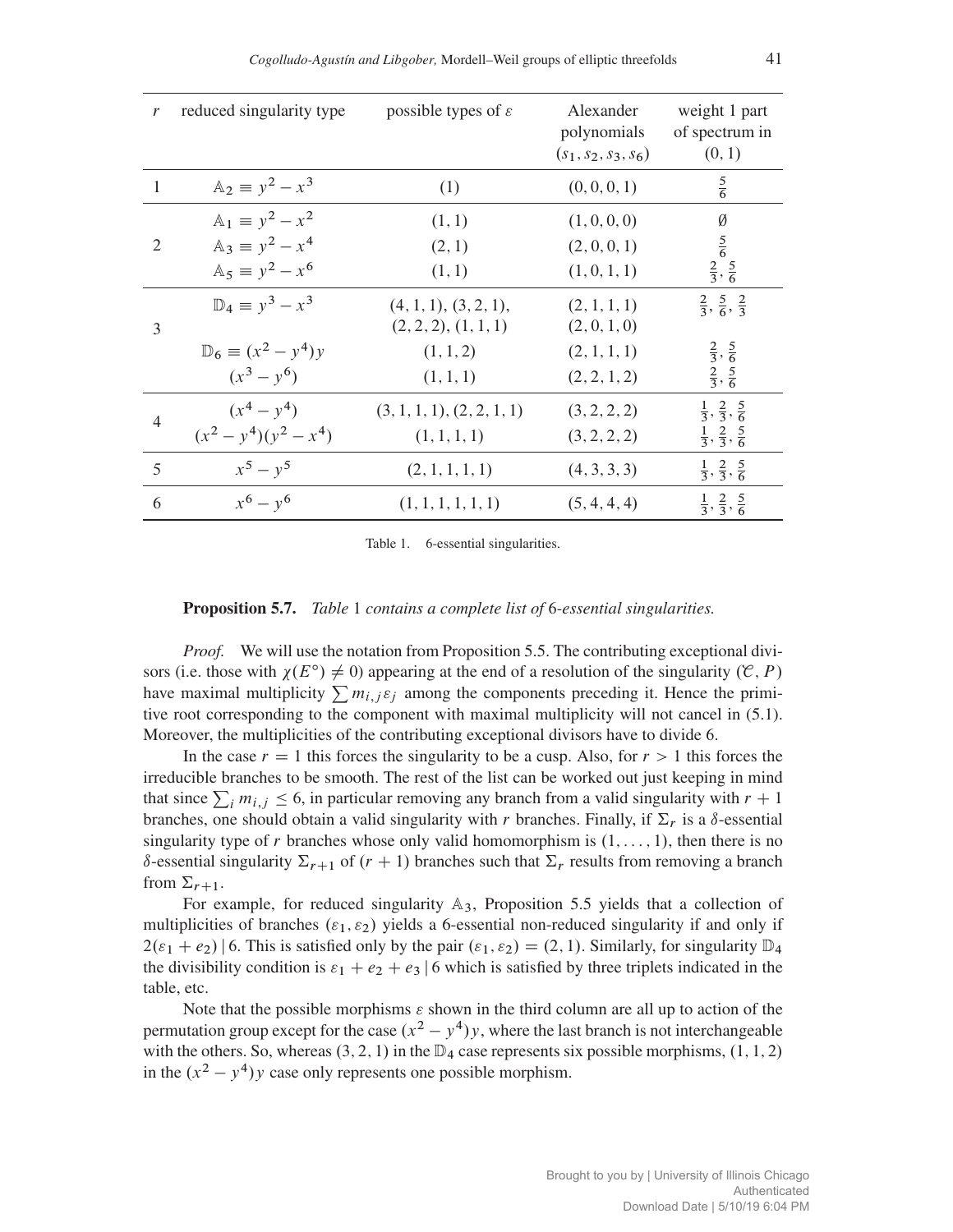In order to check the last column, it is enough to compute the constants of quasi-adjunction (cf. [33]) different from  $\frac{1}{2}$ , since k is a constant of quasi-adjunction different from  $\frac{1}{2}$  if and only if  $1 - k$  is an element of the spectrum of the singularity corresponding to the part of weight 1 (cf. [40]).

Constants of quasi-adjunction can be found in terms of a resolution of the singularity as follows.

If  $f_1^{a_1}(x, y) \dots f_r^{a_r}(x, y)$  is an equation of the germ of plane curve singularity at the origin,  $\pi : V \to \mathbb{C}^2$  is its resolution (i.e. the proper preimage of the pull-back is a normal-crossing divisor),  $E_k$  are the exceptional components of the resolution  $\pi$ ,  $N_k$  (resp.  $c_k$ , resp.  $e_k(\phi)$ ) is the multiplicity along  $E_k$  of  $\pi^*(f_1^{a_1} \cdots f_r^{a_r})$  (resp.  $\pi^*(dx \wedge dy)$ , resp.  $\pi^*(\phi)$ , where  $\phi(x, y)$ is a germ of a function at the origin), then for a fixed  $\phi$ ,  $\kappa_{\phi}$  is the minimal solution to the system of inequalities (the minimum is taken over  $k$ )

$$
(5.2) \t\t N_k \kappa_{\phi} \ge N_k - e_k(\phi) - c_k - 1
$$

(cf. [35, (2.3.8)]).

For example, for  $\mathbb{A}_2$ -singularity (i.e. the cusp which can be resolved by three blow ups) one has for the last exceptional component

$$
e(x) = 2
$$
,  $e(y) = 3$ ,  $N = e(x^2 - y^3) = 6$ ,  $c = 4$ 

and hence  $\kappa = \frac{1}{6}$ . Therefore for the spectrum (i.e. the last column in Table 1) one obtains the well-known constant  $\frac{5}{6}$ .

Similarly, for the  $\mathbb{D}_4$ -singularity  $x^3 - y^3 = 0$  (which is resolved by the single blow up) with the multiplicities of the components  $(4, 1, 1)$  one obtains only the inequality

(5.3) 
$$
6\kappa \ge 6 - e_1(\phi) - 2
$$
.

Hence for various choices of  $\phi$  one obtains  $\kappa = \frac{1}{2}, \frac{1}{3}, \frac{1}{6}$ . Thus  $\frac{2}{3}, \frac{5}{6}$  are the only elements of the spectrum in  $(0, 1)$  corresponding to the part of weight 1.  $\Box$ 

In the following tables the notations are the same as in the Table 1 and in Table 2 the factorization of the Alexander polynomial is the following:

$$
\Delta_{P,\varepsilon}(t) = (t-1)^{s_1}(t+1)^{s_2}(t^2+1)^{s_4}.
$$

| reduced singularity type                         | possible types of $\varepsilon$           | Alexander<br>polynomials<br>$(s_1, s_2, s_4)$ | weight 1 part of<br>spectrum in $(0, 1)$ |
|--------------------------------------------------|-------------------------------------------|-----------------------------------------------|------------------------------------------|
| $A_1 \equiv y^2 - x^2$<br>$A_3 \equiv y^2 - x^4$ | $(\varepsilon_1,\varepsilon_2)$<br>(1, 1) | (1,0,0)<br>(1, 0, 1)                          | Ø<br>$\frac{3}{4}$                       |
| $\mathbb{D}_4 \equiv y^3 - x^3$                  | (2, 1, 1)                                 | (2, 1, 1)                                     | $\frac{3}{4}$                            |
| $(x^4 - y^4)$                                    | (1, 1, 1, 1)                              | (3, 2, 2)                                     |                                          |

Table 2. 4-essential singularities.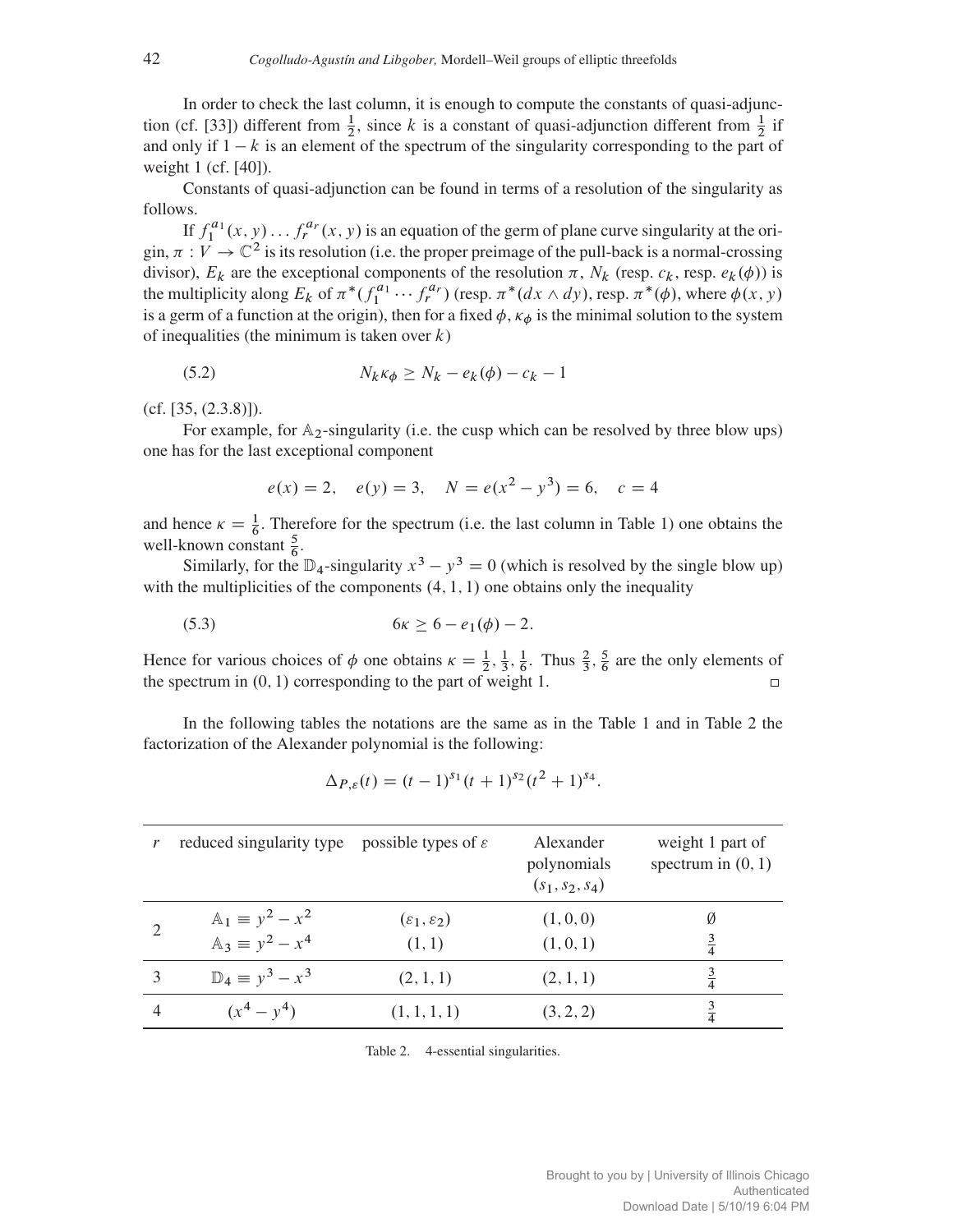| reduced singularity type possible types of $\varepsilon$ |                                  | Alexander<br>polynomials<br>$(s_1, s_3)$ | weight 1 part of<br>spectrum in $(0, 1)$ |
|----------------------------------------------------------|----------------------------------|------------------------------------------|------------------------------------------|
| $A_1 \equiv y^2 - x^2$                                   | $(\varepsilon_1, \varepsilon_2)$ | (1,0)                                    |                                          |
| $\mathbb{D}_4 \equiv y^3 - x^3$                          | (1, 1, 1)                        | (2, 1)                                   | $\frac{2}{3}$                            |

Table 3. 3-essential singularities.

Proposition 5.8. *Table* 2 *(resp.* 3*) classifies the* 4*-essential (resp.* 3*-essential) singularities.*

The proof is same as the proof of Proposition 5.7.

**Corollary 5.9.** For simple  $\delta$ -essential singularities (i.e. of type  $\mathbb A$  or  $\mathbb D$ ) there is at most *one eigenvalue of order*  $\delta'$  |  $\delta$  ( $\delta'$  > 2) *for the action of the monodromy on the Hodge component*  $\mathrm{Gr}_F^0\mathrm{Gr}_1^W$  of the Milnor fiber.

*Proof.* Inspection on Tables 1–3 shows that except for  $t = 1$ , the multiplicity of each root of the characteristic polynomial of the monodromy is equal to one. Since the conjugation of an eigenvalue of the monodromy acting on  $\text{Gr}_{F}^{0} \text{Gr}_{1}^{W}$  is an eigenvalue of its action on  $\text{Gr}_{F}^{1} \text{Gr}_{1}^{W}$ , it follows that  $t = -1$  is not an eigenvalue of the monodromy action on  $\text{Gr}_{F}^{0} \text{Gr}_{1}^{W}$ . Again, by direct inspection of Tables 1–3 the result follows.

5.2. Decomposition of the Albanese variety of cyclic covers branched over  $\delta$ -total curves. The following auxiliary results will be useful in the rest of the arguments.

**Lemma 5.10.** Let  $\mathcal{C}$  be a  $\delta$ -partial curve with r irreducible components. Then the poly*nomial*

(5.4) 
$$
\Delta_{\mathcal{C},\varepsilon}^{\delta} := (t-1)^{r-1} \prod_{k \,|\,\delta,k>1} \varphi_k(t)^{s_k},
$$

*divides the Alexander polynomial*  $\Delta_{\mathcal{C},\varepsilon}$  *of*  $\mathcal{C}$  *w.r.t.*  $\varepsilon$ *, where*  $s_i$  *above denotes the multiplicity of the primitive root of unity of degree* i *in the Alexander polynomial of* C*.*

*Moreover, let*  $V_{\delta}$  *be the cyclic cover of*  $\mathbb{P}^2$  *of degree*  $\delta$  *branched over a curve*  $\mathfrak{C}$  *according to the multiplicities*  $\varepsilon = (\varepsilon_1, \ldots, \varepsilon_r)$ . Then, the characteristic polynomial of the deck *transformation acting on*  $H_1(V_8, \mathbb{C})$  *equals* 

$$
\frac{\Delta_{\mathcal{C},\varepsilon}^{\delta}}{(t-1)^{r-1}}.
$$

 $If \mathcal{C}$  *is*  $\delta$ -total, then

$$
\Delta^{\delta}_{\mathcal{C},\varepsilon} = \Delta_{\mathcal{C},\varepsilon}.
$$

*Proof.* The first (resp. last) assertion about the Alexander polynomial follows directly from the definitions of  $\delta$ -partial (resp.  $\delta$ -total) curves and the well-known fact that the multiplicity of the root  $t = 1$  for a curve with r irreducible components in the Alexander polynomial is equal to  $r - 1$ .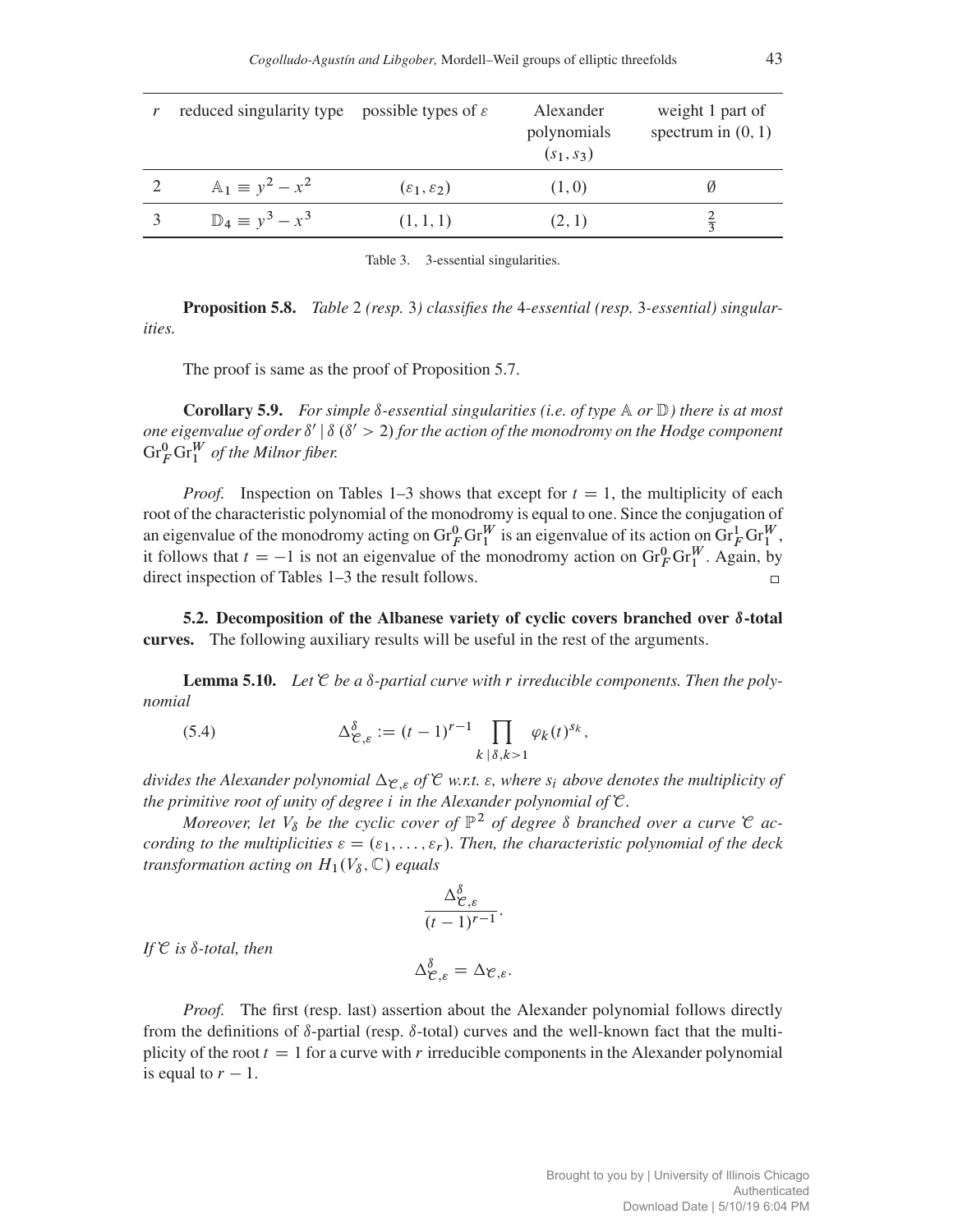The *moreover* part follows from the relation between the homology of branched and unbranched covers (cf. [32]).  $\Box$ 

**Lemma 5.11.** For a plane curve singularity P, denote by Alb<sub>P</sub> the local Jacobian *(cf. Section* 3.1*). Let*  $\mathcal C$  *be a*  $\delta$ -partial curve and let  $V_\delta$  *be cyclic cover of degree*  $\delta$  *of*  $\mathbb P^2$ *branched over*  $\mathfrak{C}$ *. Then* Alb $(V_{\delta})$  *is isogenous to a quotient of the product of local Jacobians of singularities of* C*.*

*Proof.* It follows from the proof of Lemma 3.6.

 $\Box$ 

Finally, we will give a description of the multiplicities  $s_i$  in terms of the Albanese variety of the ramified coverings of  $\mathbb{P}^2$ . Denote by  $E_0$  (resp.  $E_{1728}$ ) the elliptic curve with j-invariant zero (resp. 1728). Then one has the following.

**Theorem 5.12.** Let  $\mathcal{C}$  be a  $\delta$ -partial curve ( $\delta = 3, 4$  or 6) with  $\delta$ -essential singularities *of type* A *and*  $\mathbb{D}$ . Then the Albanese variety  $\text{Alb}(V_{\delta})$  corresponding to the curve  $\mathcal{C}$  can be *decomposed as follows:*

| (5.5) | $\mathrm{Alb}(V_{\delta})=E_{0}^{s_{3}}$                                | if $\delta = 3$ , |
|-------|-------------------------------------------------------------------------|-------------------|
|       | $\text{Alb}(V_{\delta}) \sim A \times E_{1728}^{s_4}$ if $\delta = 4$ , |                   |
|       | $\text{Alb}(V_8) \sim A \times E_0^{s_3+s_6}$ if $\delta = 6$ ,         |                   |

*where*  $s_i$  *is the multiplicity of the i-th primitive root of unity in*  $\Delta_{\mathcal{C},\varepsilon}(t)$ *, A is an abelian variety of dimension*  $s_2$ , "=" means isomorphic, and " $\sim$ " means isogenous.

*Proof.* The deck transformation of  $V_\delta$  induces the action of the cyclic group  $\langle \alpha \rangle$  on the Albanese variety of  $V_{\delta}$ . It follows from Roan's Decomposition Theorem (cf. [9, Theorem 2.1]) that Alb $(V_\delta)$  is isogenous to a product  $X_1 \times \cdots \times X_e$  where e is the number of orders of eigenvalues of  $\alpha$ . We shall show that the abelian varieties  $X_i$  can be decomposed further to yields isogenies (5.5). By Lemma 5.10, one has that 1 is not an eigenvalue of  $\alpha$ , and hence each component  $X_i$  supports an automorphism whose order is a non-trivial divisor of  $\delta$ . We denote by A the component supporting an automorphism of order 2. In the cases of  $\mathbb A$  or  $\mathbb D$  singularities, Corollary 5.9 yields that the action of  $\alpha$  on each component  $X_i$  has at most one eigenvalue. Indeed this is the eigenvalue of the monodromy on the component  $\text{Gr}_{F}^{0}\text{Gr}_{1}^{W}$  of the Milnor fiber of the singularities whose local Alexander polynomial contains such an eigenvalue as a root. Each eigenvalue of the monodromy on  $\text{Gr}_{F}^{0} \text{Gr}_{1}^{W}$  for a  $\delta$ -essential singularity does not appear on  $\text{Gr}_F^1 \text{Gr}_1^W$  even if for different  $\delta$ -essential singularities. In particular, even different  $\delta$ -essential singularities contribute at most to the same root of the global Alexander polynomial as follows from the table in Corollary 5.9. This allows one to apply the second Decomposition Theorem (cf. [9, Theorem 3.2]) as was done above in the case of cuspidal curves. The result follows.  $\Box$ 

**Remark 5.13.** (1) If C has singularities of type  $x^3 - y^6$ , then the above argument shows that  $\text{Alb}(V_6)$  has, up to isogeny, the factors which are the Jacobians of the projection model of  $y^3 = x^6 - 1$  and the elliptic curves of  $E_{1728}$  and  $E_0$ .

(2) Whenever the number of local branches of a curve at singular point is greater than 3, the local Jacobians (cf. Section 3.1) depend on the moduli describing the local algebraic analytic type of singularities. For example, in the case of singularities  $x^4 - y^4$  the local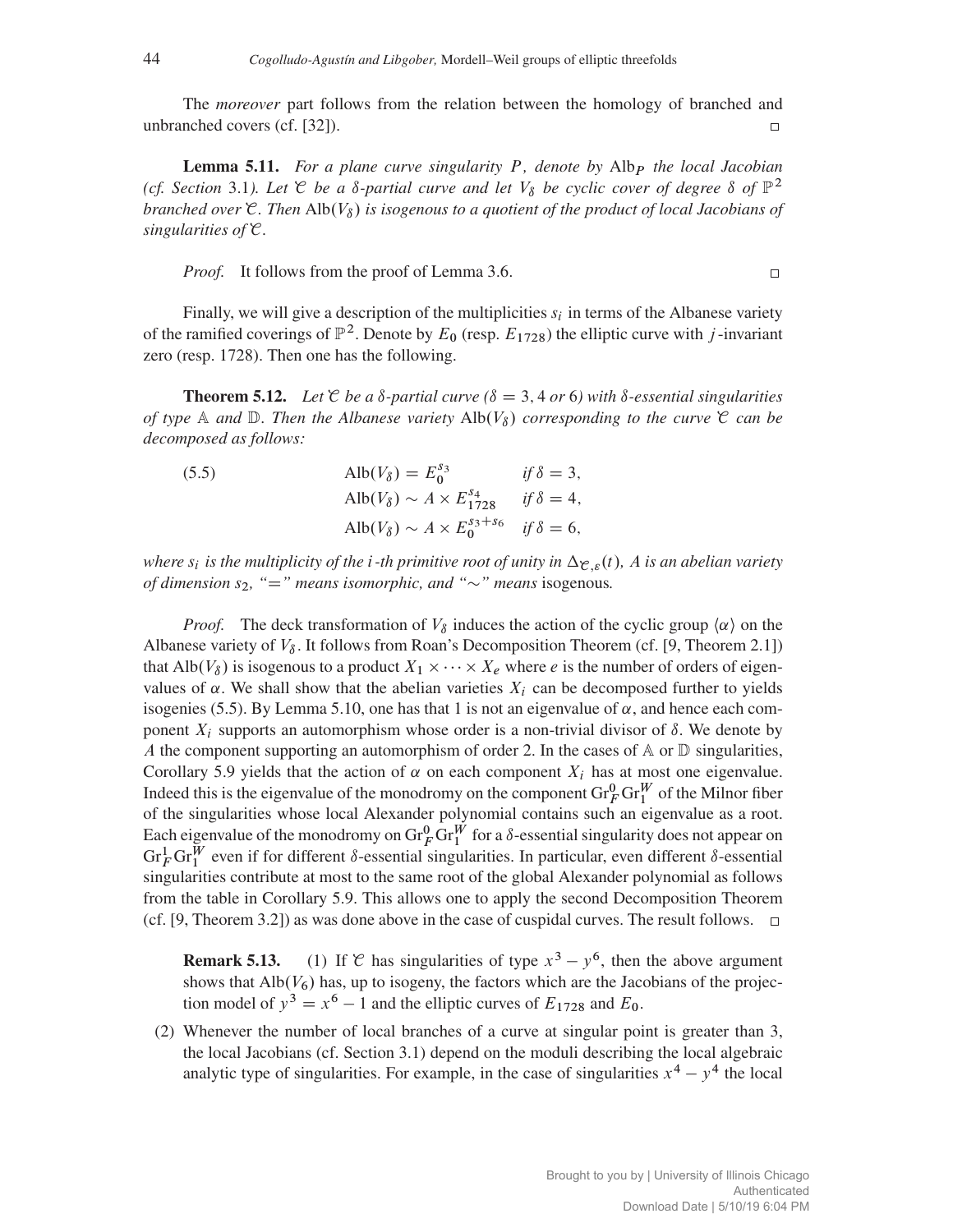Jacobian is the Jacobian of the 4-fold cyclic cover branched over four points. The quotient by an involution of such a cover may yield an arbitrary elliptic curve in the Legendre family of elliptic curves. Hence, the Albanese variety of the cyclic cover  $V_{\delta}$  is isogenous to the quotient of abelian varieties whose moduli a priori depends on the analytic type of the singularities. It would be interesting to see if one can find examples showing that such variations can take place.

**5.3. Elliptic threefolds corresponding to**  $\delta$ **-curves.** Now we shall relate the Mordell– Weil group of threefolds corresponding to  $C$  to  $\Delta_{\mathcal{C},\varepsilon}$ . Let W denote an elliptic threefold birational to the affine hypersurface given by the equation

(5.6) 
$$
u^2 + v^3 = F(x, y, 1) \text{ if } \delta = 3, 6,
$$

$$
u^2 + v^3 = F(x, y, 1)v \text{ if } \delta = 4.
$$

One has the following:

**Theorem 5.14.** *Let*  $\mathcal{C} = \{F = 0\}$  *be a*  $\delta$ -partial curve as in Theorem 5.12*.* Then

(5.7) 
$$
rk MW(W_F) = s_3 \t\t if \delta = 3,
$$

$$
rk MW(W_F) \ge s_4 \t\t if \delta = 4,
$$

$$
rk MW(W_F) \ge s_3 + s_6 \t\t if \delta = 6.
$$

*In addition, if*  $C$  *is a*  $\delta$ *-total curve, then* 

$$
\text{rk MW}(W_F) = s_4 \qquad \text{if } \delta = 4 \text{ and } \Delta_{\mathcal{C},\varepsilon}(-1) \neq 0,
$$
\n
$$
\text{rk MW}(W_F) = s_3 + s_6 \quad \text{if } \delta = 6 \text{ and } \Delta_{\mathcal{C},\varepsilon}(-1) \neq 0.
$$

*Proof.* As in the proof of Theorem 3.10 one has the identification of  $MW(W_F)$  and  $\mu_i$ -invariant elements of the Mordell–Weil group of  $W_F$  over the extension  $\mu_i(\mathbb{C}(x, y))$  of  $\mathbb{C}(x, y)$  with the Galois group  $\mu_i$ , where  $i = 6$  for  $\delta = 3$ , 6 and  $i = 4$  for  $\delta = 4$ . The threefold

$$
u^2 + v^3 = F(x, y, 1)v
$$

splits over the field  $\mathbb{C}(x, y)(F^{\frac{1}{4}})$  since it is isomorphic to a direct product threefold using

$$
v' = vF^{\frac{1}{2}}, \quad u' = F^{\frac{3}{4}}u.
$$

The inequalities follow from

rk MW
$$
(W_F, \mathbb{C}(x, y)(F^{\frac{1}{\delta}})) \geq \text{rk Hom}(E_k^s, E_k),
$$

where one has  $k = 0$ ,  $s = s_3$  for  $\delta = 3$ ,  $k = 0$ ,  $s = s_3 + s_6$  for  $\delta = 6$  and  $k = 1728$ ,  $j = s_4$ for  $\delta = 4$ .

#### 5.4. Statement and proof of the main theorem for  $\delta$ -curves.

**Theorem 5.15.** Let  $\mathcal{C} = \{F = 0\}$  be a  $\delta$ -partial curve for  $\delta = 3, 4$  or 6. Then

(1) *There is a one-to-one correspondence between quasi-toric relations corresponding to* F *and the*  $\mathbb{C}(x, y)$ *-points of the threefold*  $W_F$ *.*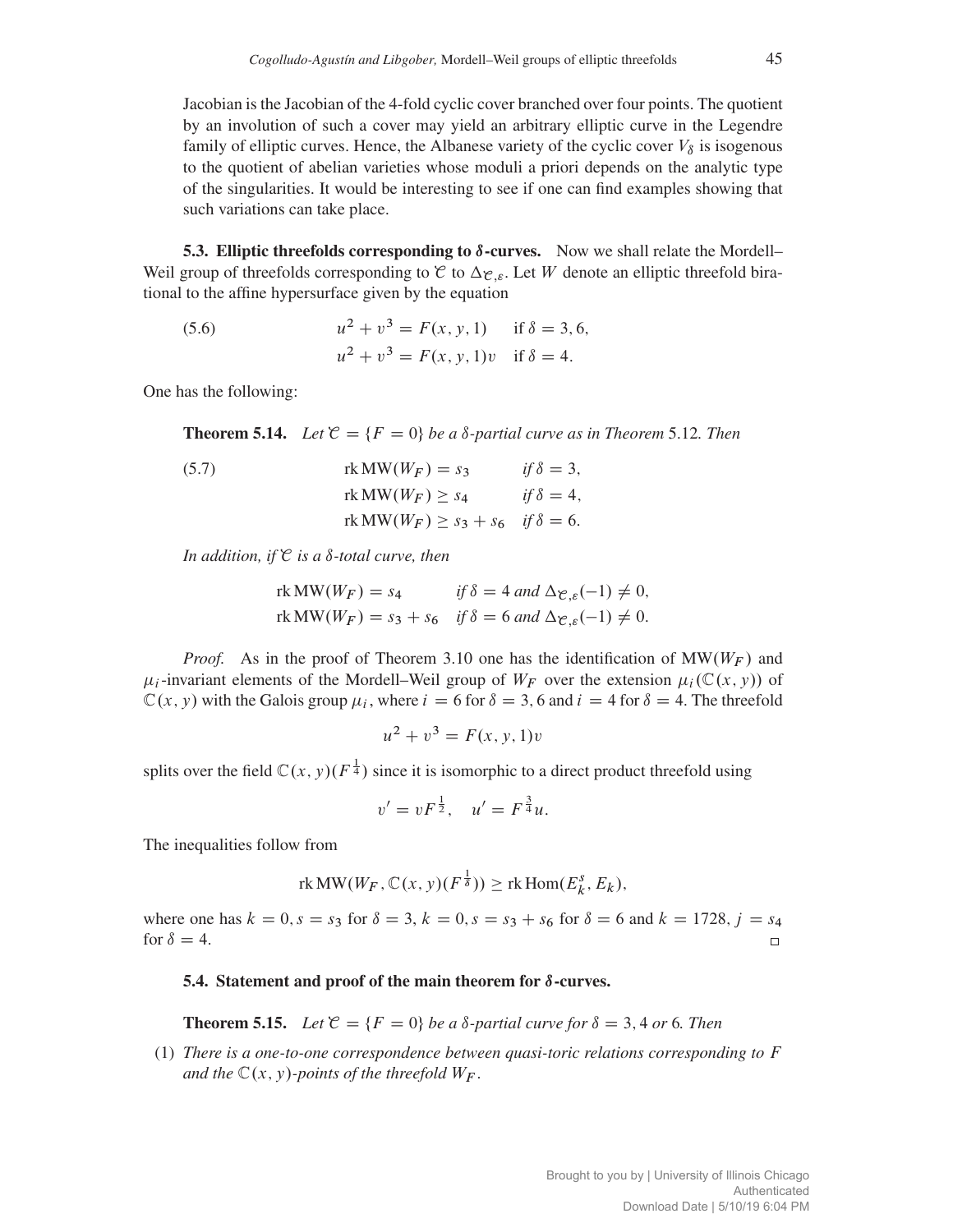*If, in addition, the singularities of* C *are as in Theorem* 5.12*, then:*

(2) *The multiplicities of the factors of the global Alexander polynomial of*  $\delta$ -partial curves *satisfy the following inequalities:*

$$
s_3 \le \frac{5}{6}d - 1 \quad \text{if } \delta = 3,
$$
  

$$
s_4 \le \frac{5}{6}d - 1 \quad \text{if } \delta = 4,
$$
  

$$
s_3 + s_6 \le \frac{5}{6}d - 1 \quad \text{if } \delta = 6.
$$

*Proof.* The argument is the same as in the proof of Theorem 3.12 since the rank of the Mordell–Weil group of the threefolds for each  $\delta$  is bounded by the rank of Mordell–Weil group of the elliptic surface with d degenerate fibers each isomorphic to a cubic curve with a single cusp as follows from equations (5.6). For each  $\delta$  we obtain a bound on the rank of the submodule of the Alexander module corresponding to the action of the deck transformation on the subspaces generated by the eigenvalues which are roots of unity of degrees 3, 4 and 6.  $\Box$ 

As an immediate consequence of Theorem 5.15 (1) one has the following generalization of Theorem 4.7:

**Theorem 5.16.** Let  $\mathcal{C} = \{F = 0\}$  be a curve. Then the following statements are equiv*alent:*

- (1)  $\mathcal C$  *admits a quasi-toric relation of elliptic type* (3, 3, 3) *(resp.* (2, 4, 4) *or* (2, 3, 6)*,*
- (2) C *admits an infinite number of quasi-toric relations of elliptic type*  $(3, 3, 3)$  *(resp.*  $(2, 4, 4)$ )  $or (2, 3, 6)$ .

*Also,* (1) *and* (2) *above imply*

(3) C *is a*  $\delta$ *-partial curve*  $(\varphi_{\delta}(t) | \Delta_{\mathcal{C}, \varepsilon}(t))$  *for*  $\delta = 3$  *(resp.* 4 *or* 6*)*.

*Moreover, if the singularities of* C *are as in Theorem* 5.12*, then* (1)*,* (2)*, and* (3) *are equivalent.*

*Proof.* First of all note that this result generalizes Theorem 4.7 since curves with only nodes and cusps as singularities and non-trivial Alexander polynomial automatically satisfy that  $\Delta_{\mathcal{C},\varepsilon}(\omega_6) = 0$  for a primitive 6th-root of unity, and hence they are  $\delta$ -partial curves (in fact, they are  $\delta$ -total).

Statement (1)  $\iff$  (2) follows from the group structure of quasi-toric relations as exhibited in Theorem 5.15 (1). Also (1)  $\Rightarrow$  (3) is immediate since a quasi-toric relation of F induces an equivariant map  $V_\delta \to E_\delta$ , which induces a map  $\mathbb{P}^2 \setminus \mathcal{C} \to \mathbb{P}^1_{\overline{m}}$ , where  $\overline{m} = (3, 3, 3), (2, 4, 4),$ resp. (2, 3, 6) according to  $\delta = 3, 4$ , resp. 6. This implies that  $\Delta_{\mathcal{C}, \varepsilon}(t) \neq 0$ , where  $\varepsilon$  is defined as in (2.8).

Finally, (3)  $\Rightarrow$  (1) under the conditions of Theorem 5.12 is an immediate consequence of Theorem 5.14 since (3) implies rk  $MW(W_F) > 0$ .  $\Box$ 

**Remark 5.17.** Note that (3)  $\Rightarrow$  (1) in Theorem 5.16 is not true for general singularities as the following example shows. Consider  $\mathcal C$  the curve given by the product of six concurrent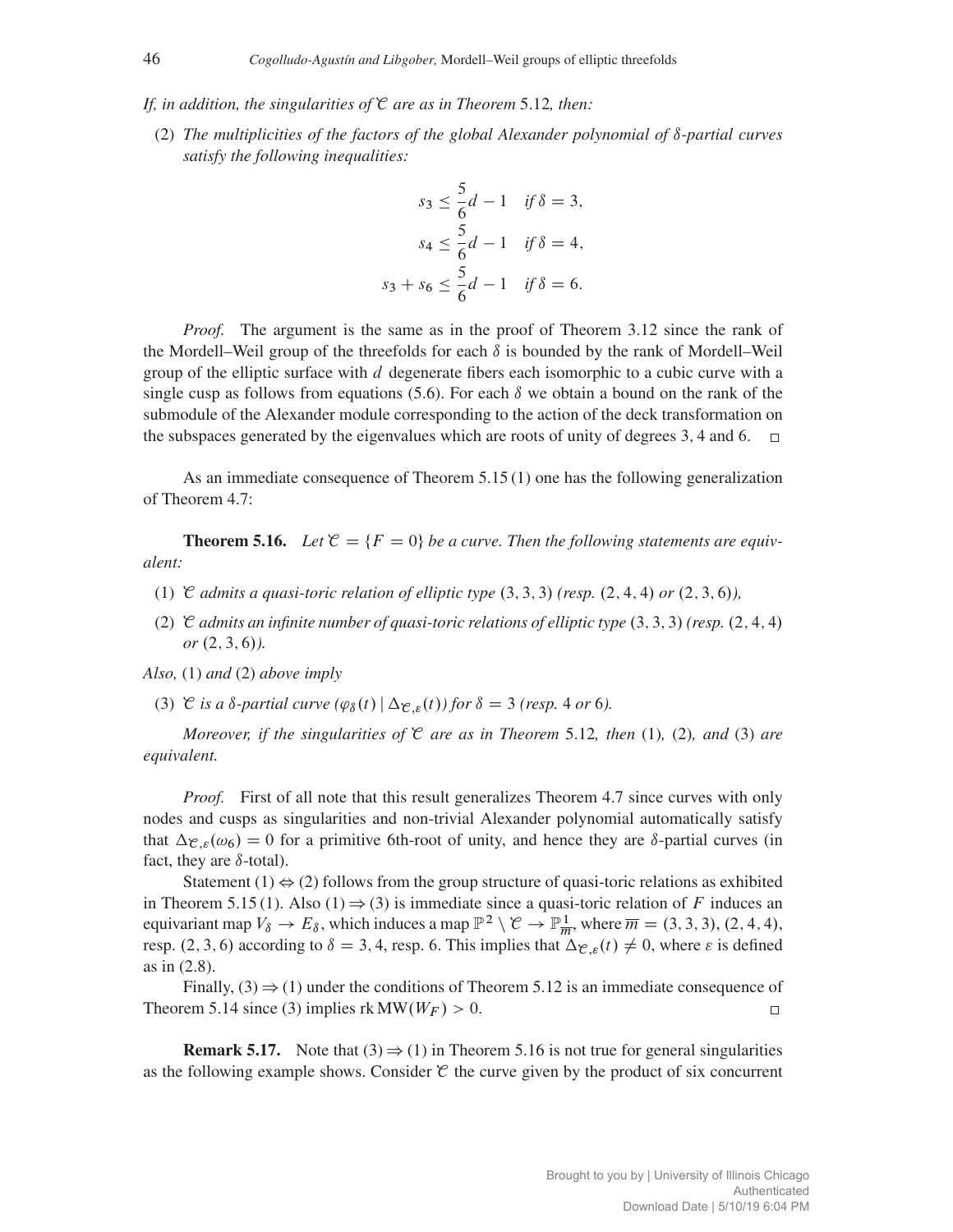lines. Generically, C does not satisfy a quasi-toric relation of type  $(2, 3, 6)$  or  $(3, 3, 3)$  (cf. Remark 5.21), but its Alexander polynomial is not trivial, namely,

$$
\Delta \mathcal{C}(t) = (t-1)^5(t+1)^4(t^2+t+1)^4(t^2-t+1)^4.
$$

5.5. Applications. Theorem 5.14 has implications for the structure of the characteristic variety  $\Sigma(\mathcal{C})$  of a plane curve  $\mathcal{C}$ . Characteristic varieties of curves extend the notion of Alexander polynomials of curves to non-irreducible curves (for a definition see [35]). In [3, Theorem 1.6] (resp. [7, Theorem 1]), structure theorems for the irreducible components of  $\Sigma(\mathcal{C})$ are given in terms of the existence of maps from  $\mathbb{P}^2 \setminus \mathcal{C}$  onto Riemann surfaces (resp. orbifold surfaces). The following result sharpens [7, Theorem 1] for the special case of torsion points of order  $\delta = 3, 4, 6$  on  $\Sigma(\mathcal{C})$ .

Corollary 5.18. *Let* C *be a curve whose singularities are as in Theorem* 5.12*, consider*  $X = \mathbb{P}^2 \setminus \mathcal{C}$ , and consider  $\Sigma_1(X)$  the first characteristic variety of X. For any  $\rho \in \Sigma_1(X)$ *torsion point*  $\rho$  *of order*  $\delta$  *of*  $\Sigma_1(X)$  *there exists an admissible orbifold map*  $f : \mathbb{P}^2 \to S_{\overline{m}}$ *such that*  $\rho \in f^* \Sigma_1(S_{\overline{m}})$ *.* 

*Proof.* Let  $\rho = (\omega_{\delta}^{\varepsilon_1}, \dots, \omega_{\delta}^{\varepsilon_r}) \in \Sigma_1(X)$  be a torsion point of order  $\delta$  in  $\Sigma_1(X)$ . Note that the homomorphism induced by  $\varepsilon := (\varepsilon_1, \ldots, \varepsilon_r)$  is such that the cyclotomic polynomial  $\varphi_{\delta}(t)$  of the  $\delta$ -roots of unity divides  $\Delta_{\mathcal{C}_{e,\mathcal{E}}}(t)$ . Hence the hypotheses of Theorem 5.16 (3) are satisfied and therefore there exists an orbifold Riemann surface  $S_{\overline{m}}$  such that  $\varphi_{\delta}(t)$  divides  $\Delta_{\pi_1^{\text{orb}}(S_{\overline{m}})}(t)$  and a dominant orbifold morphism  $f: X \to S_{\overline{m}}$ . After performing a Stein factorization, we may assume that the induced homomorphism  $f: X \to S_{\overline{m}}$  is surjective. Finally note that any such surjection induces an inclusion of characteristic varieties, that is,

$$
f^*\Sigma_1(S_{\overline{m}}) \subset \Sigma_1(X).
$$

Moreover, since  $\varphi_{\delta}(t)$  divides  $\Delta_{\pi_1^{\text{orb}}(S_{\overline{m}})}(t)$ , it follows that  $\rho \in f^* \Sigma_1(S_{\overline{m}})$ .

**Remark 5.19.** Theorem 5.16 cannot be generalized to  $\delta$ -essential curves outside of the range  $\delta = 3, 4, 6$ . For instance, note that in [5] an example of an irreducible affine quintic  $\mathcal{C}_5 \subset \mathbb{C}^2$  with 2A<sub>4</sub> as affine singularities is shown. The curve  $\mathcal{C}_5$  is 10-total since

$$
\Delta \mathcal{e}_5(t) = t^5 - t^4 + t^3 - t^2 + t - 1.
$$

However, there is no quasi-toric decomposition of  $C_5$  of type  $(2, 5)$ . According to [29, Theorem 1] this implies that the Albanese dimension of  $\mathcal{C}_5$  is two and moreover, the Albanese image of any cyclic covering of  $\mathbb{P}^2$  ramified along  $\mathcal{C}_5$  must have either dimension zero or two.

Remark 5.20. Since no irreducible sextic has an Alexander polynomial of the form  $\Delta \chi(t) = (t + 1)^q$  (cf. [13]), Theorem 5.16 is another way to show that any irreducible sextic (with simple singularities) has a non-trivial Alexander polynomial if and only if it is of torus type (note that an irreducible sextic admits a quasi-toric decomposition if and only if it is of torus type as shown in Example 2.17). This is a weaker version of what is now known as *Oka's conjecture* (cf. [15, 16, 22]).

**Remark 5.21.** Consider the case when  $\mathcal C$  is union of 6 concurrent lines. To these 6 lines  $\ell_i = 0$  correspond 6 points  $L_i$  in  $\mathbb{P}^1$  parameterizing lines in the pencil containing  $\ell_i$ . The 3-fold cover  $V_{\ell_i}$ :  $z^3 - \prod_k \ell_i$  has as compactification surface in the weighted projective

 $\Box$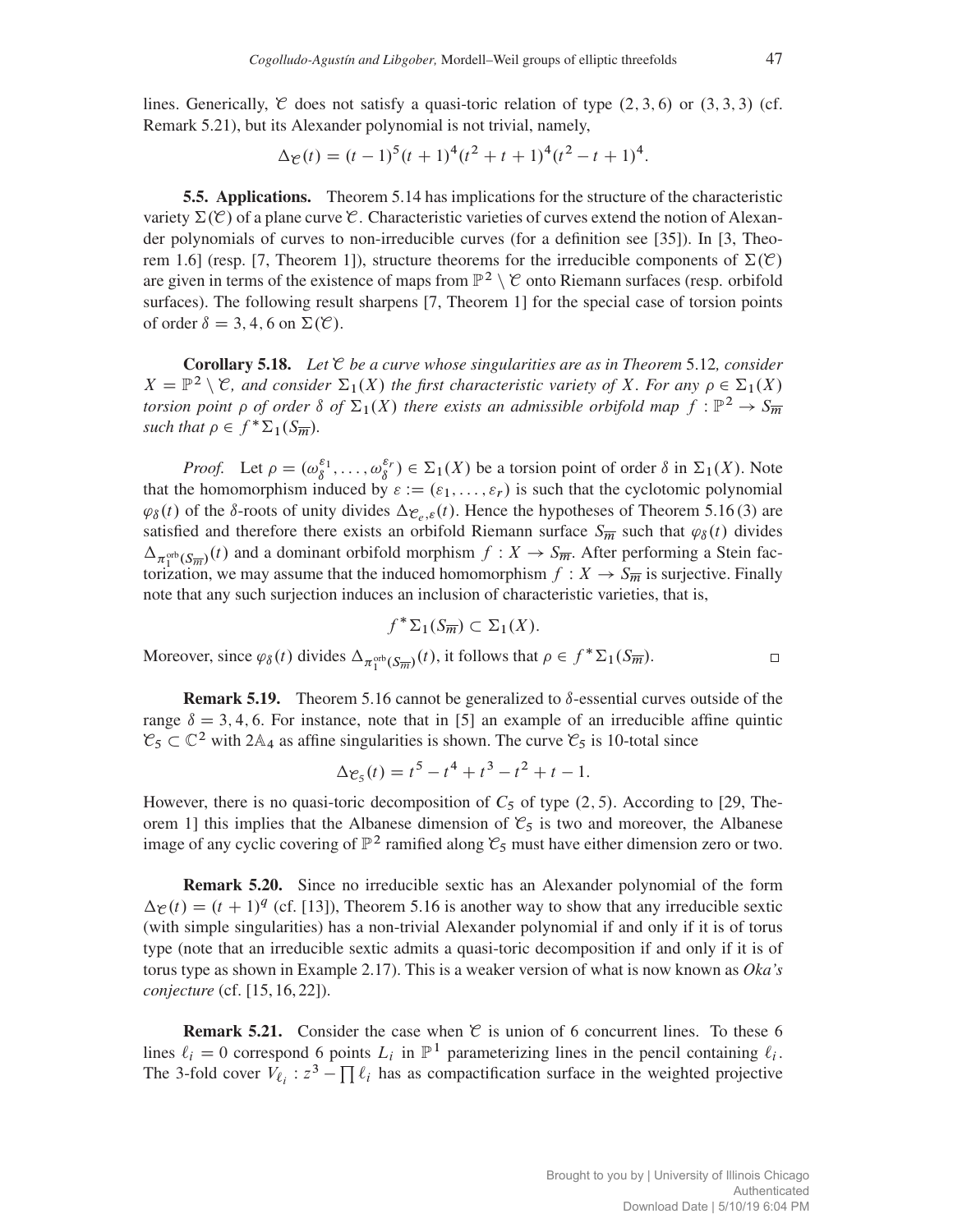space  $\mathbb{P}(2, 1, 1, 1)$ , which after a weighted blow-up has a map onto the 3-fold cyclic cover  $C_{L_i}$ of  $\mathbb{P}^1$  branched over the points  $L_i$  and having rational curves are fibers. Hence Alb $(V_{\ell_i})$  is isomorphic to the Jacobian of  $C_{L_i}$ . If the  $L_i$  form a collection of roots of a polynomial over  $\mathbb Q$ having as the Galois group over the later the symmetric (or alternating) group, then the results of [56] show that the above Jacobian is simple and hence does not have maps onto the elliptic curve  $E_0$ . On the other hand the Jacobian of the 3-fold cover of  $\mathbb{P}^1$  branched over the roots of the polynomial  $z^3 = x^6 - 1$  has  $E_0$  as a factor, since  $E_0$  is a quotient of the former by the involution. Note that the characteristic polynomial of the deck transformation on  $H_1(V_{\ell_i})$  is  $(t^2 + t + 1)^4(t - 1)^5$ .

Remark 5.22. Note that Oka's conjecture cannot be generalized to general reducible sextics as shown in Remark 5.17.

However, in light of Theorem 5.16 it seems that one can ask the following version of Oka's conjecture to non-reduced curves, namely:

**Question 5.23.** Is it true that a (possibly non-reduced) sextic  $\mathcal{C} = \{F = 0\}$  (such that deg  $F = 6$ ) whose singularities are as in Theorem 5.12 has a non-trivial Alexander polynomial if and only if it admits a quasi-toric relation?

According to Theorem 5.16, one has the following rewriting of Question 5.23.

Proposition 5.24. *The answer to Question* 5.23 *is affirmative if and only if*

$$
\Delta_{\mathcal{C},\varepsilon}(t) \neq (t-1)^{r-1}(t+1)^q
$$

*for any non-reduced curve* C *of total degree* 6 *whose singularities are as in Theorem* 5.14*.*

### 6. Examples

The purpose of this section is to exhibit the different examples of elliptic quasi-toric relations. In Example 6.1 (resp. 6.2) we present quasi-toric relations of type  $(2, 3, 6)$  and describe generators for the Mordell–Weil group of elliptic sections, which is of rank 3 (resp. 2). In Example 6.3 we present a cuspidal curve whose Alexander polynomial has the largest degree known to our knowledge. Finally, Examples 6.4 (resp. 6.5) show examples of quasi-toric relations of type  $(2, 4, 4)$  (resp.  $(3, 3, 3)$ ) and Example 6.6 shows an example of a curve with both  $(2, 3, 6)$  and  $(3, 3, 3)$  quasi-toric relations.

**Example 6.1.** Consider the sextic curve  $\mathcal{C}_{6,9}$  with nine cusps. One easy way to obtain equations is as the preimage of the conic  $\mathcal{C}_2 := \{x^2 + y^2 + z^2 - 2(xy + xz + yz) = 0\}$  by the Kummer abelian cover  $[x : y : z] \mapsto [x^3 : y^3 : z^3]$ . It is well known that the Alexander polynomial of  $\mathcal{C}_{6,9}$  is  $\Delta_{\mathcal{C}_{6,9}}(t) = (t^2 - t + 1)^3$ . Note that  $\mathcal{C}_2$  belongs to the following pencils:

$$
C_2 = (x + y - z)^2 + 4xz,
$$
  
\n
$$
C_2 = (x + z - y)^2 + 4yx,
$$
  
\n
$$
C_2 = (y + z + x)^2 - 4yz.
$$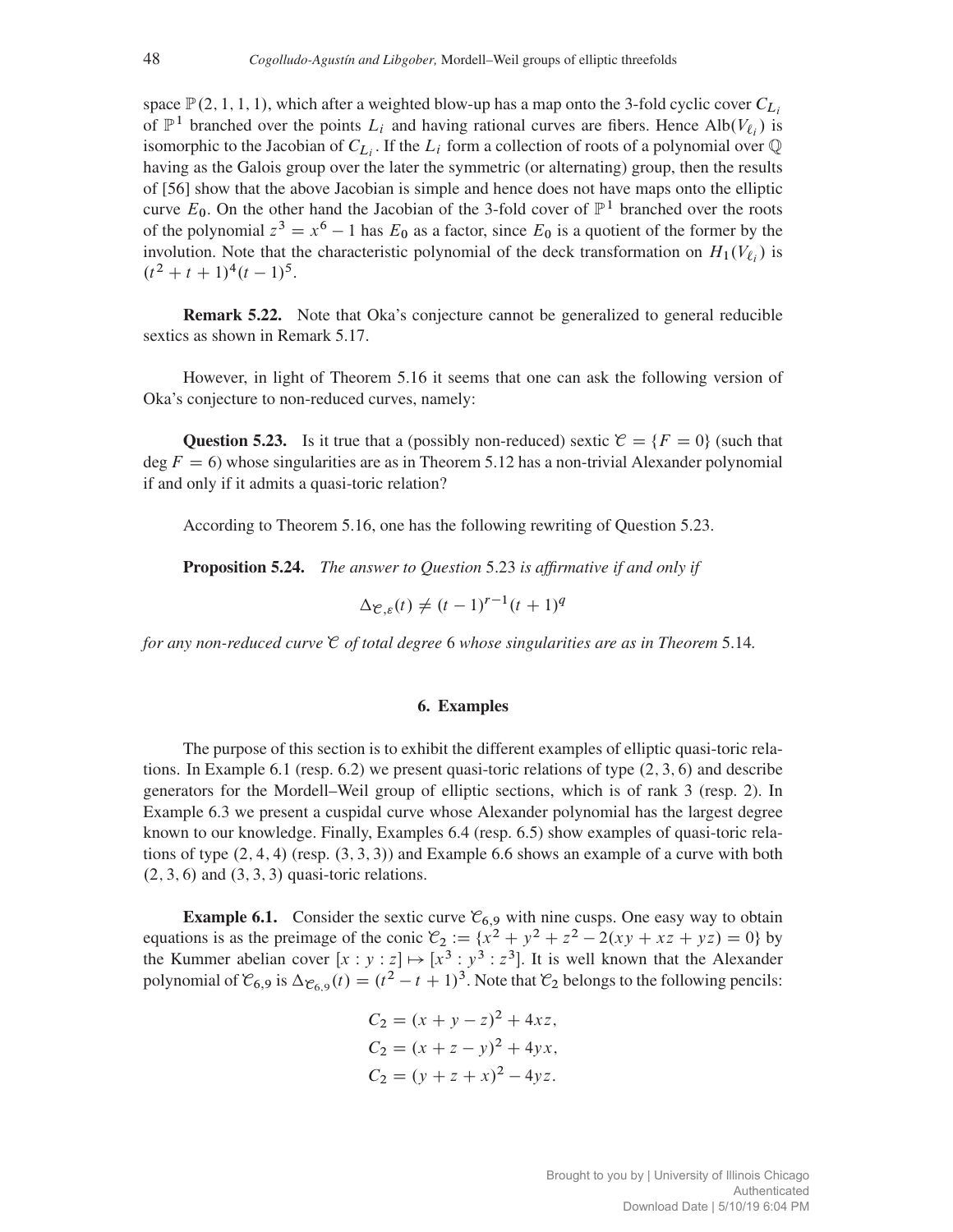Therefore  $\mathcal{C}_6$  has the following three quasi-toric relations:

$$
\sigma_0 \equiv C_{6,9} = (x^3 + y^3 - z^3)^2 + 4(xz)^3,
$$
  
\n
$$
\sigma_1 \equiv C_{6,9} = (x^3 + z^3 - y^3)^2 + 4(yx)^3,
$$
  
\n
$$
\sigma_2 \equiv C_{6,9} = (y^3 + z^3 + x^3)^2 - 4(yz)^3.
$$

In addition, note that

$$
\sigma_3 \equiv C_{6,9} = 4(x^2 + y^2 + z^2 + xz + yz + xy)^3
$$
  
- 3(x<sup>3</sup> + y<sup>3</sup> + z<sup>3</sup> + 2(xz<sup>2</sup> + x<sup>2</sup>z + yz<sup>2</sup> + xyz + x<sup>2</sup>y + y<sup>2</sup>z + xy<sup>2</sup>))<sup>2</sup>

leads to another quasi-toric relation.



If we consider  $\sigma_i = (g_{2,i}, g_{3,i})$  as elements of the elliptic curve

$$
E_0 = \{u^3 + v^2 = F(x, y)\}
$$

over  $\mathbb{C}(x, y)$ , then  $\mathbb{Z}[\omega_6]\sigma_1 \oplus \mathbb{Z}[\omega_6]\sigma_2 \oplus \mathbb{Z}[\omega_6]\sigma_3$  is the group of all quasi-toric relations of  $\mathcal{C}_{6,9}$ . For instance,

(6.1) 
$$
\sigma_0 = -\sigma_1 - \sigma_2 + (2\omega_6 - 1)\sigma_3 = \sigma_{[1,1,1-2\omega_6]}.
$$

One can obtain the above relation using (4.3), (4.5), and (4.4).

This example was first considered in this context by Tokunaga [54, Theorem 0.2]. Note that the author exhibits 12 primitive quasi-toric relations of  $\mathcal{C}_{6,9}$  such that  $h = 1$ . Whether or not those decompositions are the only ones satisfying  $h = 1$  remains open.

Example 6.2. Consider the tricuspidal quartic

$$
\mathcal{C}_{4,3} := \{C_{4,3} = x^2y^2 + y^2z^2 + z^2x^2 - 2xyz(x + y + z) = 0\}.
$$

Since  $\mathcal{C}_{4,3}$  is the dual of a nodal cubic, it should contain a bitangent, which is the dual of the node. In our case one can check that  $\ell_0 := \{L_0 = x + y + z = 0\}$  is the bitangent at the points  $P := [1 : \omega_3 : \omega_3^2]$  and  $Q := [1 : \omega_3^2 : \omega_3]$ , where  $\omega_3$  is a root of  $t^2 + t + 1$ .

We shall note that  $C_{4,3}L_0^2$  is a non-reduced sextic whose singularities are 6-essential (see Remark 5.2). Its twisted Alexander polynomial w.r.t. the multiplicities  $(1, 2)$  is given by  $(t^2 - t + 1)^2$ .

By Theorem 5.14, the group of quasi-toric relations has  $\mathbb{Z}[\omega_6]$ -rank one. In fact, it is generated by the following:

$$
\sigma_1 \equiv C_{4,3} L_0^2 = 4C_2^3 + C_3^2,
$$
  

$$
\sigma_2 \equiv C_{4,3} L_0^2 = 4\widetilde{C}_2^3 + \widetilde{C}_3^2,
$$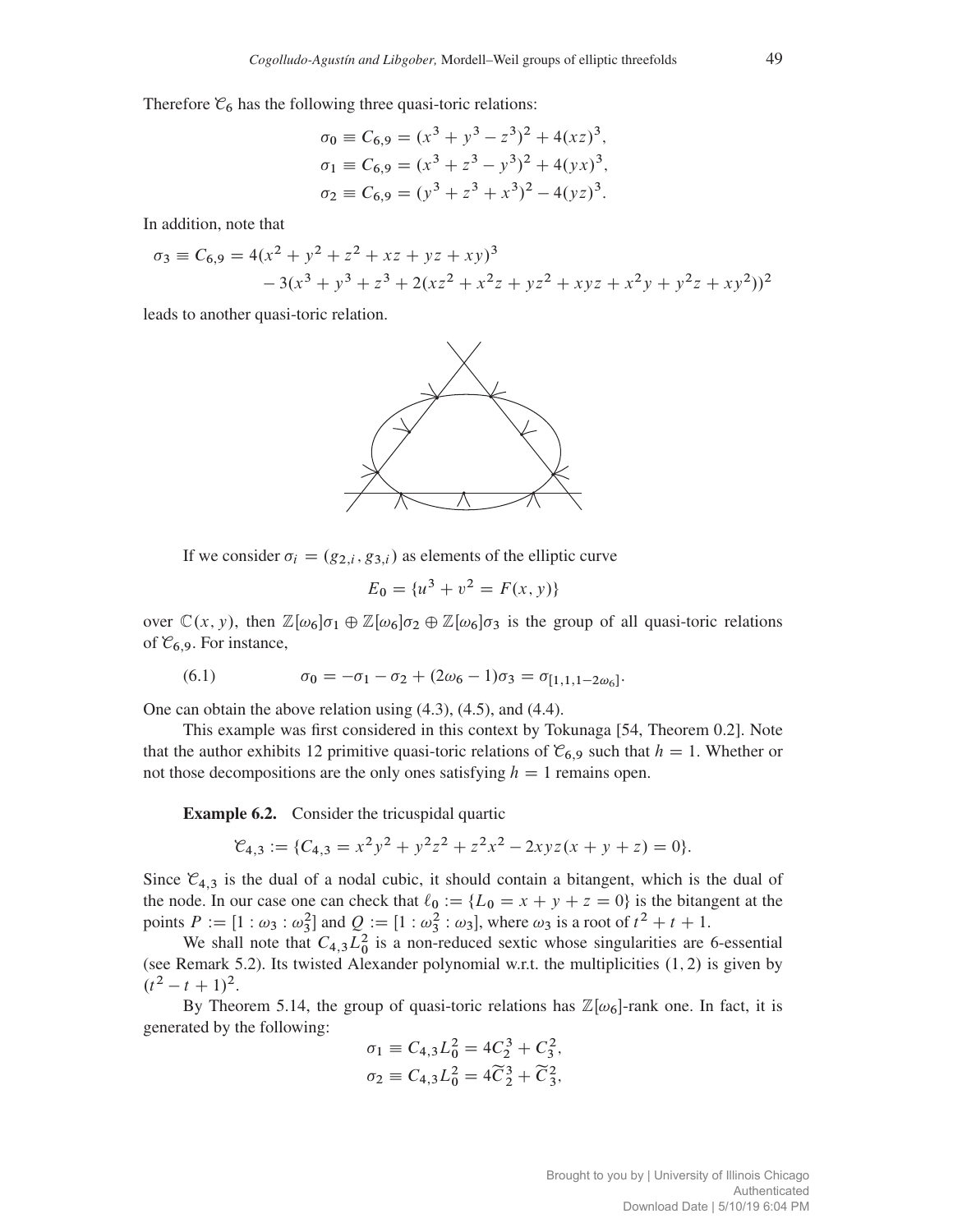where

$$
C_2 := zx + \omega_3 yz - (1 + \omega_3)xy,
$$
  
\n
$$
C_3 := (x^2y - x^2z - y^2x - 3(1 + 2\omega_3)xyz + y^2z + z^2x - yz^2),
$$
  
\n
$$
\widetilde{C}_2(x, y, z) := C_2(x, z, y),
$$
  
\n
$$
\widetilde{C}_3(x, y, z) := C_3(x, z, y).
$$

In addition we show some interesting primitive quasi-toric relations coming from the combinations of the generators

$$
\sigma_{[\omega_6^i,\omega_6^j]} := \omega_6^i \sigma_1 + \omega_6^j \sigma_2.
$$

Such primitive quasi-toric relations have the following form:

$$
\sigma_{[1,1]} \equiv C_{4,3} L_0^2 x^6 = 4C_{4,[1,1]}^3 + C_{6,[1,1]}^2,
$$
  
\n
$$
\sigma_{[1,\omega_6]} \equiv C_{4,3} L_0^2 (x - z)^6 = 4C_{4,[1,\omega_6]}^3 + C_{6,[1,\omega_6]}^2,
$$
  
\n
$$
\sigma_{[1,\omega_6^2]} \equiv C_{4,3} L_0^2 z^6 = 4C_{4,[1,\omega_6^2]}^3 + C_{6,[1,\omega_6^2]}^2,
$$
  
\n
$$
\sigma_{[1,\omega_6^3]} \equiv C_{4,3} L_0^2 (z - y)^6 = 4C_{4,[1,\omega_6^3]}^3 + C_{6,[1,\omega_6^3]}^2,
$$
  
\n
$$
\sigma_{[1,\omega_6^4]} \equiv C_{4,3} L_0^2 y^6 = 4C_{4,[1,\omega_6^4]}^3 + C_{6,[1,\omega_6^4]}^2,
$$
  
\n
$$
\sigma_{[1,\omega_6^5]} \equiv C_{4,3} L_0^2 (x - y)^6 = 4C_{4,[1,\omega_6^5]}^3 + C_{6,[1,\omega_6^5]}^2.
$$

where  $C_{k, [\omega_6^i, \omega_6^j]}$  denotes a homogeneous polynomial of degree k corresponding to the quasitoric relation  $\sigma_{\lbrack \omega_6^i, \omega_6^j \rbrack}$ . For simplicity we only show the first pair of polynomials:

$$
C_{4,[1,1]} = \frac{\omega_6}{3} (x^4 + z^2 y^2 + x^2 z^2 - 2xyz^2 - 2xy^2 z + x^3 z - 2x^2 y z + x^3 y + x^2 y^2),
$$
  
\n
$$
C_{6,[1,1]} = (x^4 + x^3 y + x^3 z - 2x^2 z^2 + 4x^2 y z - 2x^2 y^2 + 4xy^2 z + 4xyz^2 - 2z^2 y^2)
$$
  
\n
$$
\times (2x^2 + xy - yz + zx).
$$

The equations above can easily be obtained using (4.3), (4.5) and (4.4).

Example 6.3. Consider the tricuspidal quartic

$$
\mathcal{C}_{4,3} := \{x^2y^2 + z^2y^2 + x^2z^2 - 2xyz(x+y+z)\}\
$$

as above, the bitangent

$$
\ell_0 := \{l_0 = x + y + z = 0\},\
$$

and two tangent lines, say

$$
\ell_1 := \{ l_1 = -8x + y + z = 0 \} \quad \text{(at } R = [1, 4, 4]),
$$
  

$$
\ell_2 := \{ l_2 = x - 8y + z = 0 \} \quad \text{(at } S = [4, 1, 4]).
$$

The Kummer cover  $[x : y : z] \mapsto [l_0^3 : l_1^3 : l_2^3]$  produces a curve  $\mathcal{C}_{12,39}$  of degree 12 with 39 cusps.

In order to obtain equations for  $\mathcal{C}_{12,39}$ , one can proceed as follows. Consider the projective isomorphism

(6.2) 
$$
\psi([x:y:z]) = [l_0:l_1:l_2] = [u:v:w],
$$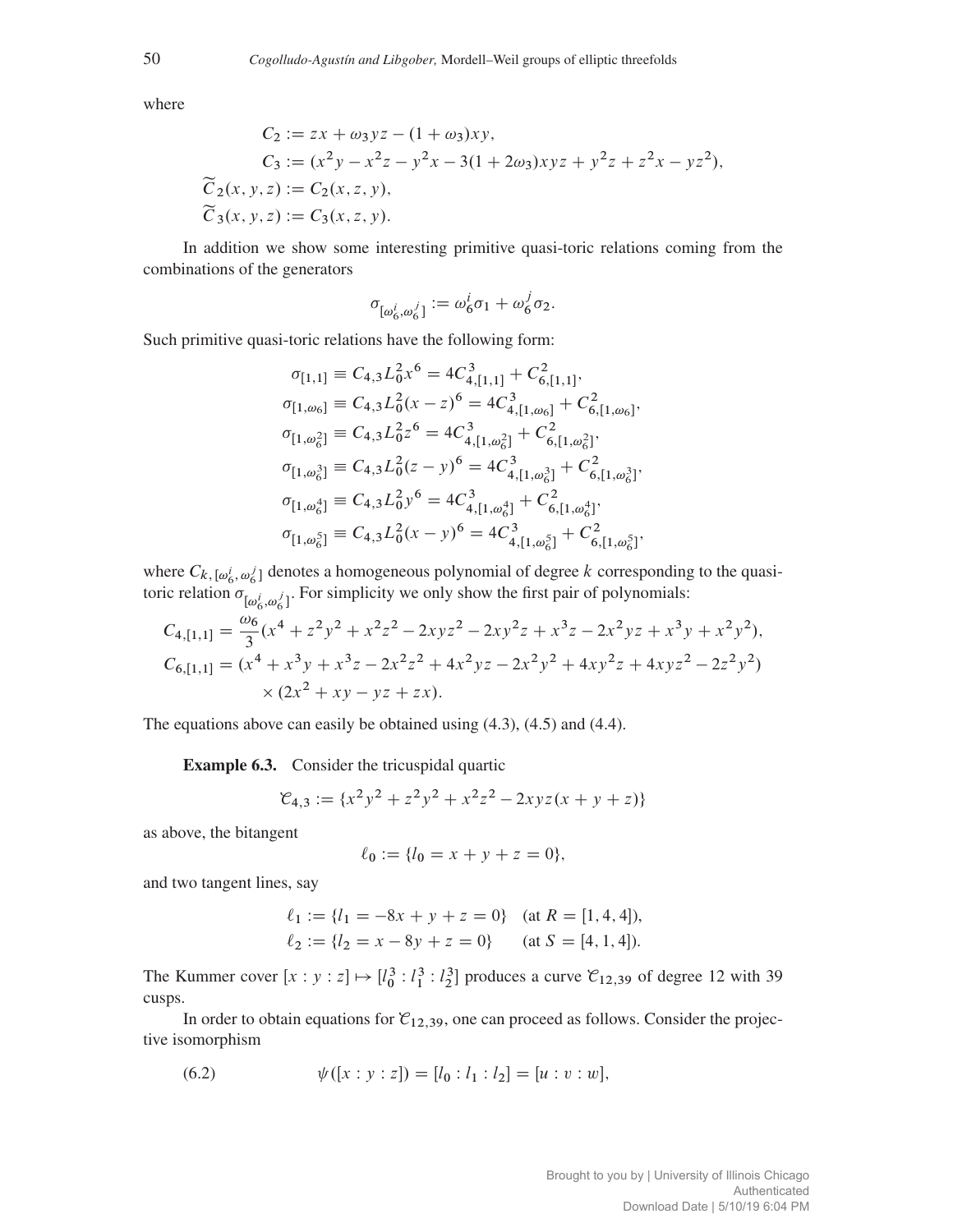which corresponds to the change of coordinates (given by  $\psi^{-1}$ )

(6.3) 
$$
\begin{cases} x = u + v, \\ y = u + w, \\ z = 7u - v - w. \end{cases}
$$

Without explicitly mentioning  $\psi$  its use will be clear from using coordinates [x : y : z] or  $[u : v : w]$ .

After the change of coordinates (6.3), the quartic  $\mathcal{C}_{4,3}$  can be given by the following equation in terms of  $u, v, w$ :

$$
f(u, v, w) := 12uvw^{2} - 138u^{2}vw + 12v^{2}uw + 2v^{3}w + w^{4} + v^{4} - 36u^{3}w + 42u^{2}w^{2} + 3v^{2}w^{2} - 27u^{4} - 12uw^{3} + 2vw^{3} + 42v^{2}u^{2} - 36u^{3}v - 12uv^{3}
$$

and hence the lines  $\ell_0$ ,  $\ell_1$ , and  $\ell_2$  are defined by the equations  $u = l_0 = 0$ ,  $v = l_1 = 0$ , and  $w = l_2 = 0$  respectively (see (6.2)).

Therefore, the map

$$
[x : y : z] \mapsto [l_0^3 : l_1^3 : l_2^3]
$$

can also be described as

$$
[x : y : z] \mapsto [u^3 : v^3 : w^3].
$$

Note that  $u = 0$  is bitangent since

$$
f(0, v, w) = (w2 + vw + v2)2.
$$

Also note that  $v = 0$  is a simple tangent at  $[1 : 0 : 3] = \psi(R)$  since

$$
f(u, 0, w) = -(3u^2 + 6uw - w^2)(w - 3u)^2.
$$

Analogously,  $w = 0$  is a simple tangent at  $[1 : 3 : 0] = \psi(S)$  since

$$
f(u, v, 0) = (v2 – 6uv – 3u2)(v – 3u)2.
$$

Hence

$$
\mathcal{C}_{12,39} := \{ f(u^3, v^3, w^3) = f((x + y + z)^3, (-8x + y + z)^3, (x - 8y + z)^3) = 0 \}
$$

is a curve of degree 12. Moreover, since the degree of  $\pi$  is 9 and the preimage of each of the four tangencies of  $\mathcal{C}_{4,3}$  with  $\ell_i$  is three cusps, we can conclude that  $\mathcal{C}_{12,39}$  contains exactly  $39 = 3 \cdot 9 + 4 \cdot 3$  cusps and no other singularities. Here is an equation for  $\mathcal{C}_{12,39}$ :

$$
f_{12}(u, v, w) := 27u^{12} - v^{12} - w^{12} - 12u^3v^3w^6 + 36u^9w^3 - 42u^6w^6 + 36u^9v^3
$$
  

$$
- 42u^6v^6 - 3v^6w^6 + 12u^3w^9 - 2v^3w^9 + 12u^3v^9 - 2v^9w^3
$$
  

$$
+ 138u^6v^3w^3 - 12u^3v^6w^3.
$$

We compute the superabundance of  $\mathcal{C}_{12,39}$  as follows. Let  $\mathcal{J}$  be the ideal sheaf supported on the 39 cusps and such that  $\mathcal{J}_k = \mathfrak{m}$  the maximal ideal at any  $\kappa$  cusp of  $\mathcal{C}_{12,39}$ . The superabundance of  $\mathcal{C}_{12,39}$  is  $h^1(\mathcal{J}(7))$  and it coincides with the multiplicity of the 6-th root of unity as a root of the Alexander polynomial  $\Delta_{\mathcal{C}_{12,39}}(t)$  of  $\mathcal{C}_{12,39}$ .

Note that

$$
\chi(\mathcal{O}(7)) - \chi(\mathcal{O}/\mathcal{J}) = \chi(\mathcal{J}(7)) = h^1(\mathcal{J}(7)) - h^0(\mathcal{J}(7)).
$$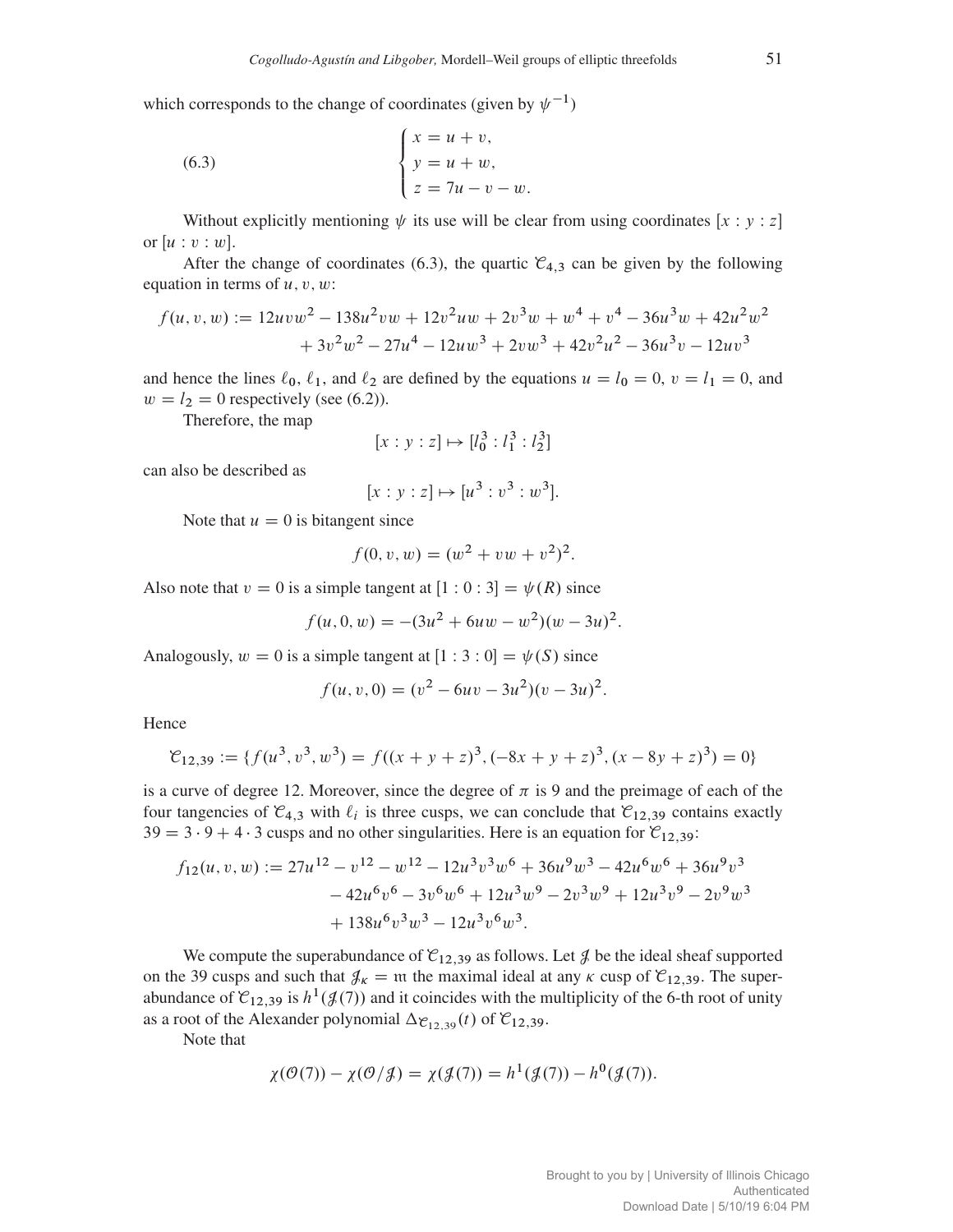Since 
$$
\chi(\mathcal{O}(7)) = {7+2 \choose 2} = 36
$$
,  $\chi(\mathcal{O}/\mathcal{J}) = \# \kappa = 39$ , and  $h^0(\mathcal{J}(7)) = 1$ , one has that  $h^1(\mathcal{J}(7)) = 4$ .

Note that  $h^0(\mathcal{J}(7)) = 1$  since the only curve of degree 7 passing through all cusps is  $2\tilde{f}_2$ , where  $f_2$  is the preimage by the Kummer map of the conic passing through the three cusps, R, and S.

Therefore,  $\Delta_{\mathcal{C}_{12,39}}(t) = (t^2 - t + 1)^4$ . This is, to our knowledge, the first example of a cuspidal curve whose Alexander polynomial has a non-trivial root with multiplicity greater than 3. As was discussed already in Example 6.1 as a cuspidal curve for which the Alexander polynomial has factors of multiplicity 3 one can take the dual curve of a smooth cubic (its fundamental group was calculated by Zariski [57]). For other examples cf. [10].

**Example 6.4.** Consider the moduli space of sextics with three singular points  $P$ ,  $Q$ , R of types  $A_{15}$ ,  $A_3$ , and  $A_1$  respectively. Such a moduli space has been studied in [4] and it consists of two connected components  $\mathcal{M}_1$ ,  $\mathcal{M}_2$ . Both have as representatives reducible sextics which are the product of a quartic  $\mathcal{C}_4$  and a smooth conic  $\mathcal{C}_2$  intersecting at the point P (of type  $A_{15}$ ) and hence Q,  $R \in \mathcal{C}_4$ . There is a geometrical difference between sextics in  $\mathcal{M}_1$  and  $\mathcal{M}_2$ . For one kind of sextics, say  $\mathcal{C}_6^{(1)} \in \mathcal{M}_1$ , the tangent line at P also contains Q, whereas for the other sextics, say  $\mathcal{C}_6^{(2)} \in \mathcal{M}_2$ , it does not. The Alexander polynomial of both kinds is trivial; however, if we consider the homomorphism  $\varepsilon = (\varepsilon_4, \varepsilon_2) = (1, 2)$ , where  $\varepsilon_i$  is the image of a meridian around  $\mathcal{C}_i$ , then

$$
\Delta_{\mathcal{C}_6^{(i)},\varepsilon}(t) = \begin{cases} (t^2 + 1) & \text{if } i = 1, \\ 1 & \text{if } i = 2. \end{cases}
$$

Note that  $\mathcal{C}_6^{(1)}$  is a 4-total curve, but not all of its singularities are 4-essential, since one can check that  $\mathbb{A}_{15}$  has a local Alexander polynomial  $\Delta_{\mathbb{A}_{15},\varepsilon}(t) = (1+t^{12})(1+t^6)(1+t^3)(1-t)$ . One can also use Degtyarev's Divisibility Criterion [14] to prove that the factors coming from  $\Delta_{A_{15}, \varepsilon}(t)$  do not contribute.

Therefore, Theorem 5.14 can be applied and hence  $\mathcal{C}_6^{(1)}$  has a quasi-toric relation of elliptic type (2, 4, 4), whereas  $\mathcal{C}_6^{(2)}$  does not. In particular, these are the equations for the irreducible components of  $\mathcal{C}_6^{(1)} = \mathcal{C}_4 \cup \mathcal{C}_2$ ,

$$
C_4 := 2xy^3 + 3x^2y^2 + 108y^2z^2 - x^4,
$$
  
\n
$$
C_2 := 3x^2 + 2xy + 108x^2,
$$

which fit in the following quasi-toric relation:

$$
C_2h_1^2 + h_2^4 - C_4h_3^4 = 0,
$$

where  $h_1 := y, h_2 := x$ , and  $h_3 := 1$ .

**Example 6.5.** As an example of a quasi-toric relation of elliptic type  $(3, 3, 3)$  we can present the classical example  $F = (y^3 - z^3)(z^3 - x^3)(x^3 - y^3)$ . The classical Alexander polynomial of  $\mathcal{C} := \{F = 0\}$  is  $\Delta \mathcal{C}(t) = (t^2 + t + 1)^2 (t - 1)^8$  and it is readily seen that it is a 3-total curve, since its singularities (besides the nodes) are ordinary triple points, which are 3-essential singularities. Hence one can apply Theorem 5.16 and derive that  $F$  fits in a quasitoric relation of elliptic type  $(3, 3, 3)$ . For instance:

(6.4) 
$$
x^3(y^3 - z^3) + y^3(z^3 - x^3) + z^3(x^3 - y^3) = 0.
$$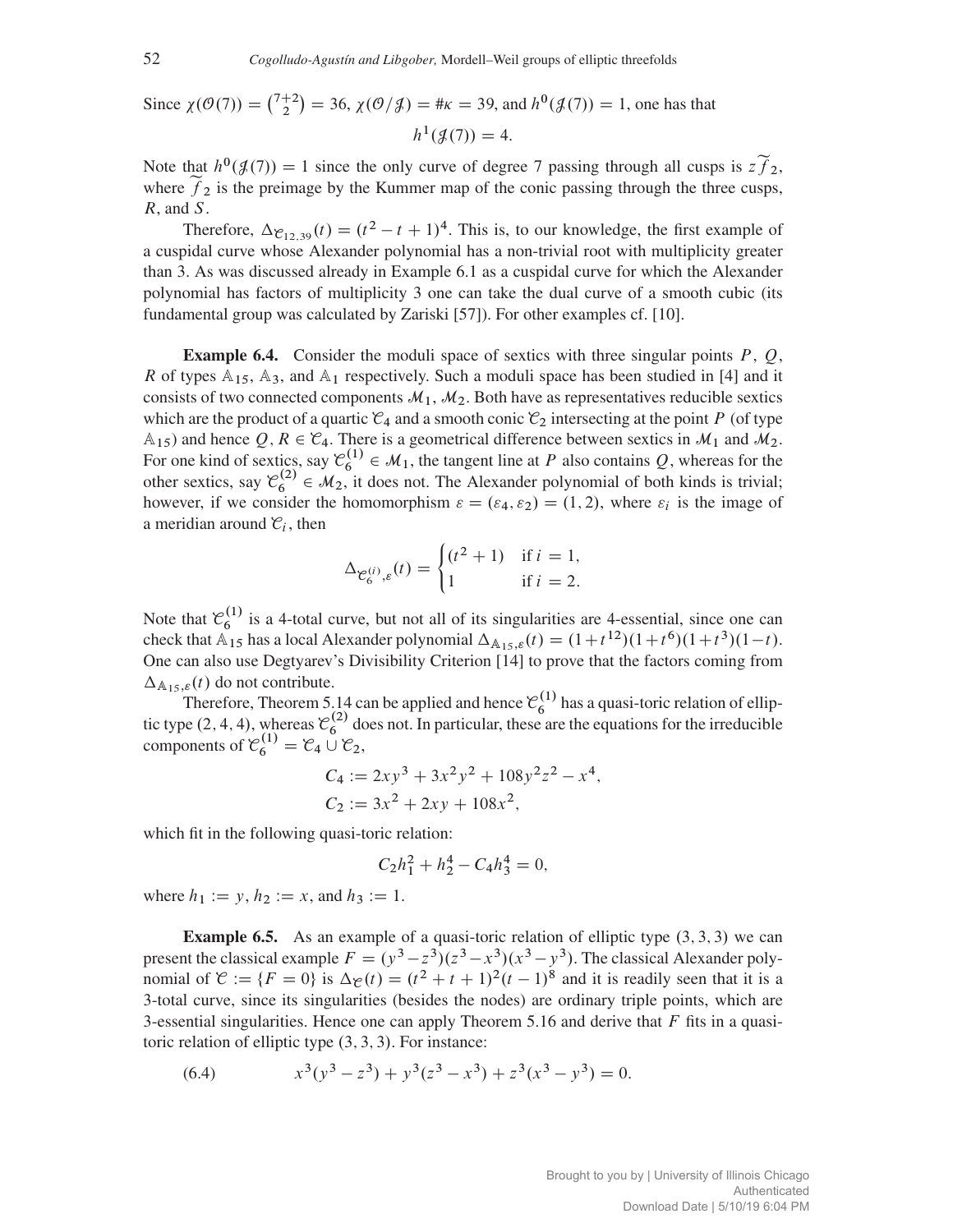However, according to Theorem 5.12 there should exist another relation independent from equation (6.4), namely

(6.5) 
$$
\ell_1^3 F_1 + \ell_2^3 F_2 + \ell_3^3 F_3 = 0,
$$

where

$$
F_i = (y - \omega_3^i z)(z - \omega_3^{i+1} x)(x - \omega_3^{i+2} y), \quad i = 1, 2, 3,
$$

 $\omega_3$  is a third-root of unity, and

$$
\ell_1 = (\omega_3 - \omega_3^2)x + (\omega_3 - \omega_3^2)y + (\omega_3^2 - 1)z,
$$
  
\n
$$
\ell_2 = (\omega_3 - \omega_3^2)z + (\omega_3 - \omega_3^2)x + (\omega_3^2 - 1)y,
$$
  
\n
$$
\ell_3 = (\omega_3 - \omega_3^2)y + (\omega_3 - \omega_3^2)z + (\omega_3^2 - 1)x.
$$

**Example 6.6.** In Remark 5.4 we have presented a 6-total sextic curve  $\mathcal{C}$  which is also 3-partial. In particular, according to Theorem 5.16,  $\mathcal C$  admits quasi-toric relations both of type  $(2, 3, 6)$  and  $(3, 3, 3)$ . We will show this explicitly. Note that  $\mathfrak{C}$  is the union of two cuspidal cubics (cf. [44, Corollary 1.2])  $\mathcal{C}_1 := \{F_1 = 0\}$  and  $\mathcal{C}_2 := \{F_2 = 0\}$  given by the following equations:

$$
F_1 = y^3 - z^3 + 3x^2z + 2x^3,
$$
  
\n
$$
F_2 = y^3 - z^3 + 3x^2z - 2x^3.
$$

One can check that the curve  $\mathcal C$  satisfies the following relations:

$$
3f_3^2 - 4f_2^3 + F_1F_2h^6 = 0,
$$
  

$$
4x^3 - F_1h^3 + F_2h^3 = 0,
$$

where  $f_2 := yz + y^2 + z^2 - x^2$ ,  $f_3 := z^3 - x^2z - 2yx^2 + 2yz^2 + 2y^2z + y^3$ , and  $h = 1$ .

#### References

- [1] *N. A'Campo*, La fonction zêta d'une monodromie, Comment. Math. Helv. 50 (1975), 233–248.
- [2] *A. Adem*, *J. Leida* and *Y. Ruan*, Orbifolds and stringy topology, Cambridge University Press, Cambridge 2007.
- [3] *D. Arapura*, Geometry of cohomology support loci for local systems I, J. Algebraic Geom. 6 (1997), 563–597.
- [4] *E. Artal*, *J. Carmona*, *J. I. Cogolludo* and *H. O. Tokunaga*, Sextics with singular points in special position, J. Knot Theory Ramifications 10 (2001), no. 4, 547–578.
- [5] *E. Artal Bartolo* and *J. I. Cogolludo-Agustín*, On the connection between fundamental groups and pencils with multiple fibers, J. Singul. 2 (2010), 1–18.
- [6] *E. Artal Bartolo*, *J. I. Cogolludo-Agustín* and *A. Libgober*, Depth of characters of curve complements and orbifold pencils, in: Configuration spaces: Geometry, combinatorics, and topology (Pisa 2010), Edizioni Della Normale, Pisa (2012), 81–109.
- [7] *E. Artal Bartolo*, *J. I. Cogolludo-Agustín* and *D. Matei*, Characteristic varieties of quasi-projective manifolds and orbifolds, preprint 2010, http://arxiv.org/abs/1005.4761v1.
- [8] *E. Artal Bartolo*, *J. I. Cogolludo* and *H. O. Tokunaga*, A survey on Zariski pairs, in: Algebraic geometry in East Asia (Hanoi 2005), Adv. Stud. Pure Math. 50, Mathematical Society of Japan, Tokyo (2008), 1–100.
- [9] *C. Birkenhake*, *V. González-Aguilera* and *H. Lange*, Automorphisms of 3-dimensional abelian varieties, in: Complex geometry of groups (Olmué 1998), Contemp. Math. 240, American Mathematical Society, Providence (1999), 25–47.
- [10] *J. I. Cogolludo*, Fundamental group for some cuspidal curves, Bull. Lond. Math. Soc. 31 (1999), no. 2, 136– 142.
- [11] *J. I. Cogolludo-Agustín* and *R. Kloosterman*, Mordell–Weil groups and Zariski triples, in: Geometry and arithmetic, EMS Congress Reports, European Mathematical Society, Zürich (2012), 75–89.
- [12] *M. de Franchis*, Un teorema sulle involuzioni irrazionali, Rend. Circ. Mat. Palermo 36 (1913), 368.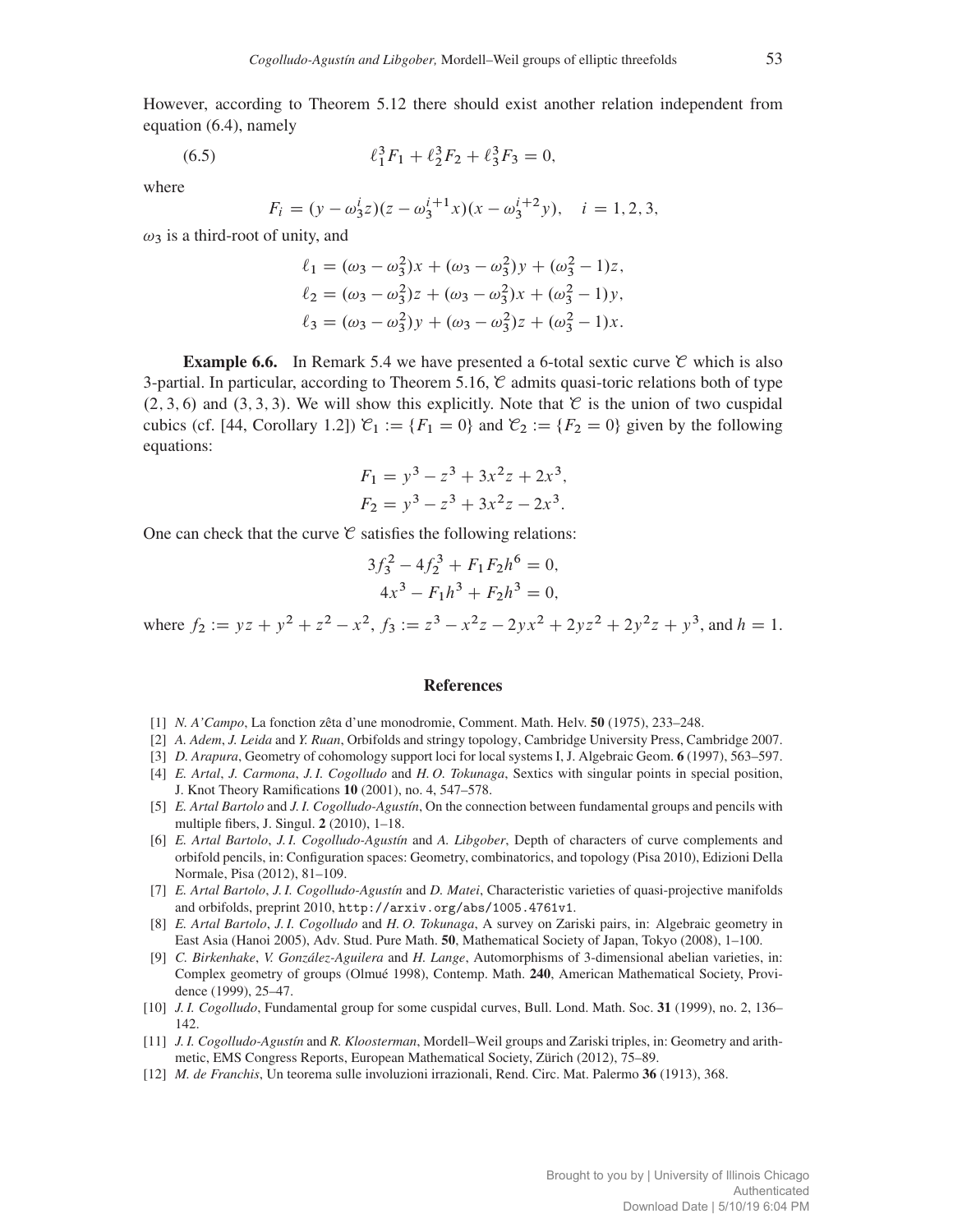- [13] *A. I. Degtyarev*, Alexander polynomial of a curve of degree six, J. Knot Theory Ramifications 3 (1994), no. 4, 439–454.
- [14] *A. I. Degtyarev*, A divisibility theorem for the Alexander polynomial of a plane algebraic curve (Russian), Zap. Nauchn. Semin. POMI 280 (2001), 146–156; translation J. Math. Sci. (N. Y.) 119 (2004), no. 2, 205–210.
- [15] *A. I. Degtyarev*, Oka's conjecture on irreducible plane sextics, J. Lond. Math. Soc. (2) 78 (2008), no. 2, 329– 351.
- [16] *A. I. Degtyarev*, Oka's conjecture on irreducible plane sextics. II, J. Knot Theory Ramifications 18 (2009), no. 8, 1065–1080.
- [17] *P. Deligne*, Théorie de Hodge. III, Publ. Math. Inst. Hautes Études Sci. 44 (1974), 5–77.
- [18] *A. Dimca* and *M. Saito*, Some consequences of perversity of vanishing cycles, Ann. Inst. Fourier (Grenoble) 54 (2004), no. 6, 1769-1792.
- [19] *A. Durfee*, Mixed Hodge structures on punctured neighborhoods, Duke Math. J. 50 (1983), no. 4, 1017–1040.
- [20] *A. Durfee* and *R. Hain*, Mixed Hodge structures on the homotopy of links, Math. Ann. 280 (1988), no. 1, 69–83.
- [21] *T. Ekedahl* and *J. P. Serre*, Exemples de courbes algébriques à jacobienne complètement décomposable, C. R. Acad. Sci. Paris Sér. I Math. 317 (1993), no. 5, 509–513.
- [22] *C. Eyral* and *M. Oka*, On the fundamental groups of the complements of plane singular sextics, J. Math. Soc. Japan 57 (2005), no. 1, 37–54.
- [23] *R. Friedman* and *J. W. Morgan*, Smooth four-manifolds and complex surfaces, Ergeb. Math. Grenzgeb. (3) 27, Springer-Verlag, Berlin 1994.
- [24] *K. Hulek* and *R. Kloosterman*, Calculating the Mordell–Weil rank of elliptic threefolds and the cohomology of singular hypersurfaces, preprint 2010, http://arxiv.org/abs/0806.2025v3.
- [25] *M. Kawashima* and *K. Yoshizaki*, On (2, 3) torus decompositions of QL-configurations, SUT J. Math. 46 (2010), no. 1, 93–117.
- [26] *R. Kloosterman*, Cuspidal plane cuves, syzygies and a bound on the MW-rank, J. Algebra 375 (2013), 216– 234.
- [27] *R. Kloosterman*, On the classification of degree 1 elliptic threefolds with constant j -invariant, preprint 2009, http://arxiv.org/abs/0812.3014v2.
- [28] *K. Kodaira*, On the structure of compact complex analytic surfaces. I, Amer. J. Math. 86 (1964), 751–798.
- [29] *V. S. Kulikov*, On plane algebraic curves of positive Albanese dimension, Izv. Ross. Akad. Nauk Ser. Mat. 59 (1995), no. 6, 75–94.
- [30] *S. Lang* and *A. Neron*, Rational points of abelian varieties over function fields, Amer. J. Math. 81 (1959), 95–118.
- [31] *S. Lang*, Fundamentals of Diophantine geometry, Springer-Verlag, New York 1983.
- [32] *A. Libgober*, Alexander polynomial of plane algebraic curves and cyclic multiple planes, Duke Math. J. 49 (1982), no. 4, 833–851.
- [33] *A. Libgober*, Alexander invariants of plane algebraic curves, in: Singularities (Arcata 1981), Proc. Sympos. Pure Math. 40, part 2, American Mathematical Society, Providence (1983), 135–143.
- [34] *A. Libgober*, Position of singularities of hypersurfaces and the topology of their complements, J. Math. Sci. (N. Y.) 82 (1996), no. 1, 3194–3210.
- [35] *A. Libgober*, Characteristic varieties of algebraic curves, in: Applications of algebraic geometry to coding theory, physics and computation (Eilat 2001), Kluwer Acadameic Publishers, Dordrecht (2001), 215–254.
- [36] *A. Libgober*, Problems in topology of the complements to plane singular curves, in: Singularities in geometry and topology, World Scientific, Hackensack (2007), 370–387.
- [37] *A. Libgober*, Non vanishing loci of Hodge numbers of local systems, Manuscripta Math. 128 (2009), no. 1, 1–31.
- [38] *A. Libgober*, Factors of Jacobians and isotrivial elliptic surfaces, J. Singul. 5 (2012), 115–123.
- [39] *A. Libgober* and *S. Yuzvinsky*, Cohomology of the Orlik–Solomon algebras and local systems, Compos. Math. 121 (2000), no. 3, 337–361.
- [40] *F. Loeser* and *M. Vaquié*, Le polynôme d'Alexander d'une courbe plane projective, Topology 29 (1990), no. 2, 163–173.
- [41] *Y. Manin*, The Tate height of points on an Abelian variety, its variants and applications (Russian), Izv. Akad. Nauk SSSR Ser. Mat. 28 (1964), 1363–1390.
- [42] *J. Milnor*, On the 3-dimensional Brieskorn manifolds  $M(p, q, r)$ , in: Knots, groups, and 3-manifolds. Papers dedicated to the memory of R. H. Fox, Ann. of Math. Stud. 84, Princeton University Press, Princeton (1975), 175–225.
- [43] *M. Oka*, On the fundamental group of the complement of certain plane curves, J. Math. Soc. Japan 30 (1978), no. 4, 579–597.